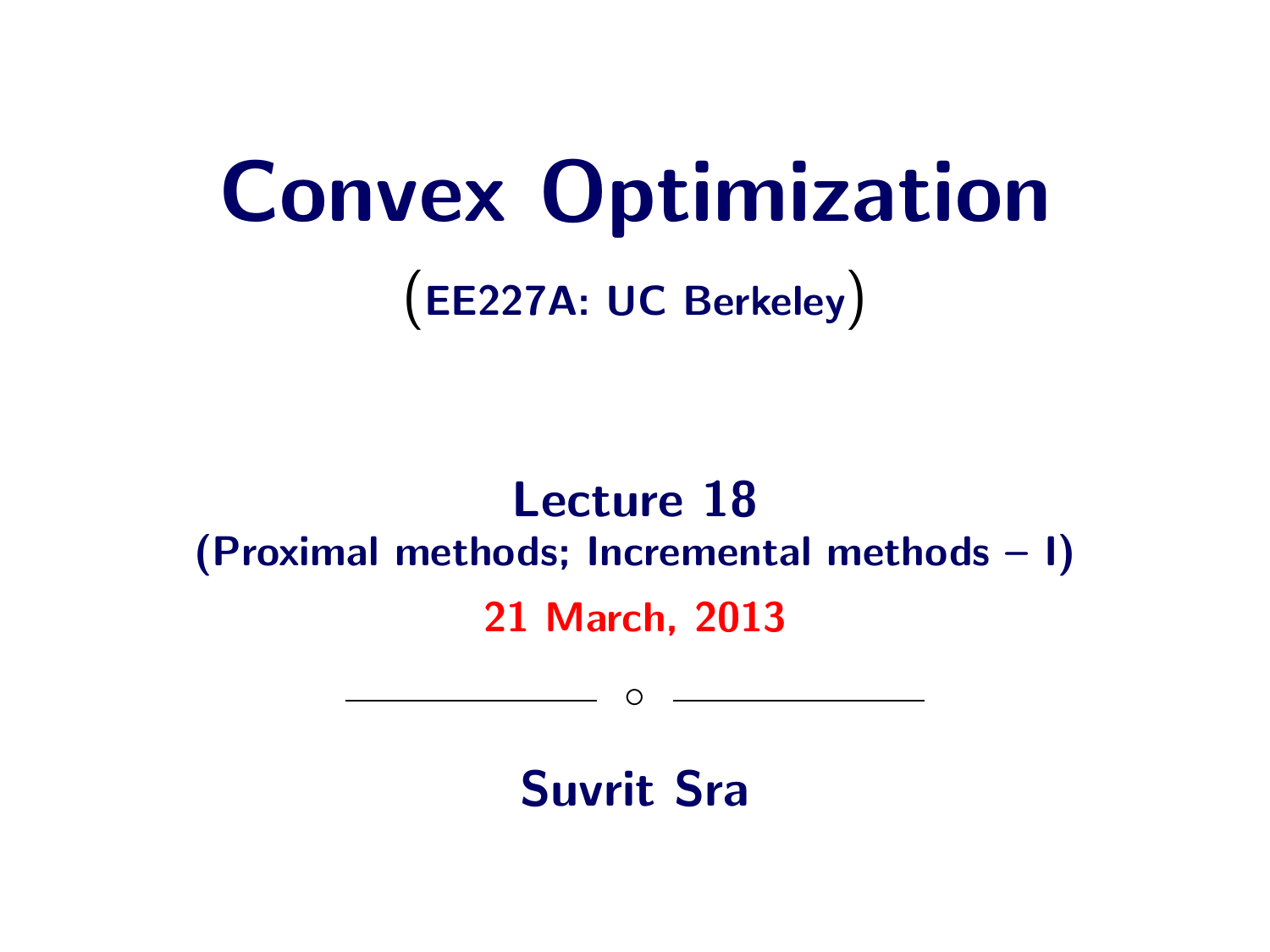$$
0 \in \partial f(x) + \partial g(x)
$$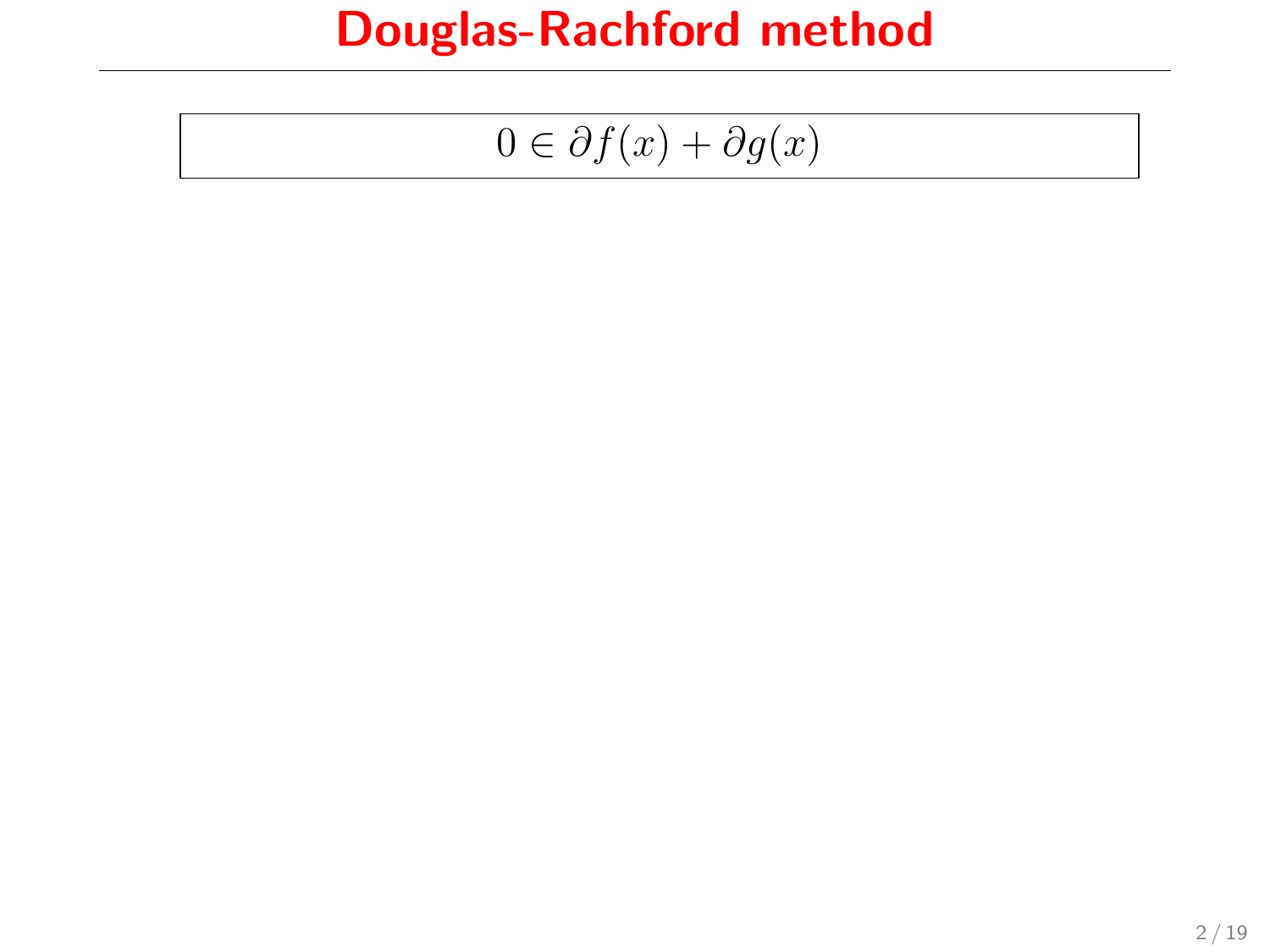$$
0 \in \partial f(x) + \partial g(x)
$$

**DR method:** given  $z^0$ , iterate for  $k \geq 0$ 

$$
x^{k} = \text{prox}_{g}(z^{k})
$$

$$
v^{k} = \text{prox}_{f}(2x^{k} - z^{k})
$$

$$
z^{k+1} = z^{k} + \gamma_{k}(v^{k} - x^{k})
$$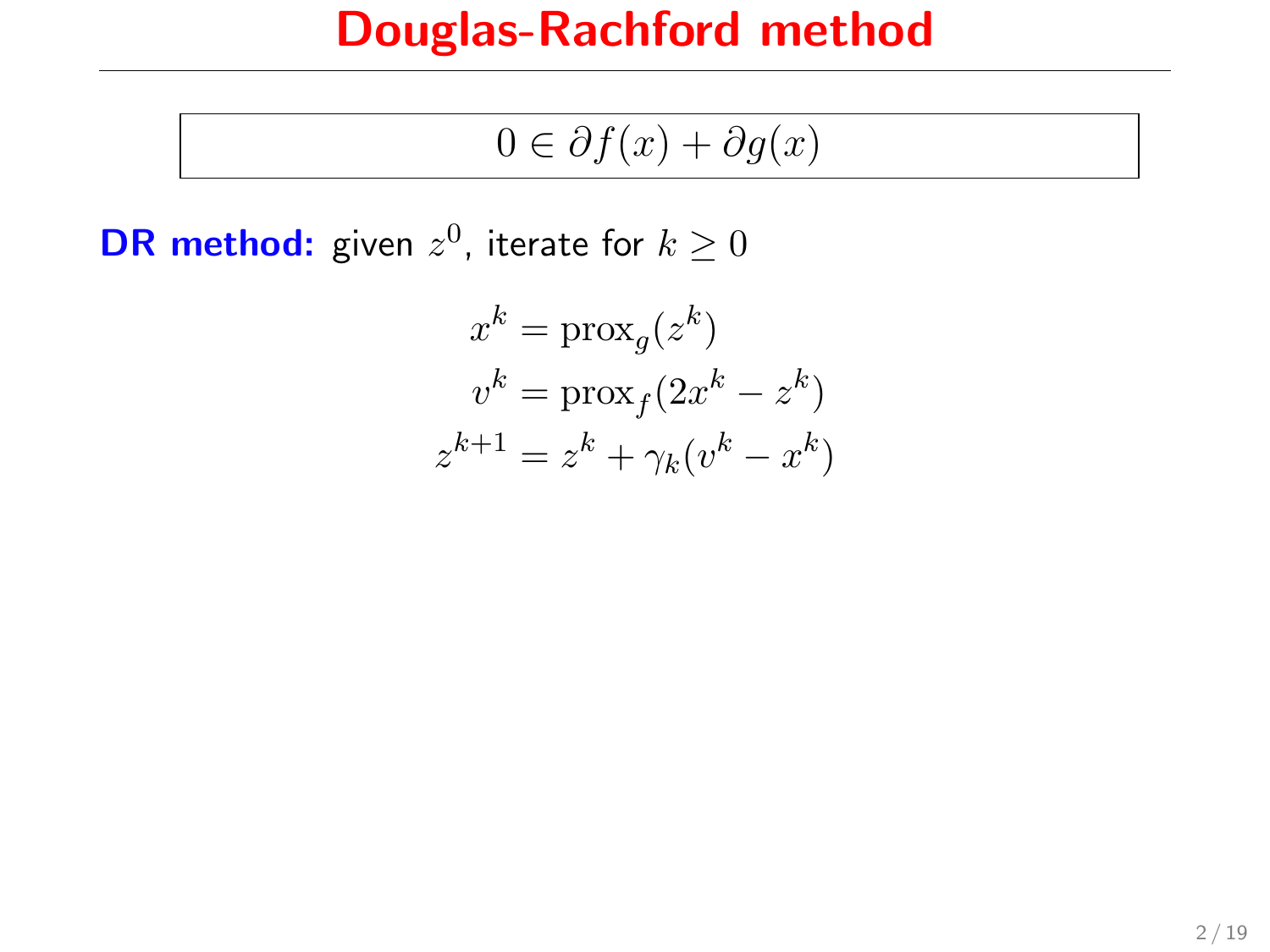$$
0 \in \partial f(x) + \partial g(x)
$$

**DR method:** given  $z^0$ , iterate for  $k \geq 0$ 

$$
x^{k} = \text{prox}_{g}(z^{k})
$$

$$
v^{k} = \text{prox}_{f}(2x^{k} - z^{k})
$$

$$
z^{k+1} = z^{k} + \gamma_{k}(v^{k} - x^{k})
$$

For  $\gamma_k = 1$ , we have

$$
z^{k+1} = z^k + v^k - x^k
$$
  

$$
z^{k+1} = z^k + \text{prox}_f(2\operatorname{prox}_g(z^k) - z^k) - \text{prox}_g(z^k)
$$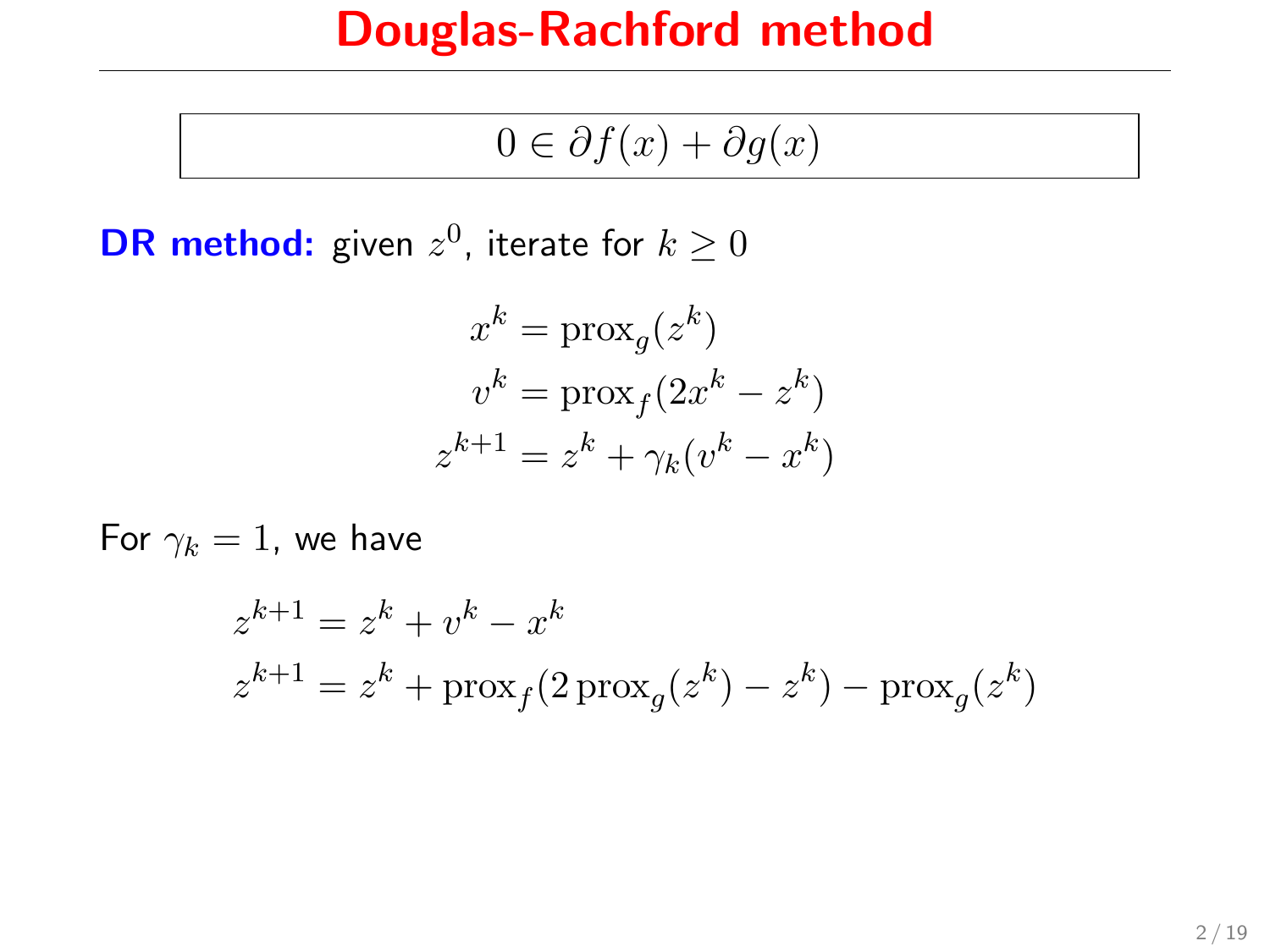$$
z^{k+1} = z^k + \text{prox}_f(2\operatorname{prox}_g(z^k) - z^k) - \text{prox}_g(z^k)
$$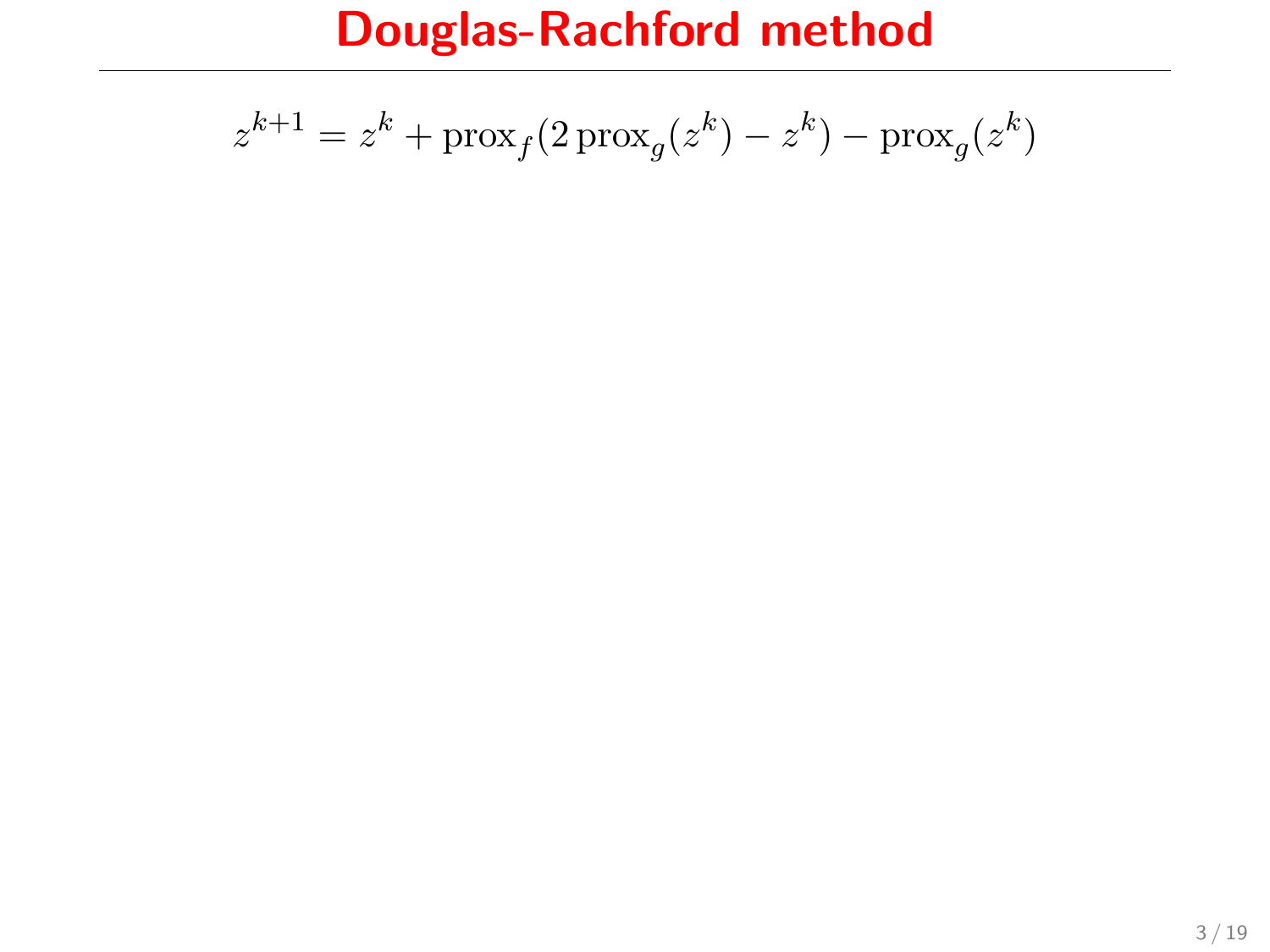$$
z^{k+1} = z^k + \mathrm{prox}_f(2\operatorname{prox}_g(z^k) - z^k) - \mathrm{prox}_g(z^k)
$$

Dropping superscripts, we have the fixed-point iteration

 $z \leftarrow Tz$  $T = I + P_f(2P_g - I) - P_g$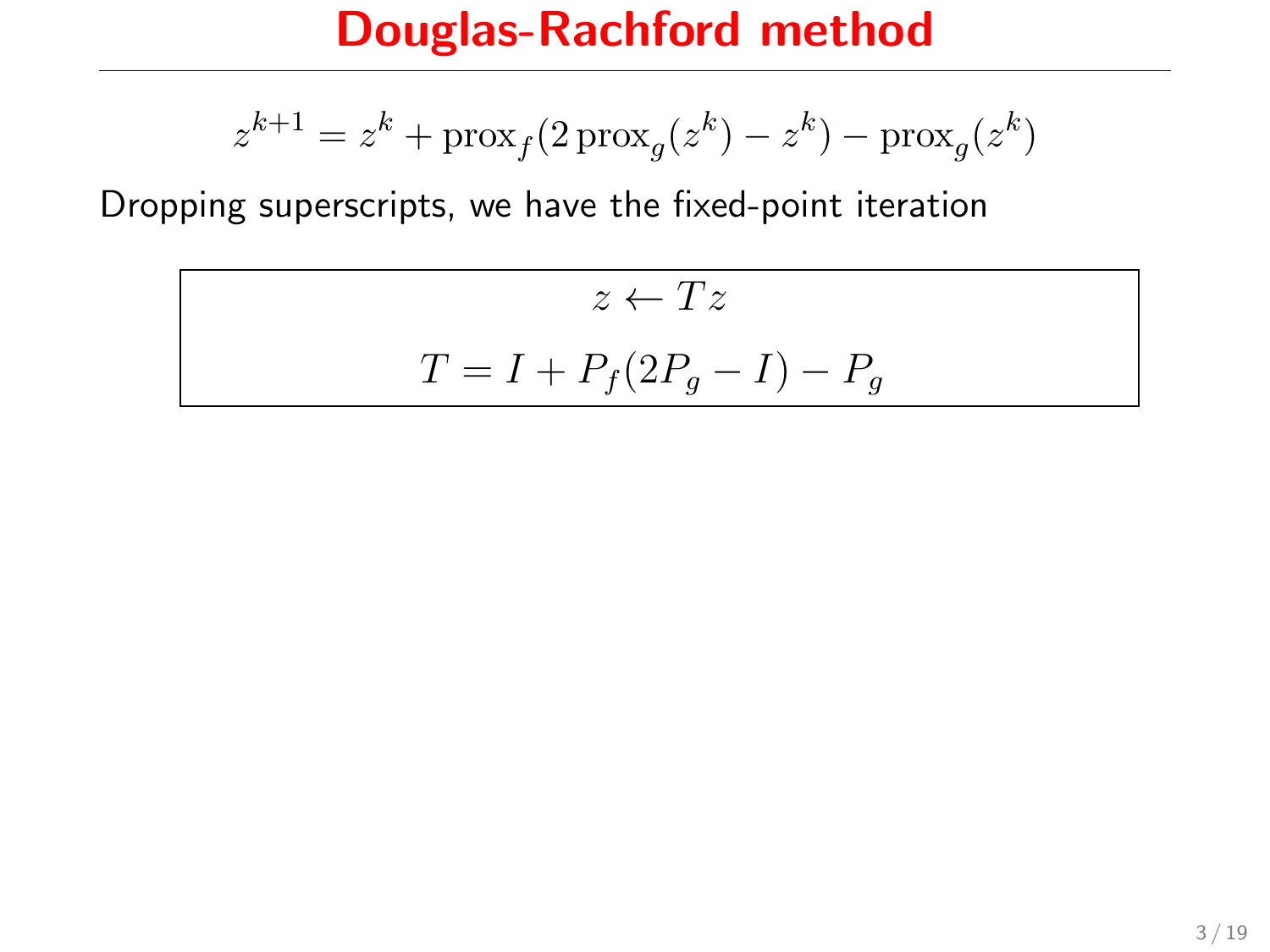$$
z^{k+1} = z^k + \mathrm{prox}_f(2\operatorname{prox}_g(z^k) - z^k) - \mathrm{prox}_g(z^k)
$$

Dropping superscripts, we have the fixed-point iteration

 $z \leftarrow Tz$  $T = I + P_f(2P_q - I) - P_q$ 

**Lemma** DR can be written as:  $z \leftarrow \frac{1}{2}(R_fR_g{+}I)z$ , where  $R_f$  denotes the reflection operator  $2P_f - I$  (similarly  $R_q$ ).

Exercise: Prove this claim.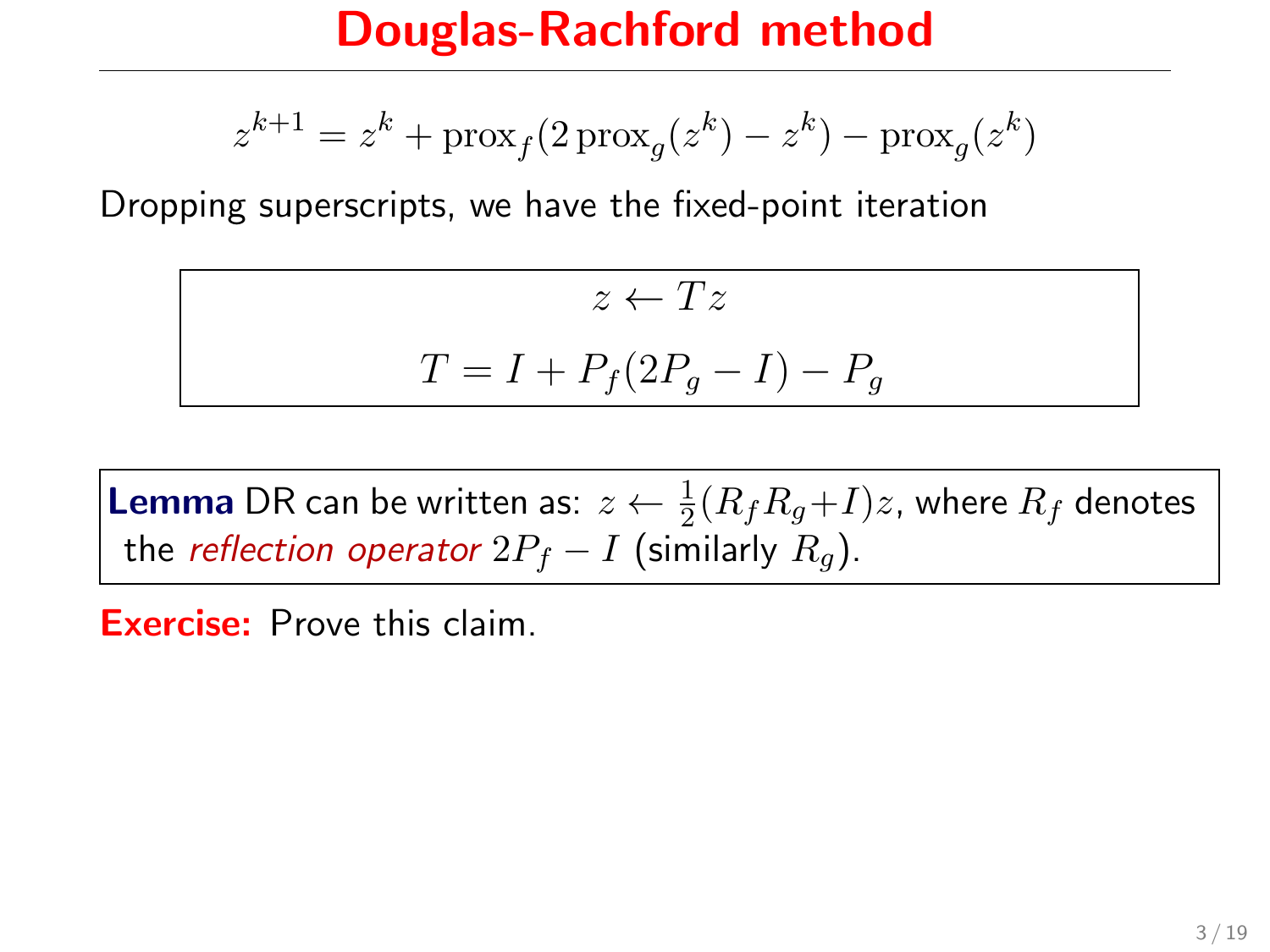### Proximity for several functions

#### Optimizing sums of functions

$$
f(x) := \frac{1}{2} ||x - y||_2^2 + \sum_i f_i(x)
$$
  

$$
f(x) := \sum_i f_i(x)
$$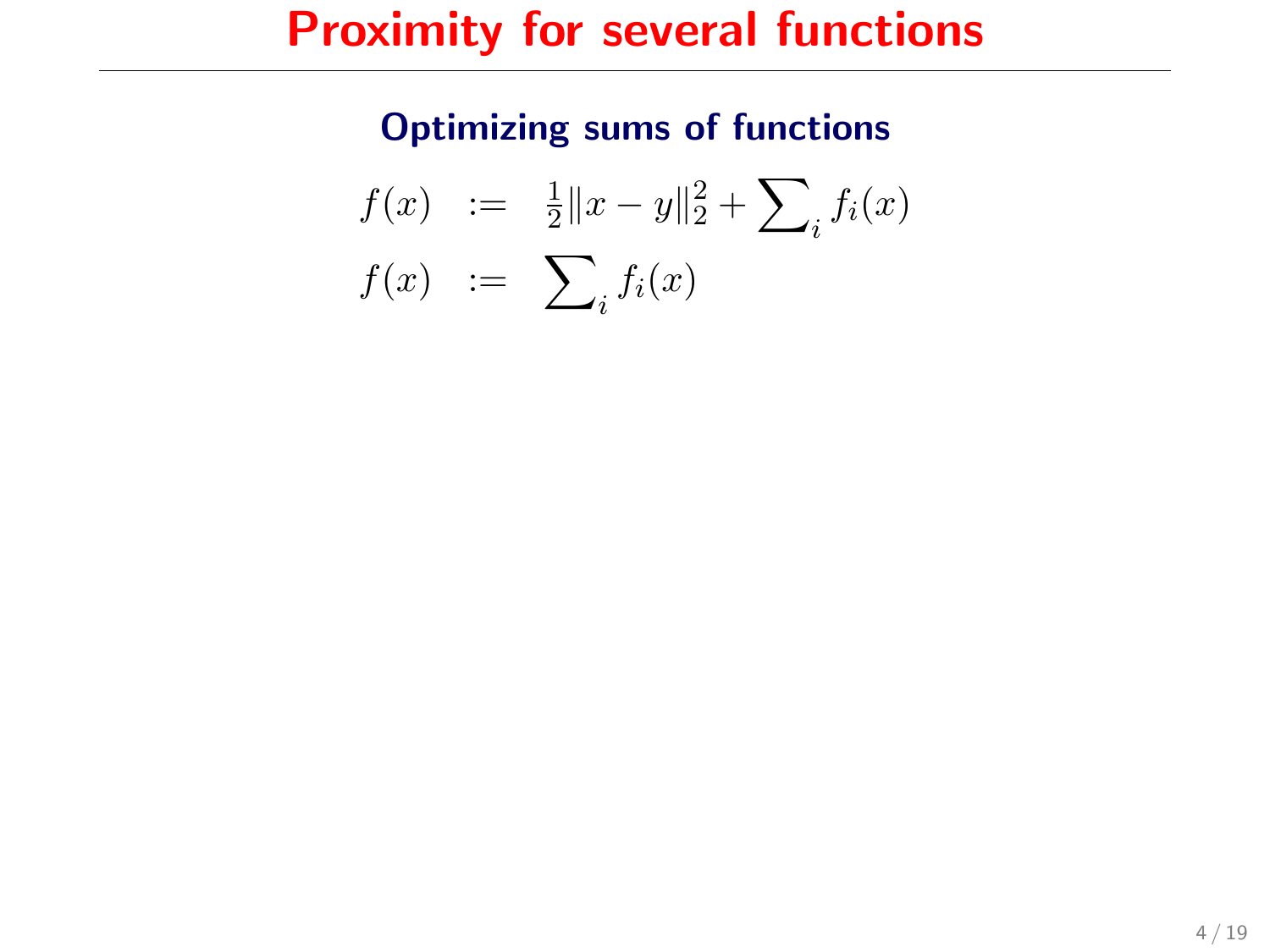### Proximity for several functions

#### Optimizing sums of functions

$$
f(x) := \frac{1}{2} \|x - y\|_2^2 + \sum_i f_i(x)
$$
  

$$
f(x) := \sum_i f_i(x)
$$

DR does not work immediately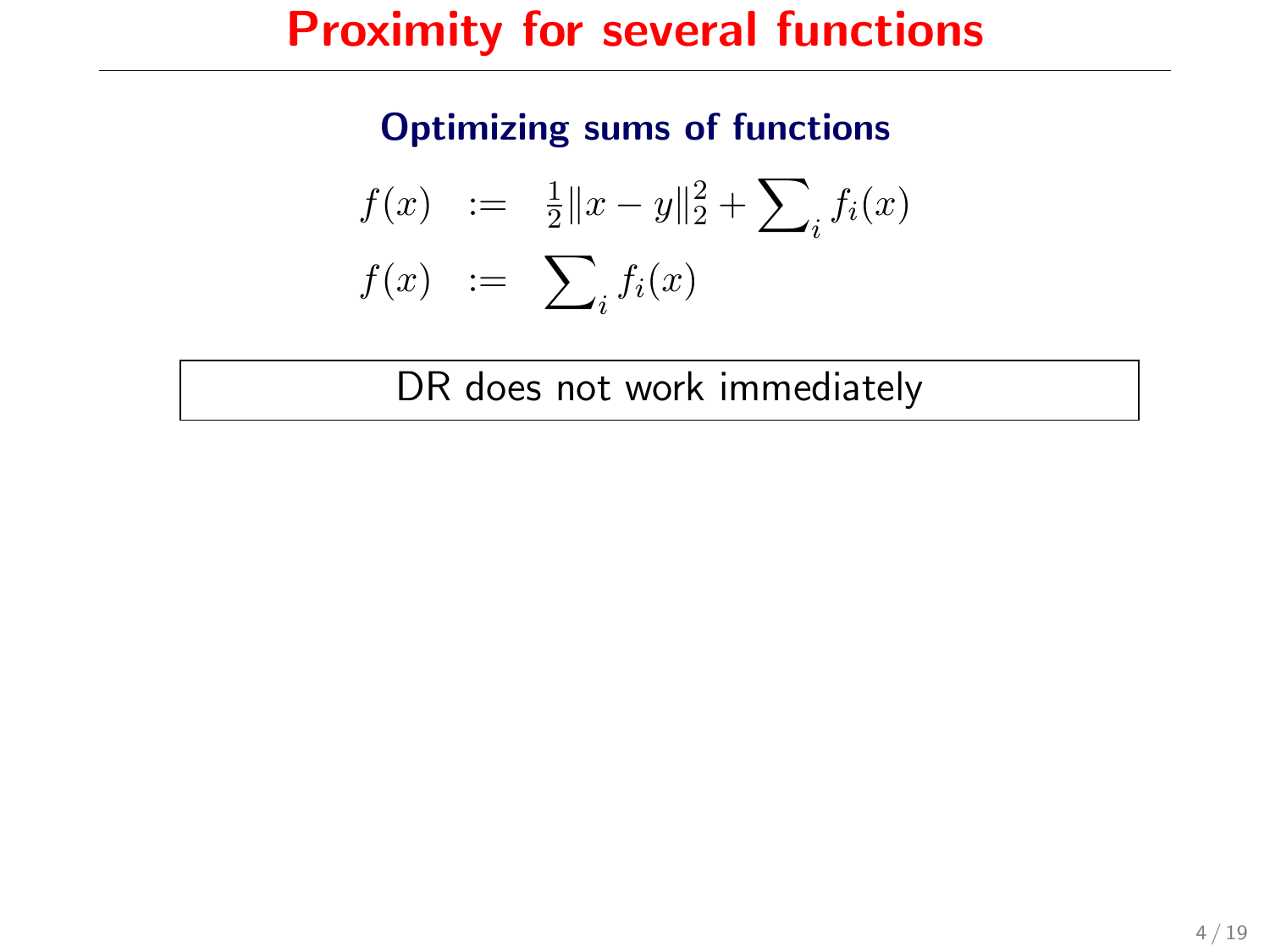$\blacktriangleright$  Original problem over  $\mathcal{H} = \mathbb{R}^n$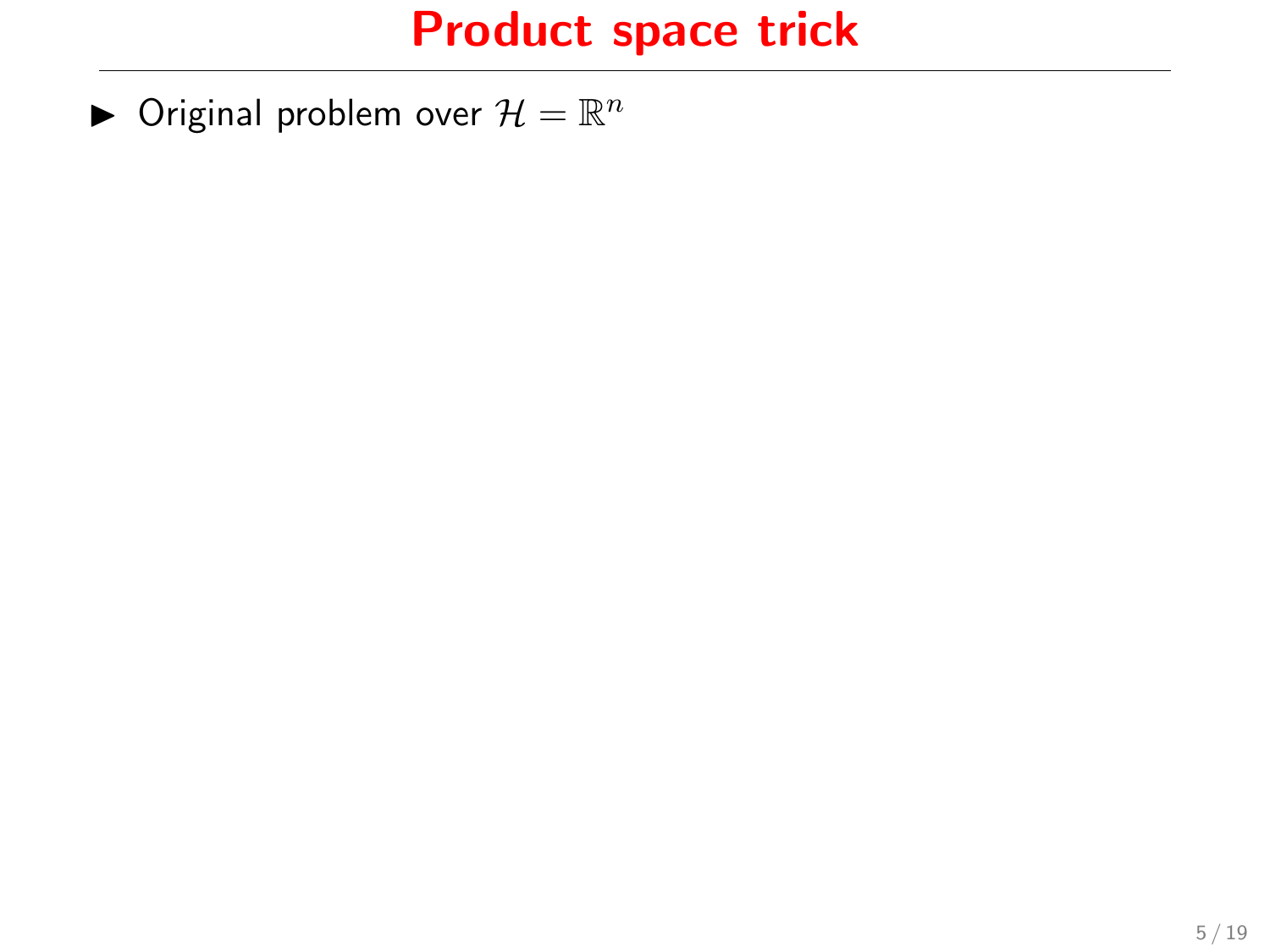- $\blacktriangleright$  Original problem over  $\mathcal{H} = \mathbb{R}^n$
- Suppose we have  $\sum_{i=1}^m f_i(x)$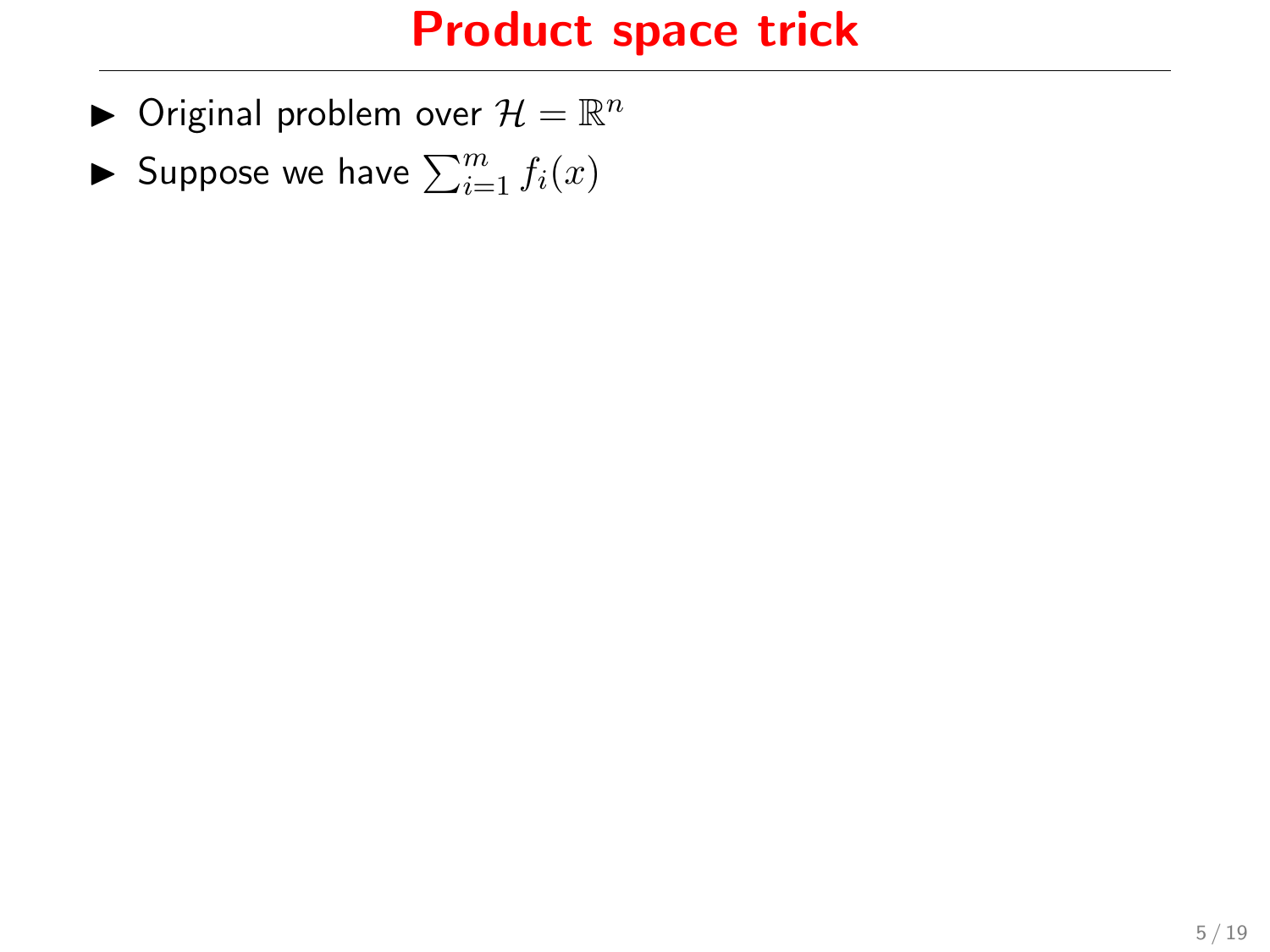- $\blacktriangleright$  Original problem over  $\mathcal{H} = \mathbb{R}^n$
- Suppose we have  $\sum_{i=1}^m f_i(x)$
- Introduce new variables  $(x_1, \ldots, x_m)$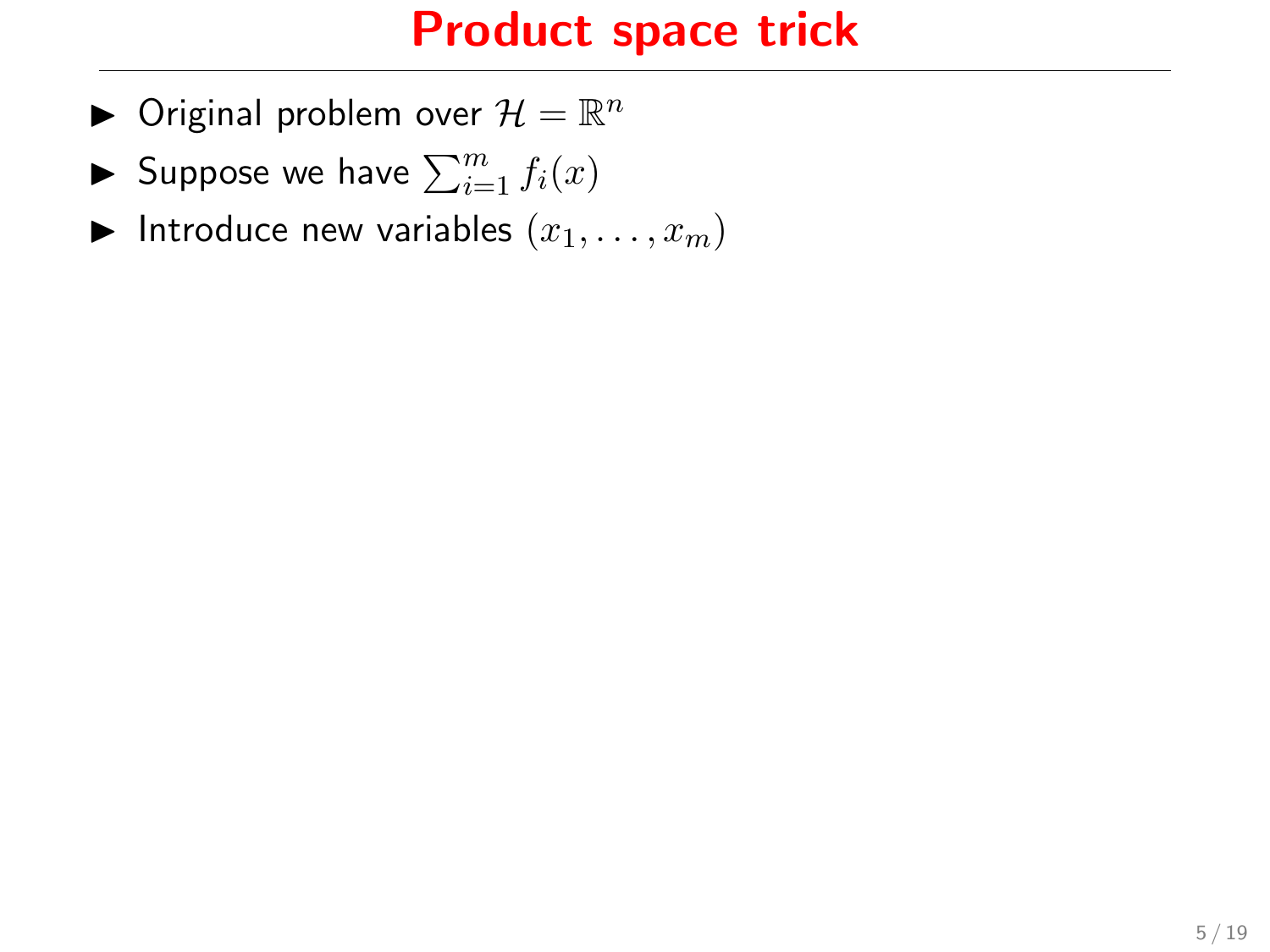- $\blacktriangleright$  Original problem over  $\mathcal{H} = \mathbb{R}^n$
- Suppose we have  $\sum_{i=1}^m f_i(x)$
- Introduce new variables  $(x_1, \ldots, x_m)$
- $\blacktriangleright$  Now problem is over domain  $\mathcal{H}^m := \mathcal{H} \times \mathcal{H} \times \cdots \times \mathcal{H}$  (*m*-times)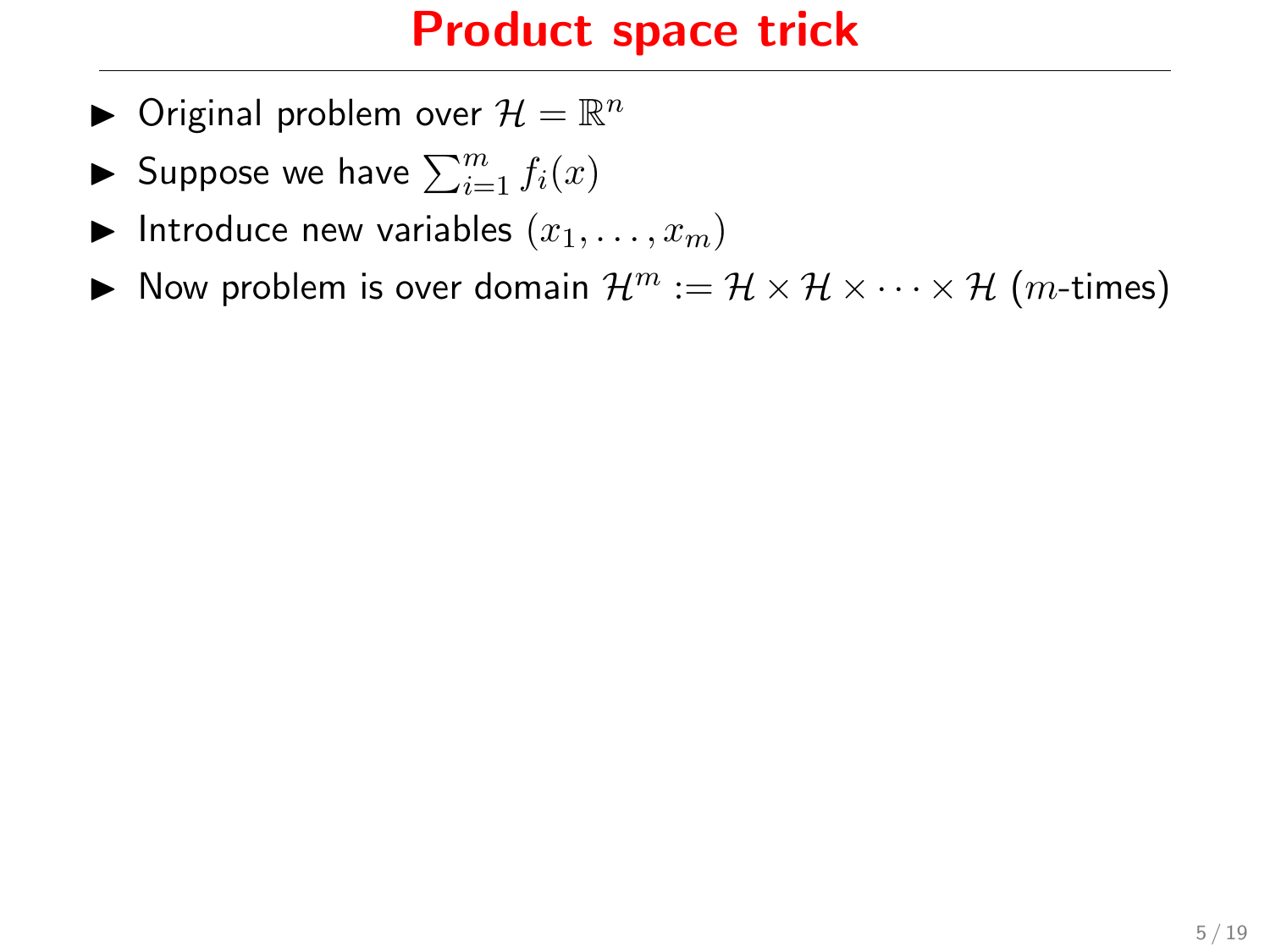- $\blacktriangleright$  Original problem over  $\mathcal{H} = \mathbb{R}^n$
- Suppose we have  $\sum_{i=1}^m f_i(x)$
- Introduce new variables  $(x_1, \ldots, x_m)$
- $\blacktriangleright$  Now problem is over domain  $\mathcal{H}^m := \mathcal{H} \times \mathcal{H} \times \cdots \times \mathcal{H}$  (*m*-times)
- $\blacktriangleright$  New constraint:  $x_1 = x_2 = \ldots = x_m$

$$
\min_{(x_1,\ldots,x_m)} \sum_i f_i(x_i)
$$
  
s.t.  $x_1 = x_2 = \cdots = x_m$ .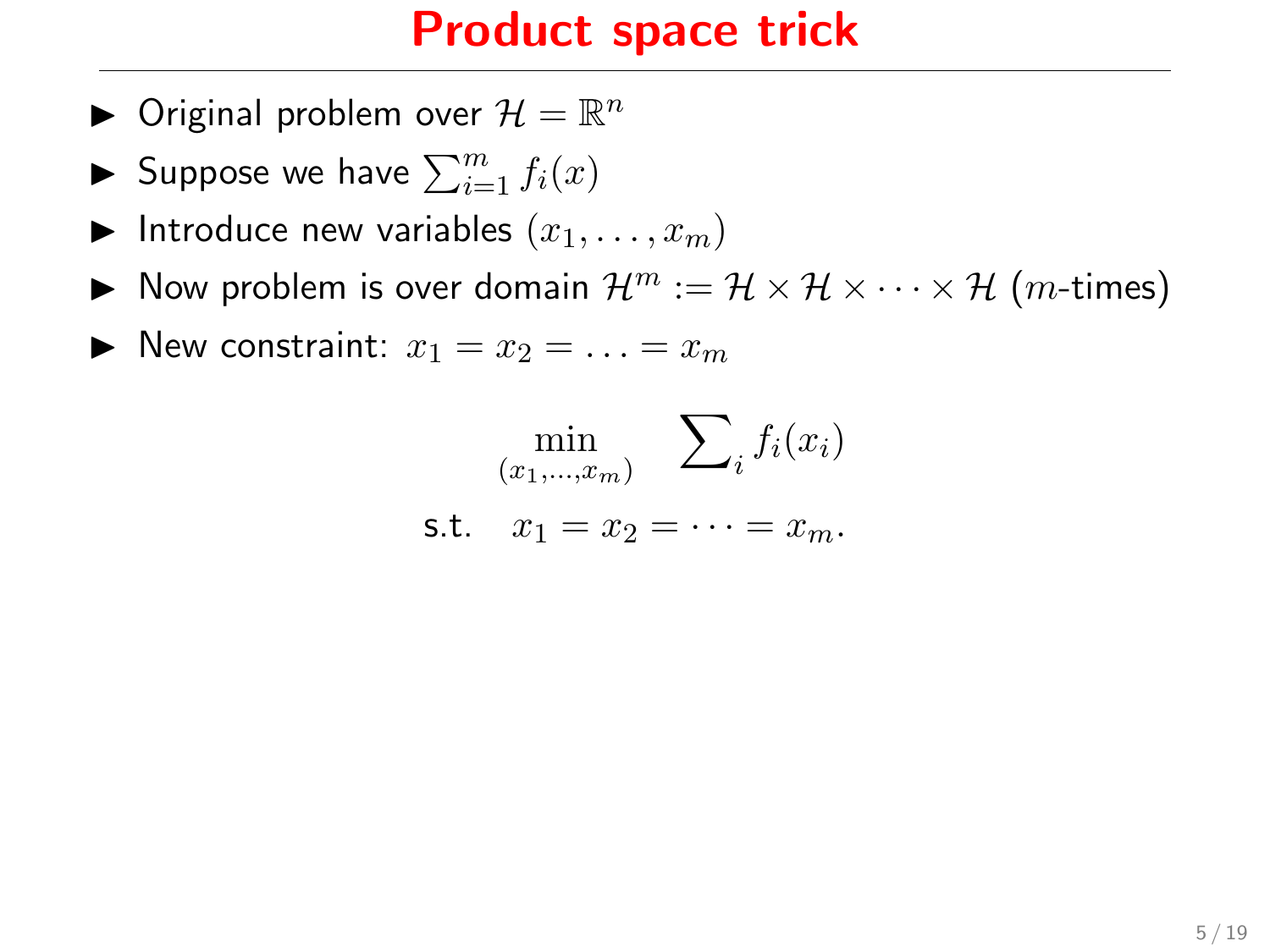$$
\min_{\mathbf{x}} f(\mathbf{x}) + \mathbb{I}_{\mathcal{B}}(\mathbf{x})
$$
  
where  $\mathbf{x} \in \mathcal{H}^m$  and  $\mathcal{B} = \{ \mathbf{z} \in \mathcal{H}^m \mid \mathbf{z} = (x, x, \dots, x) \}$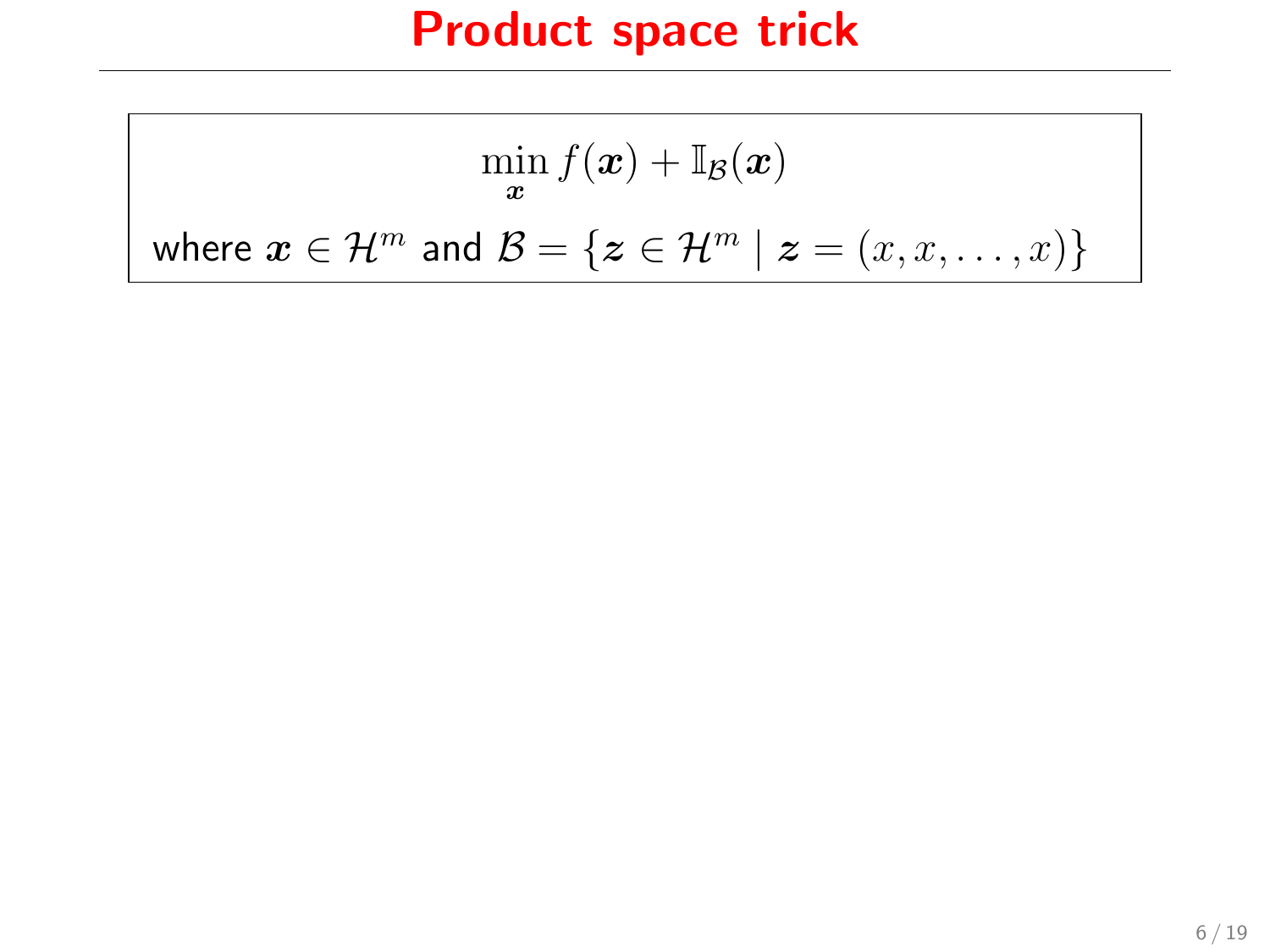$$
\min_{\mathbf{x}} f(\mathbf{x}) + \mathbb{I}_{\mathcal{B}}(\mathbf{x})
$$
  
where  $\mathbf{x} \in \mathcal{H}^m$  and  $\mathcal{B} = \{ \mathbf{z} \in \mathcal{H}^m \mid \mathbf{z} = (x, x, \dots, x) \}$ 

$$
\blacktriangleright \ \mathsf{Let} \ \pmb{y} = (y_1, \ldots, y_m)
$$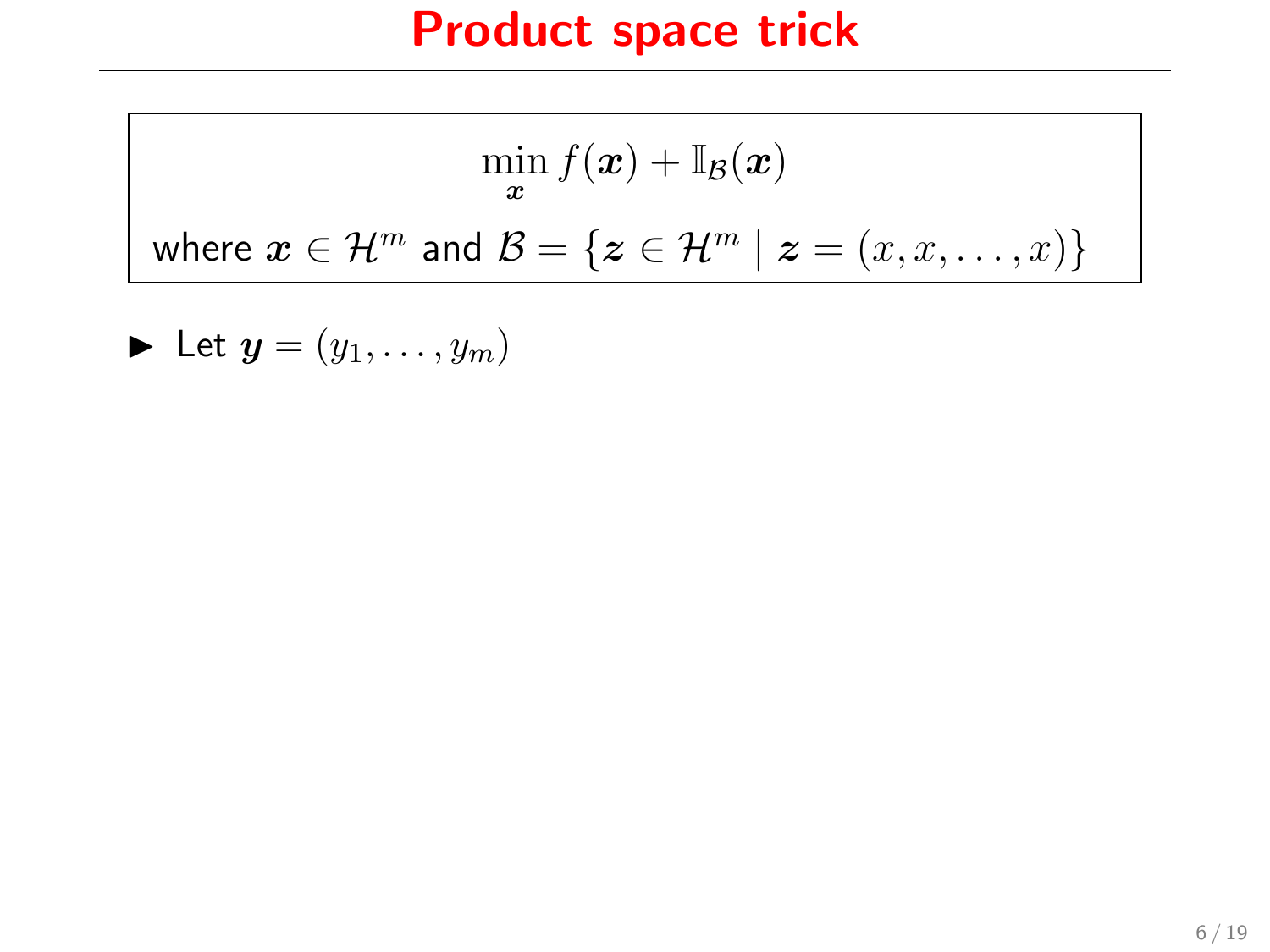$$
\min_{\mathbf{x}} f(\mathbf{x}) + \mathbb{I}_{\mathcal{B}}(\mathbf{x})
$$
 where  $\mathbf{x} \in \mathcal{H}^m$  and  $\mathcal{B} = \{\mathbf{z} \in \mathcal{H}^m \mid \mathbf{z} = (x, x, \dots, x)\}$ 

\n- Let 
$$
\mathbf{y} = (y_1, \ldots, y_m)
$$
\n- $\text{prox}_f(\mathbf{y}) = (\text{prox}_{f_1}(y_1), \ldots, \text{prox}_{f_m}(y_m))$
\n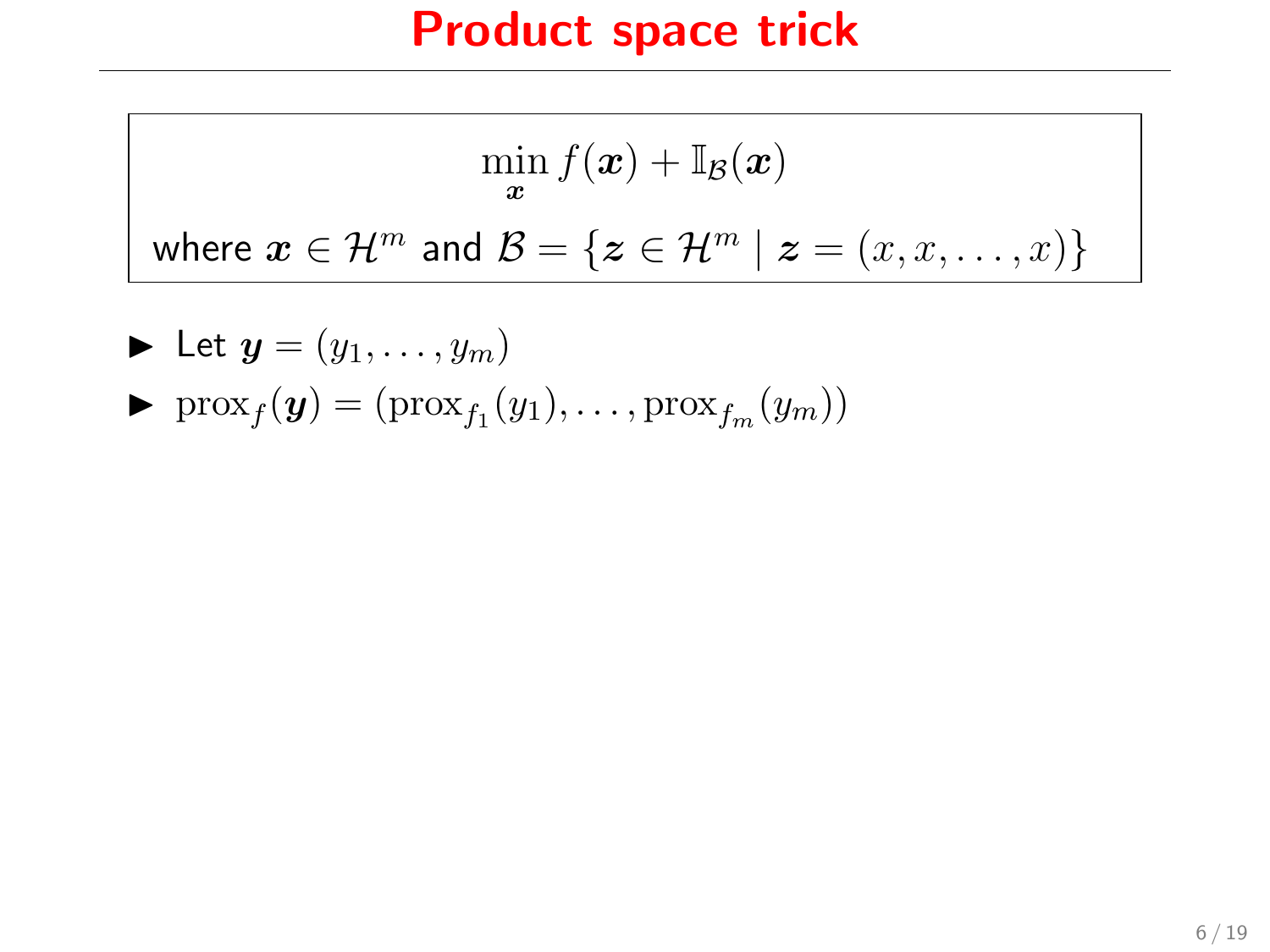$$
\min_{\mathbf{x}} f(\mathbf{x}) + \mathbb{I}_{\mathcal{B}}(\mathbf{x})
$$
 where  $\mathbf{x} \in \mathcal{H}^m$  and  $\mathcal{B} = \{\mathbf{z} \in \mathcal{H}^m \mid \mathbf{z} = (x, x, \dots, x)\}$ 

$$
\triangleright \text{ Let } y = (y_1, \dots, y_m)
$$

$$
\triangleright \text{prox}_{f}(y) = (\text{prox}_{f_1}(y_1), \dots, \text{prox}_{f_m}(y_m))
$$

$$
\blacktriangleright
$$
  $P_{\mathcal{B}}(y)$  can be solved as follows: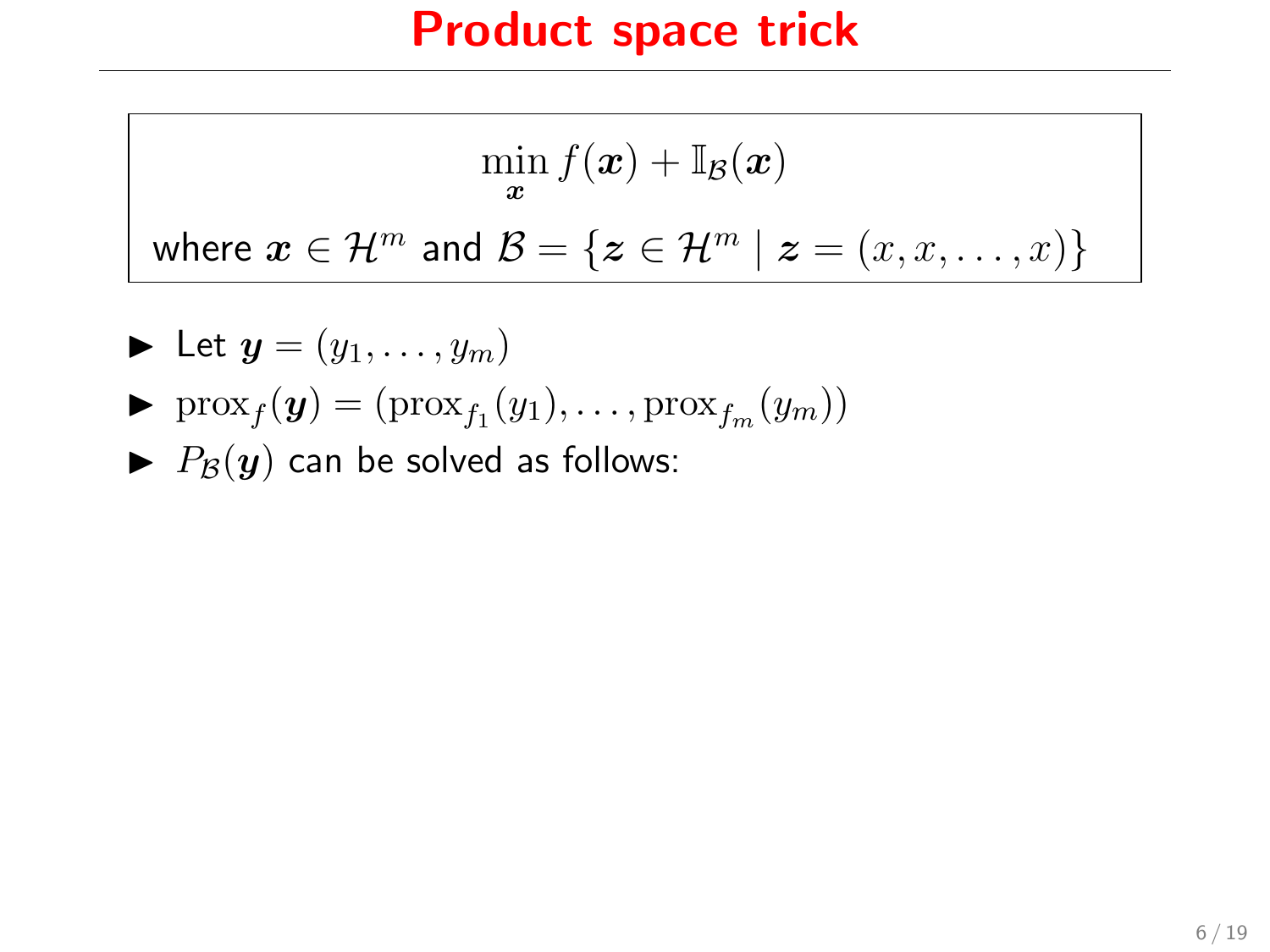$$
\min_{\mathbf{x}} f(\mathbf{x}) + \mathbb{I}_{\mathcal{B}}(\mathbf{x})
$$
 where  $\mathbf{x} \in \mathcal{H}^m$  and  $\mathcal{B} = \{\mathbf{z} \in \mathcal{H}^m \mid \mathbf{z} = (x, x, \dots, x)\}$ 

\n- \n
$$
\begin{aligned}\n &\blacktriangleright \text{ Let } \mathbf{y} = (y_1, \ldots, y_m) \\
&\blacktriangleright \text{ prox}_f(\mathbf{y}) = (\text{prox}_{f_1}(y_1), \ldots, \text{prox}_{f_m}(y_m)) \\
&\blacktriangleright P_B(\mathbf{y}) \text{ can be solved as follows:} \\
&\quad \min_{\mathbf{z} \in \mathcal{B}} \quad \frac{1}{2} \|\mathbf{z} - \mathbf{y}\|_2^2 \\
&\quad \min_{x \in \mathcal{H}} \quad \sum_i \frac{1}{2} \|x - y_i\|_2^2 \\
&\implies \quad x = \frac{1}{m} \sum_i y_i\n \end{aligned}
$$
\n
\n

**Exercise:** Work out the details of DR with the above ideas.

Note: this trick works for all other situations!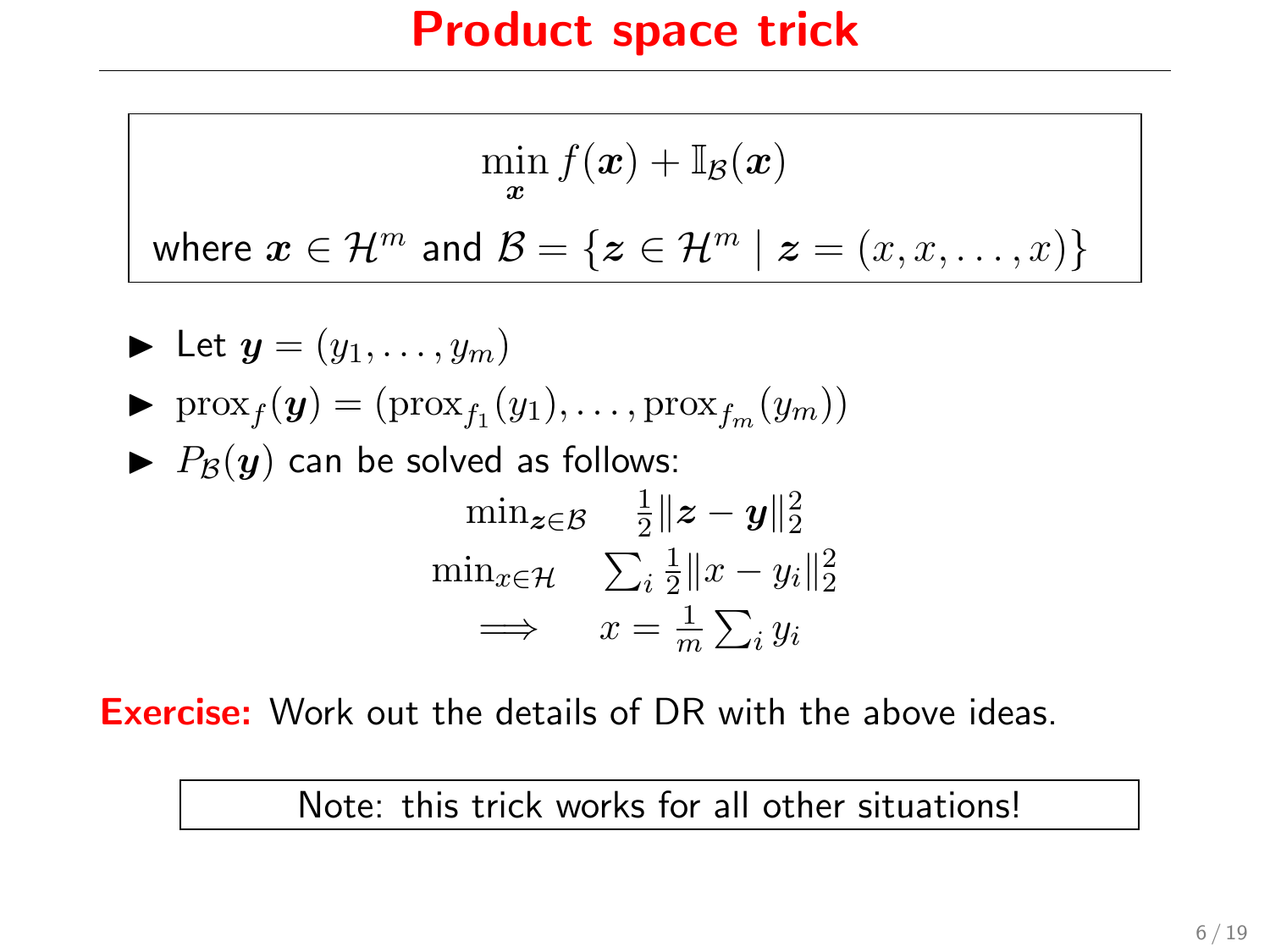$$
\min_{x} \frac{1}{2} \|x - y\|_2^2 + g(x) + h(x)
$$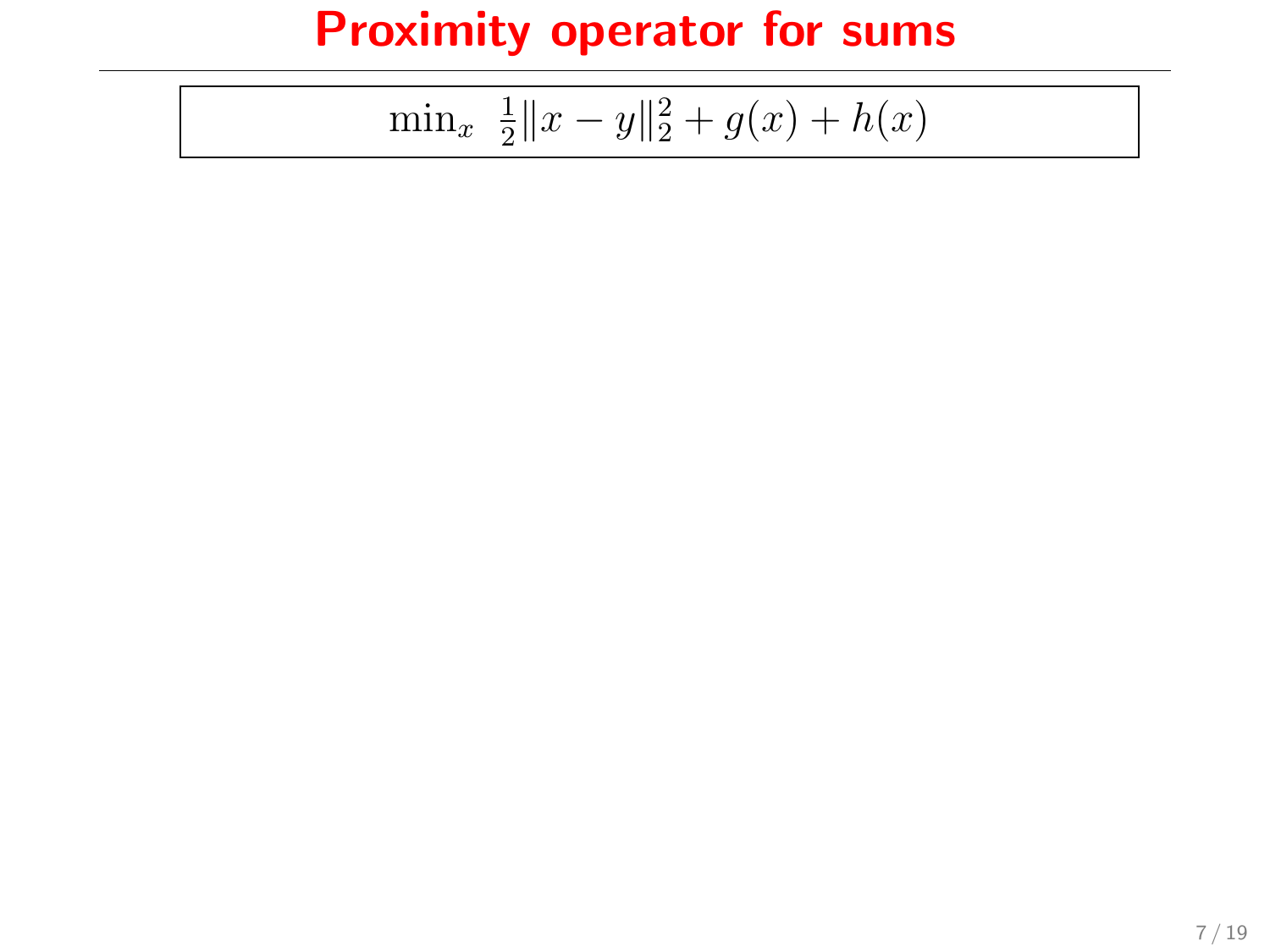$$
\min_{x} \frac{1}{2} \|x - y\|_2^2 + g(x) + h(x)
$$

$$
\mathsf{Usually} \ \mathsf{prox}_{f+g} \neq \mathsf{prox}_f \circ \mathsf{prox}_g
$$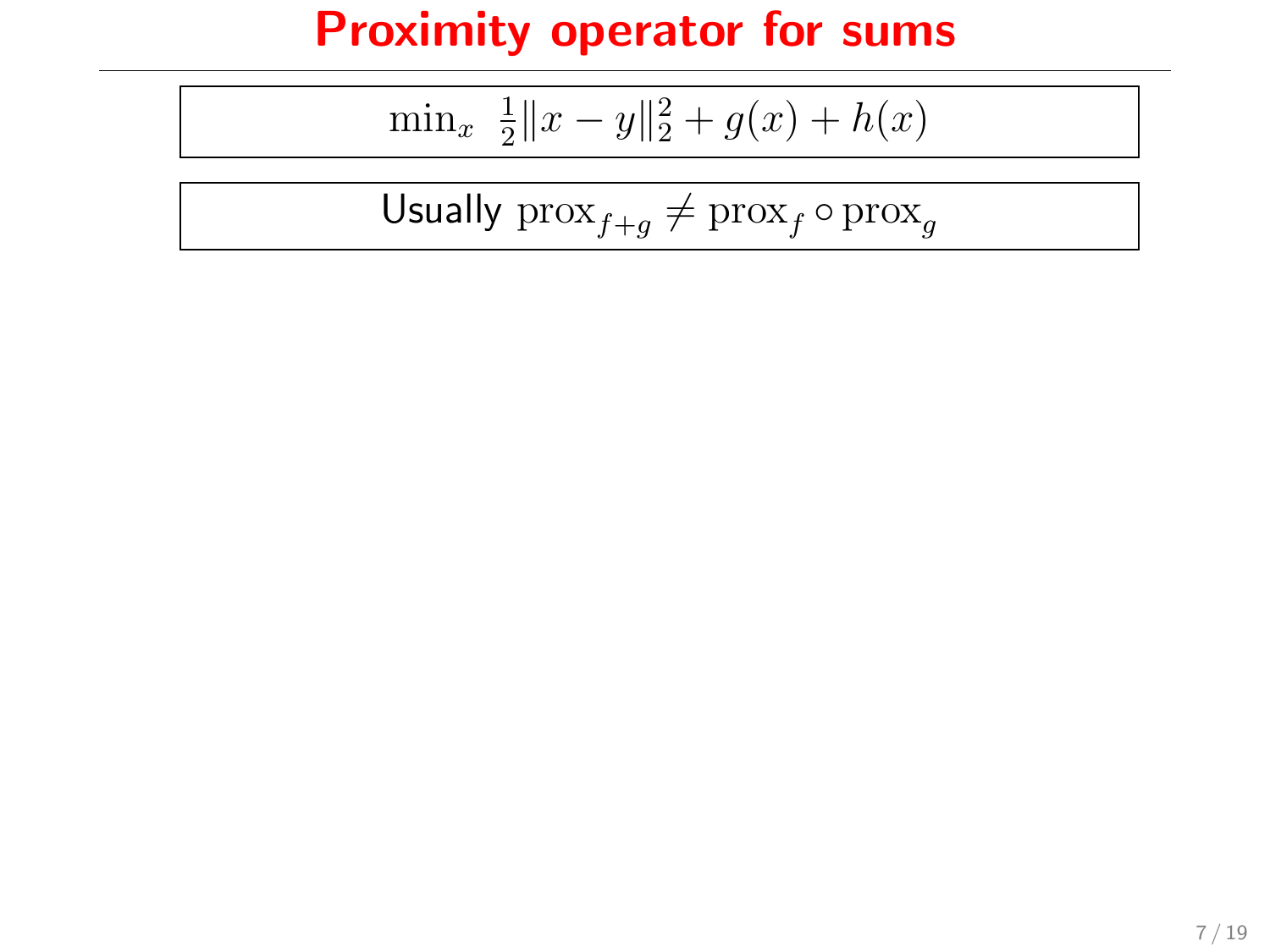$$
\min_{x} \frac{1}{2} \|x - y\|_2^2 + g(x) + h(x)
$$

$$
\textsf{Usually } \textsf{prox}_{f+g} \neq \textsf{prox}_f \circ \textsf{prox}_g
$$

#### Proximal-Dykstra method

1 Let 
$$
x^0 = y
$$
;  $u^0 = 0$ ,  $z^0 = 0$   
2 k-th iteration  $(k \ge 0)$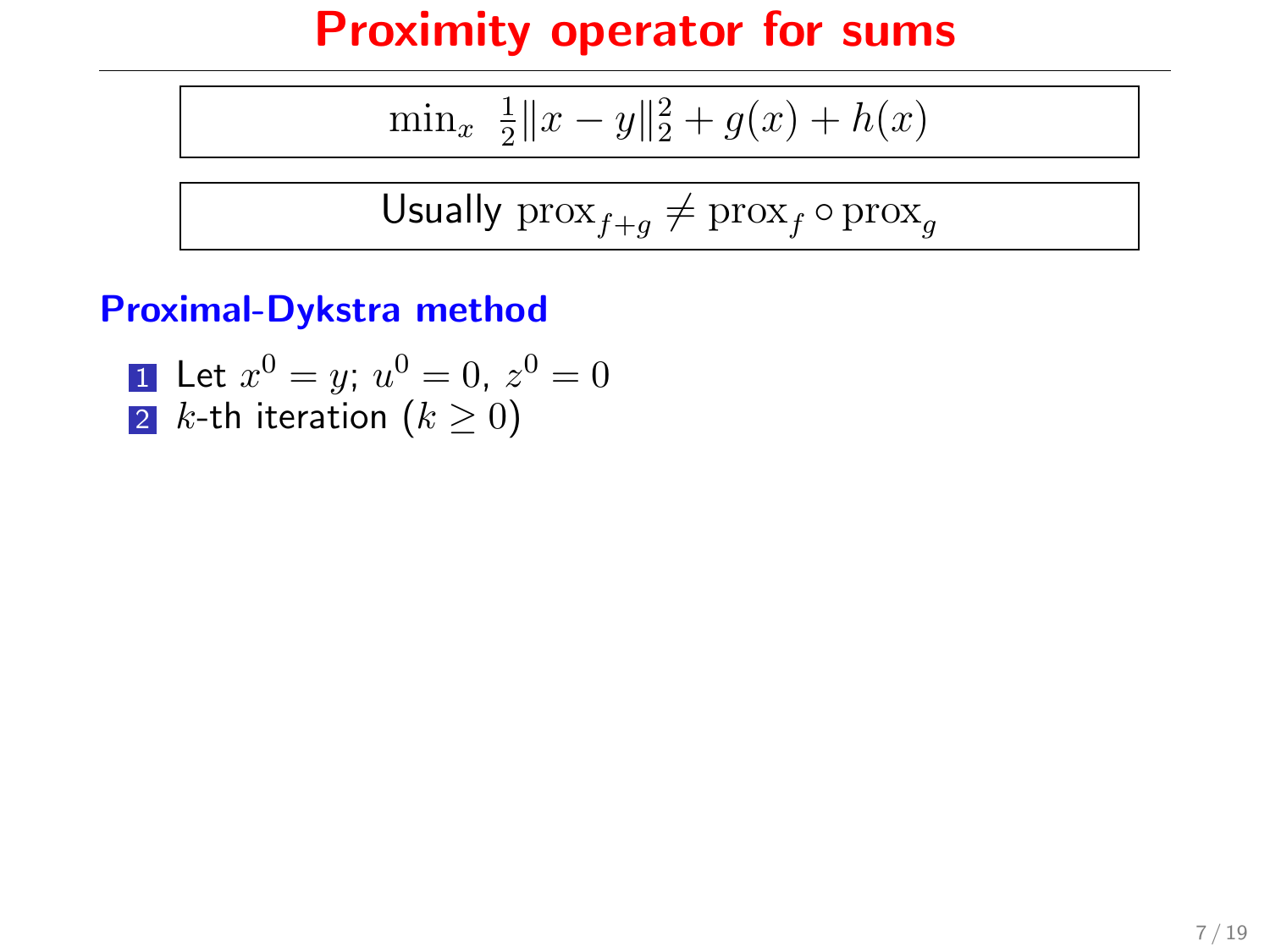$$
\min_{x} \frac{1}{2} \|x - y\|_2^2 + g(x) + h(x)
$$

$$
\textsf{Usually } \textsf{prox}_{f+g} \neq \textsf{prox}_f \circ \textsf{prox}_g
$$

#### Proximal-Dykstra method

\n- **1** Let 
$$
x^0 = y
$$
;  $u^0 = 0$ ,  $z^0 = 0$
\n- **2**  $k$ -th iteration  $(k \geq 0)$
\n- **3**  $w^k = \text{prox}_g(x^k + z^k)$
\n- **4**  $w^{k+1} = x^k + u^k - w^k$
\n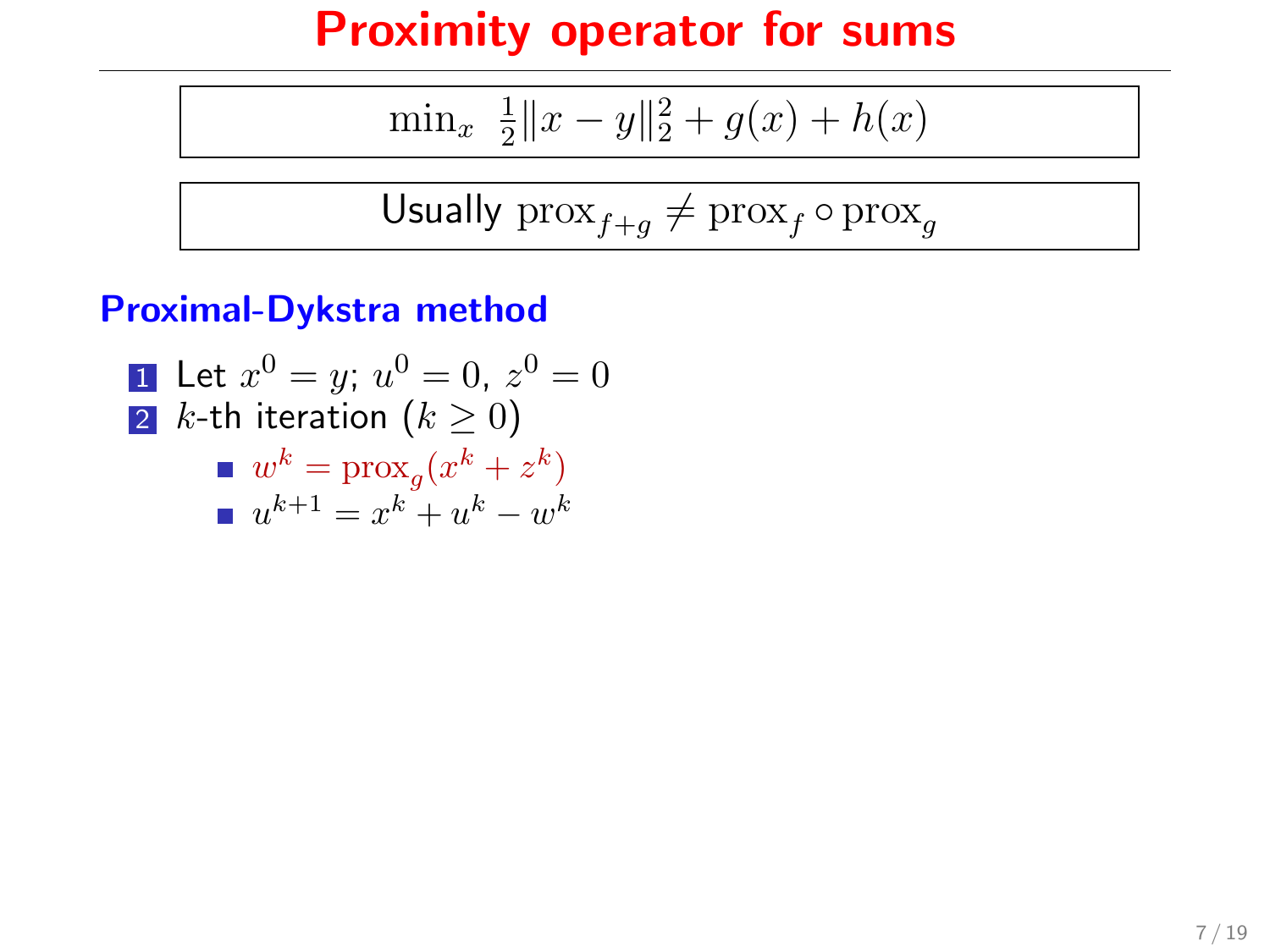$$
\min_{x} \frac{1}{2} \|x - y\|_2^2 + g(x) + h(x)
$$

Usually 
$$
\text{prox}_{f+g} \neq \text{prox}_f \circ \text{prox}_g
$$

#### Proximal-Dykstra method

1 Let 
$$
x^0 = y
$$
;  $u^0 = 0$ ,  $z^0 = 0$   
\n2 k-th iteration  $(k \ge 0)$   
\n $w^k = \text{prox}_g(x^k + z^k)$   
\n $u^{k+1} = x^k + u^k - w^k$   
\n $x^{k+1} = \text{prox}_h(w^k + z^k)$   
\n $z^{k+1} = w^k + z^k - x^{k+1}$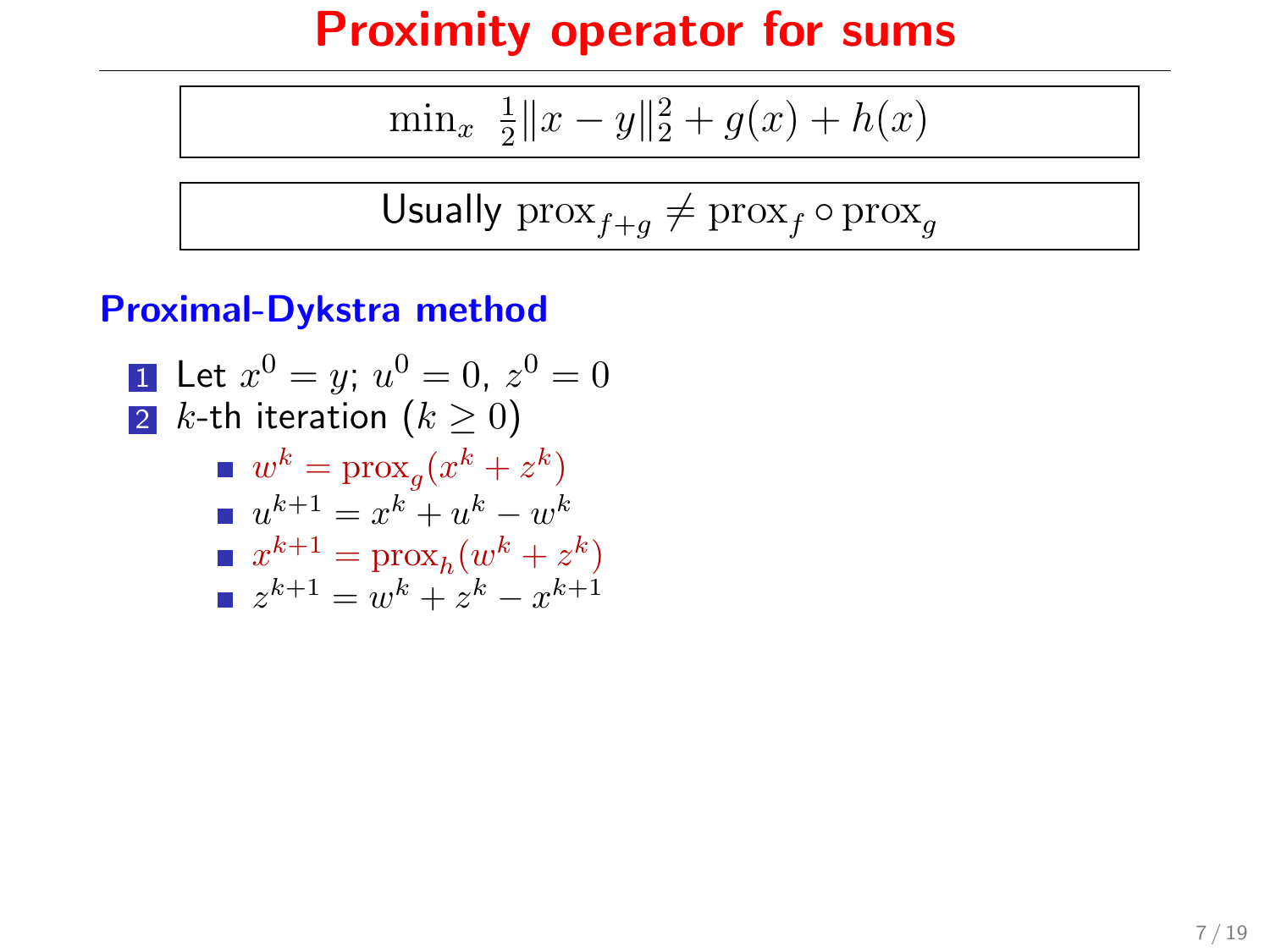$$
\min_{x} \frac{1}{2} \|x - y\|_2^2 + g(x) + h(x)
$$

Usually 
$$
\text{prox}_{f+g} \neq \text{prox}_f \circ \text{prox}_g
$$

#### Proximal-Dykstra method

\n- **1** Let 
$$
x^0 = y
$$
;  $u^0 = 0$ ,  $z^0 = 0$
\n- **2** k-th iteration  $(k \ge 0)$
\n- **3**  $w^k = \text{prox}_g(x^k + z^k)$
\n- **4**  $w^{k+1} = x^k + w^k - w^k$
\n- **5**  $x^{k+1} = \text{prox}_h(w^k + z^k)$
\n- **6**  $z^{k+1} = w^k + z^k - x^{k+1}$
\n

Why does it work?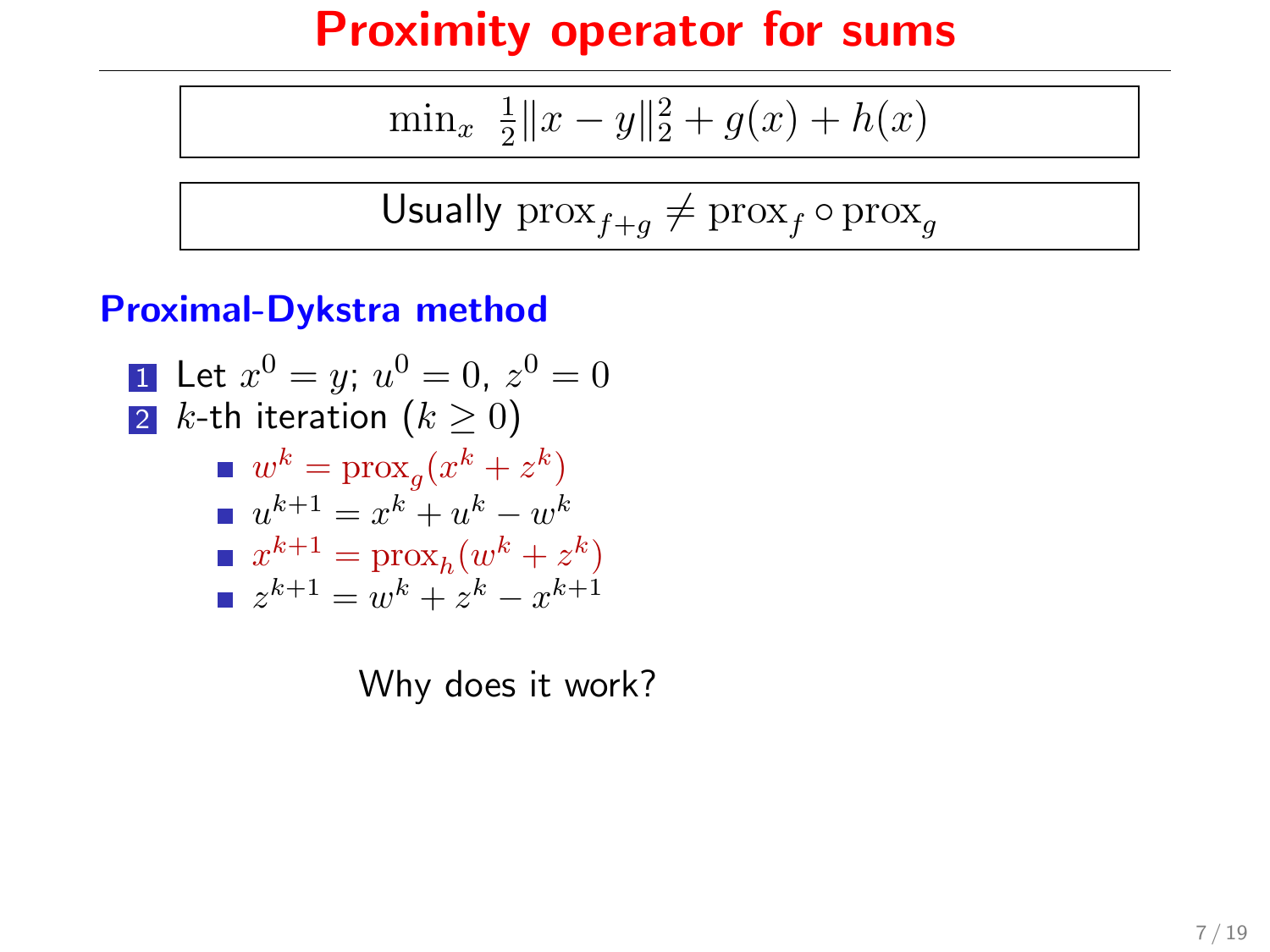$$
\min_{x} \frac{1}{2} \|x - y\|_2^2 + g(x) + h(x)
$$

Usually 
$$
\text{prox}_{f+g} \neq \text{prox}_f \circ \text{prox}_g
$$

#### Proximal-Dykstra method

1 Let 
$$
x^0 = y
$$
;  $u^0 = 0$ ,  $z^0 = 0$   
\n2 k-th iteration  $(k \ge 0)$   
\n $w^k = \text{prox}_g(x^k + z^k)$   
\n $u^{k+1} = x^k + u^k - w^k$   
\n $x^{k+1} = \text{prox}_h(w^k + z^k)$   
\n $z^{k+1} = w^k + z^k - x^{k+1}$ 

Why does it work? After the break...!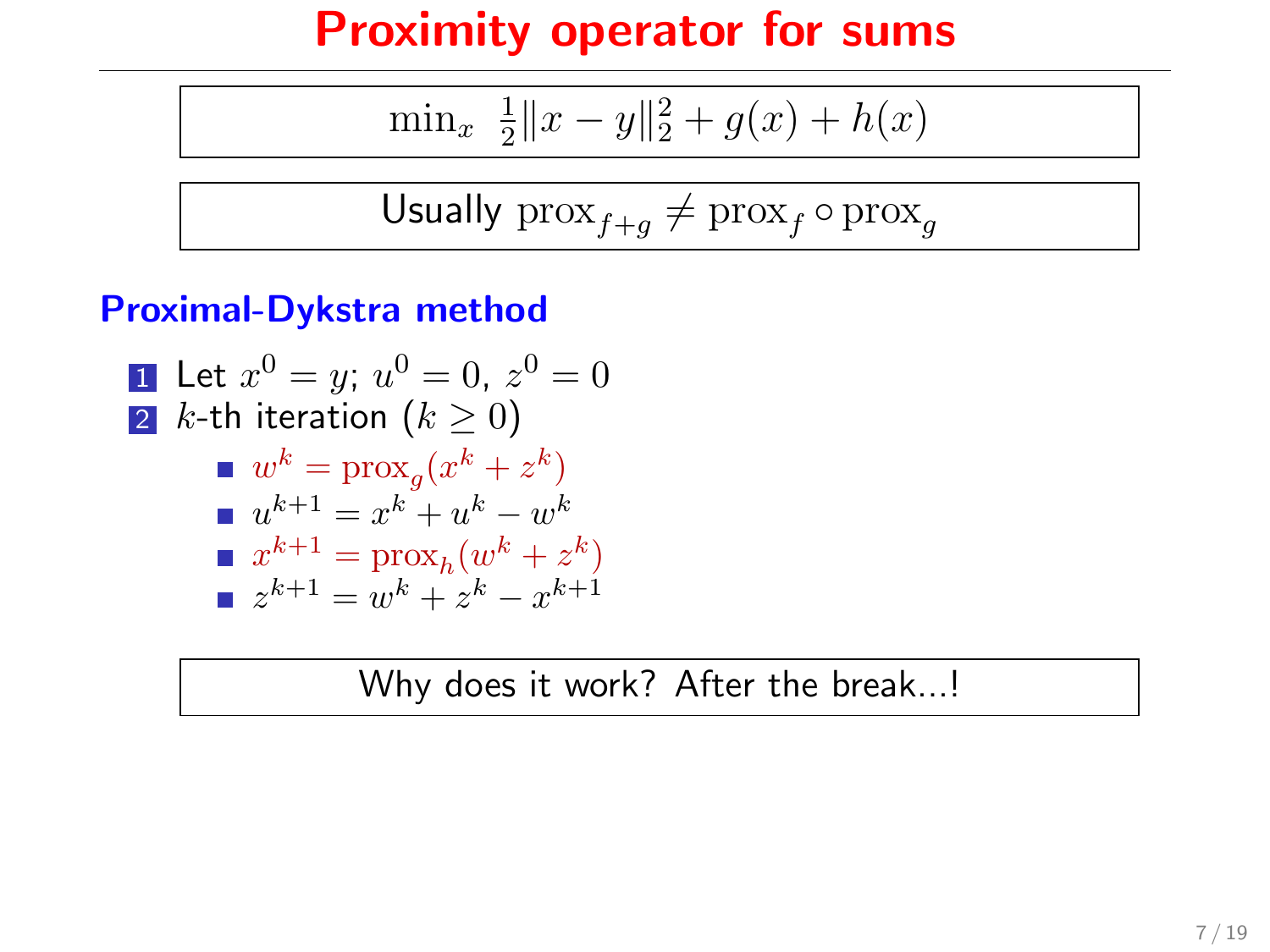$$
\min_{x} \frac{1}{2} \|x - y\|_2^2 + g(x) + h(x)
$$

Usually 
$$
\text{prox}_{f+g} \neq \text{prox}_f \circ \text{prox}_g
$$

#### Proximal-Dykstra method

1 Let 
$$
x^0 = y
$$
;  $u^0 = 0$ ,  $z^0 = 0$   
\n2 k-th iteration  $(k \ge 0)$   
\n $w^k = \text{prox}_g(x^k + z^k)$   
\n $u^{k+1} = x^k + u^k - w^k$   
\n $x^{k+1} = \text{prox}_h(w^k + z^k)$   
\n $z^{k+1} = w^k + z^k - x^{k+1}$ 

Why does it work? After the break...!

**Exercise:** Use the product-space trick to extend this to a *parallel* Dykstra-like method for  $m > 3$  functions.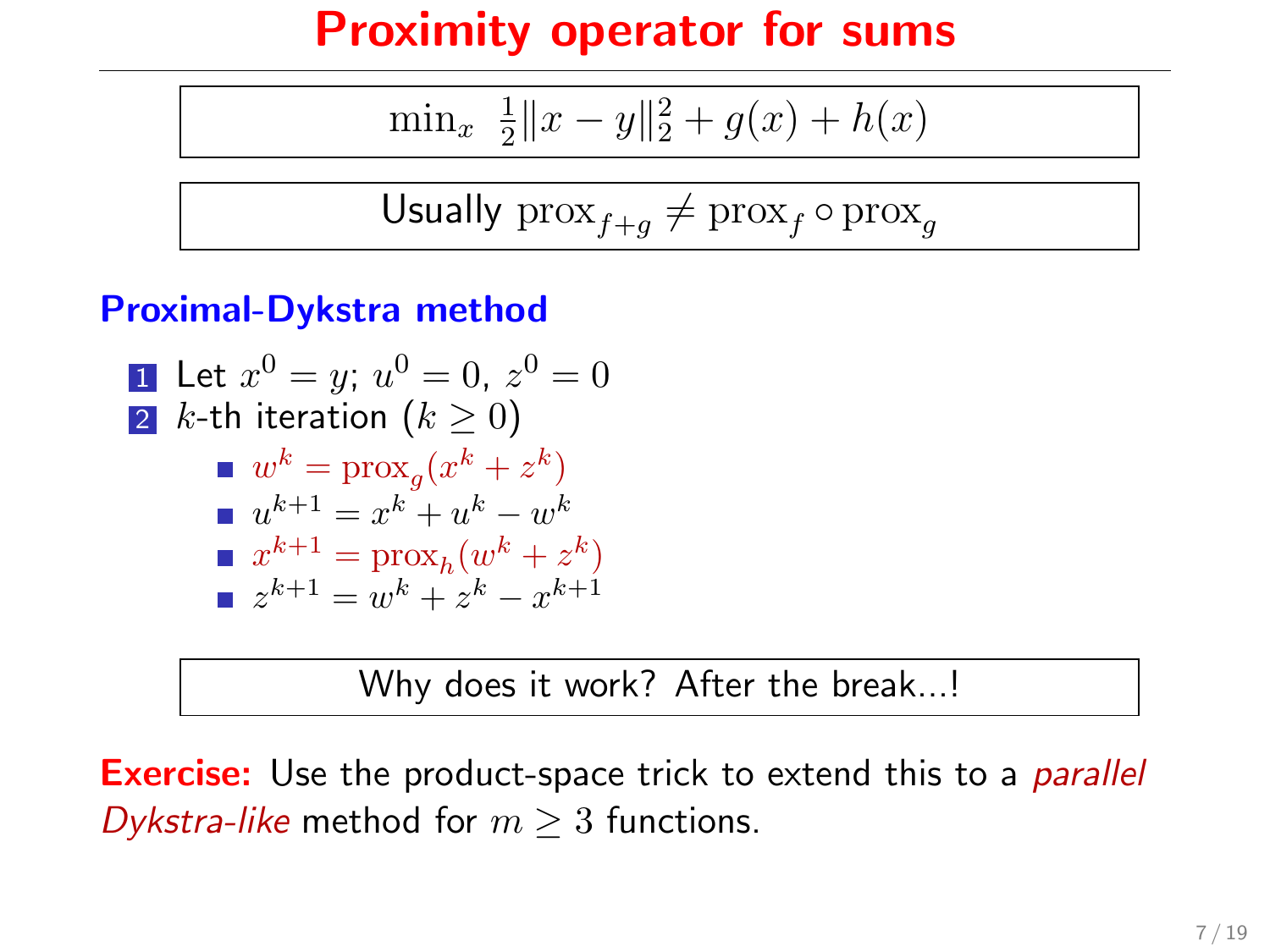# Incremental methods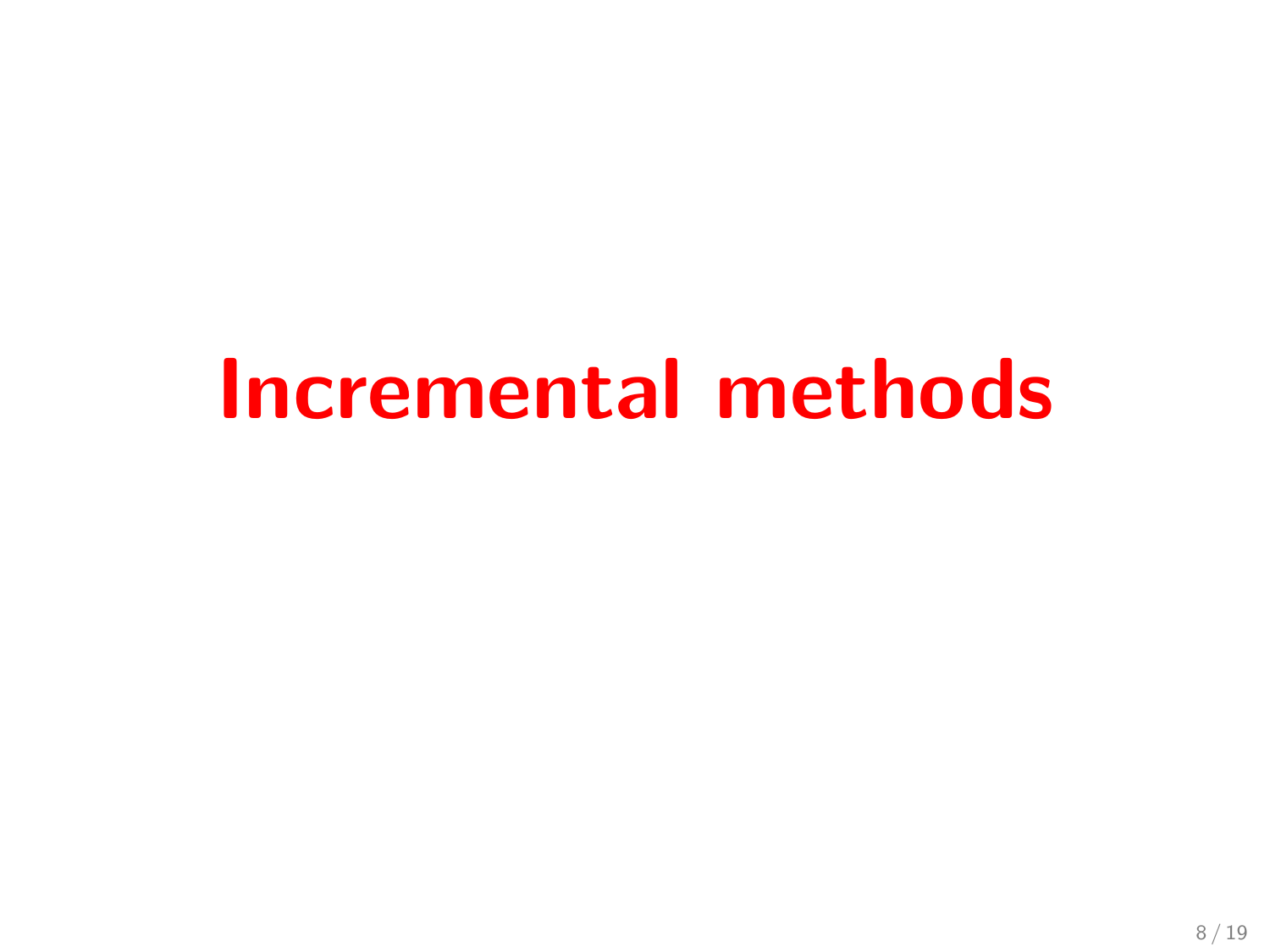# Separable objectives

$$
\min \quad f(x) = \sum_{i=1}^{m} f_i(x) + \lambda r(x)
$$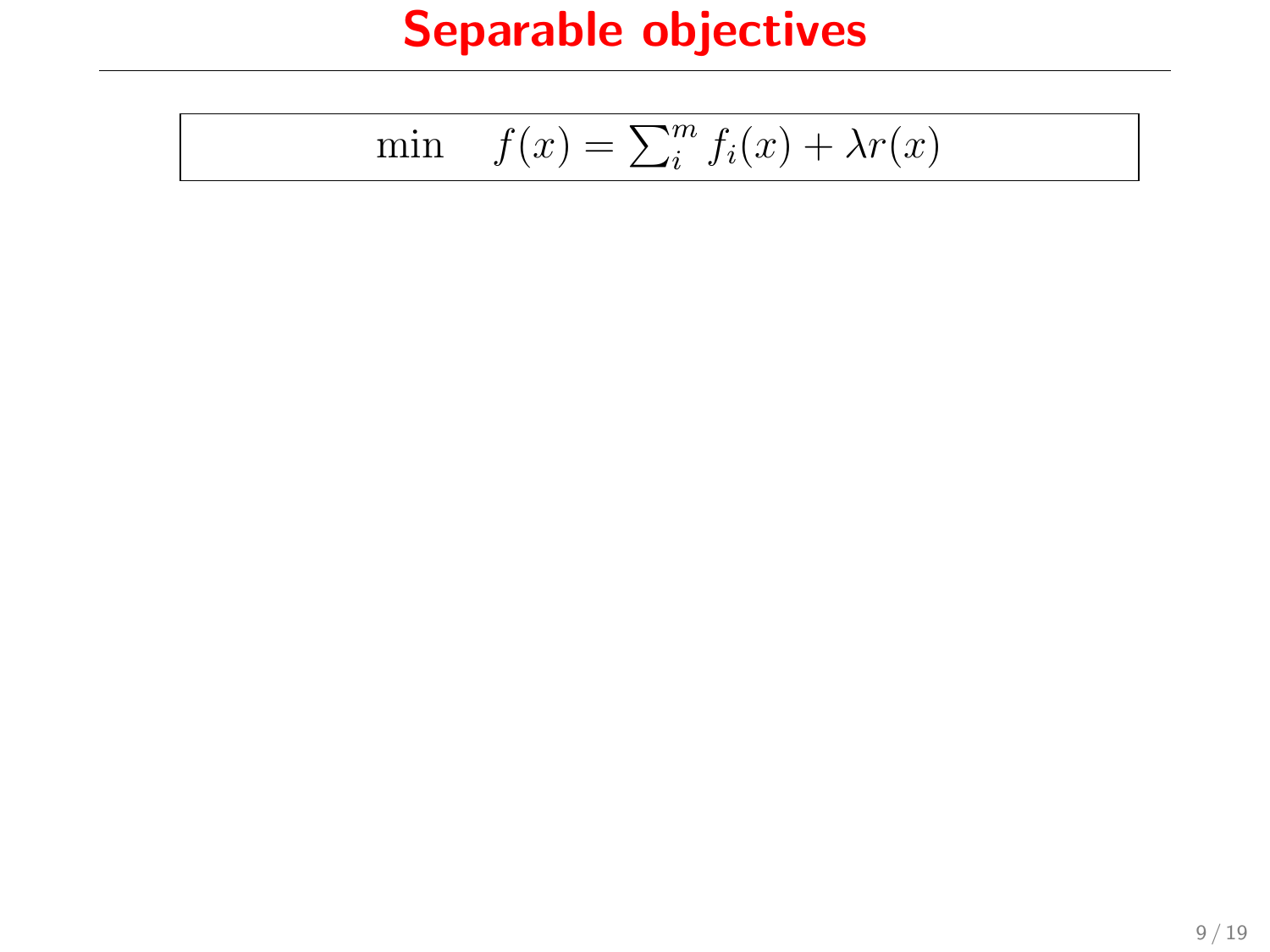### Separable objectives

$$
\min \quad f(x) = \sum_{i=1}^{m} f_i(x) + \lambda r(x)
$$

#### Gradient / subgradient methods

$$
x^{k+1} = x^k - \alpha_k \nabla f(x^k) \qquad \lambda = 0,
$$
  
\n
$$
x^{k+1} = x_k - \alpha_k g(x^k), \qquad g(x^k) \in \partial f(x^k) + \lambda \partial r(x^k)
$$
  
\n
$$
x^{k+1} = \text{prox}_{\alpha_k r}(x^k - \alpha_k \nabla f(x^k))
$$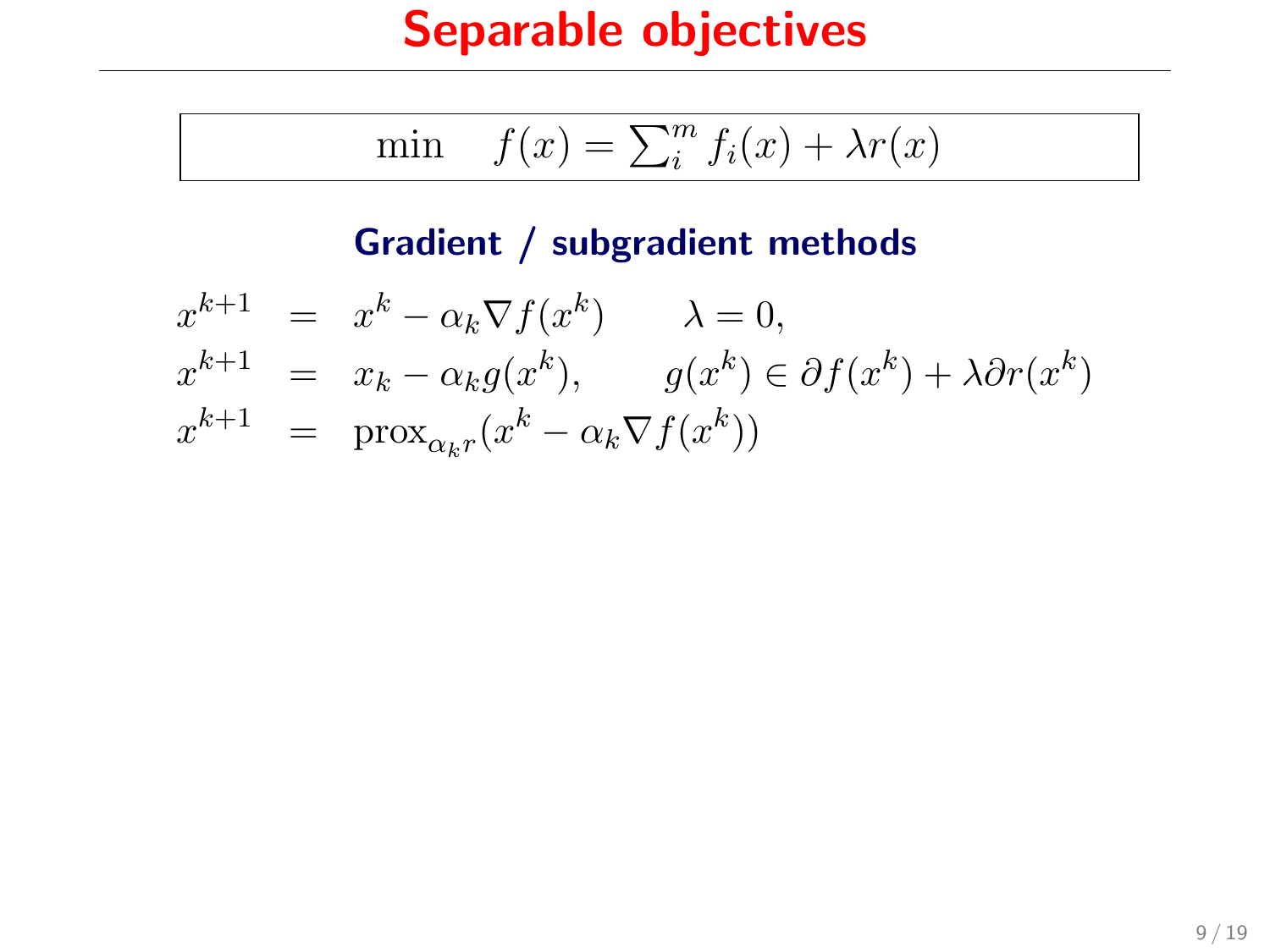### Separable objectives

$$
\min \quad f(x) = \sum_{i=1}^{m} f_i(x) + \lambda r(x)
$$

#### Gradient / subgradient methods

$$
x^{k+1} = x^k - \alpha_k \nabla f(x^k) \qquad \lambda = 0,
$$
  
\n
$$
x^{k+1} = x_k - \alpha_k g(x^k), \qquad g(x^k) \in \partial f(x^k) + \lambda \partial r(x^k)
$$
  
\n
$$
x^{k+1} = \text{prox}_{\alpha_k r}(x^k - \alpha_k \nabla f(x^k))
$$

How much computation does one iteration take?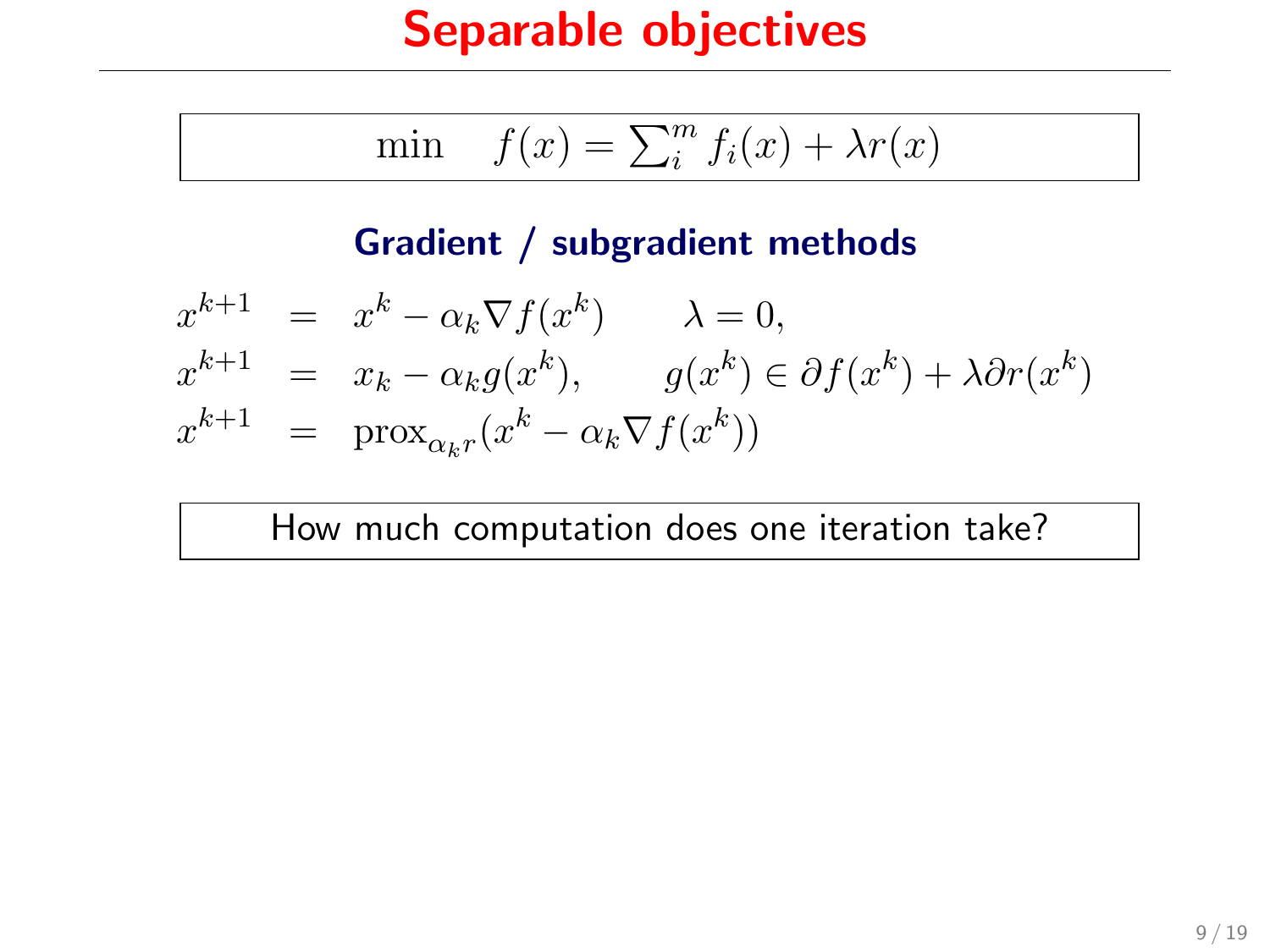What if at iteration  $k$ , we randomly pick an integer  $i(k) \in \{1, 2, \ldots, m\}$ ?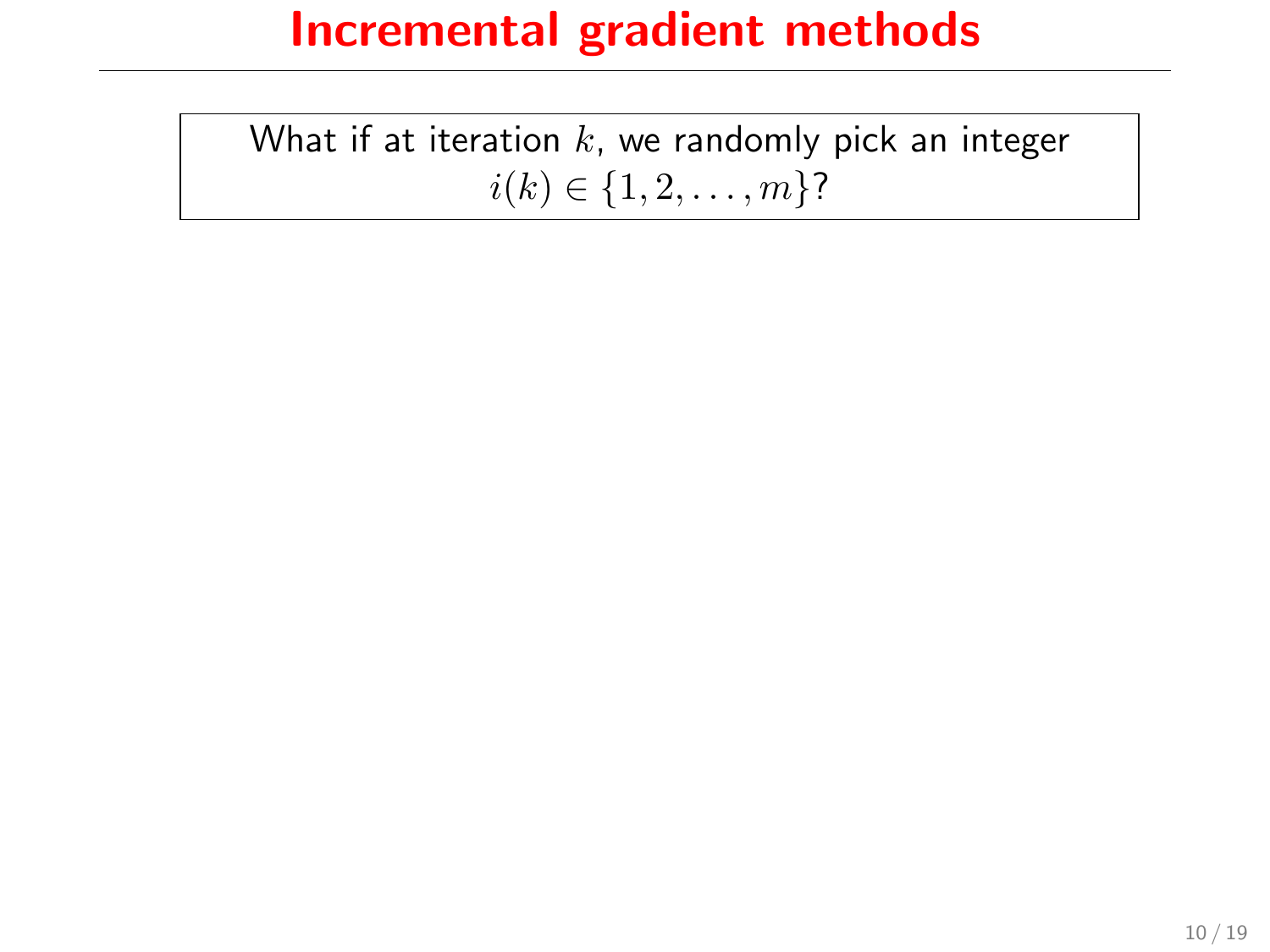What if at iteration  $k$ , we randomly pick an integer  $i(k) \in \{1, 2, \ldots, m\}$ ?

> And instead just perform the update?  $x^{k+1} = x^k - \alpha_k \nabla f_{i(k)}(x_k)$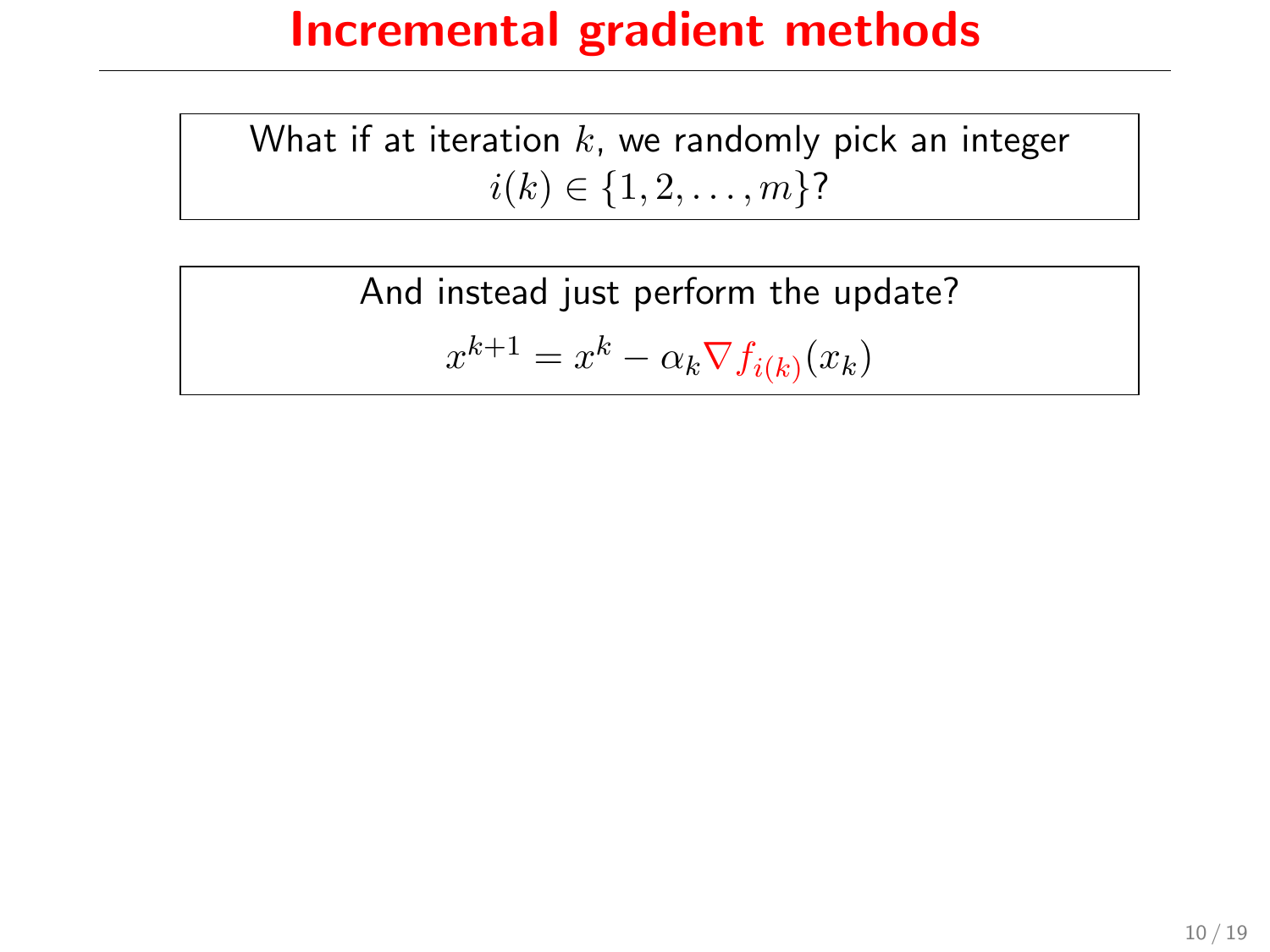What if at iteration  $k$ , we randomly pick an integer  $i(k) \in \{1, 2, \ldots, m\}$ ?

> And instead just perform the update?  $x^{k+1} = x^k - \alpha_k \nabla f_{i(k)}(x_k)$

- $\blacktriangleright$  The update requires only gradient for  $f_{i(k)}$
- ▶ One iteration now m times faster than with  $\nabla f(x)$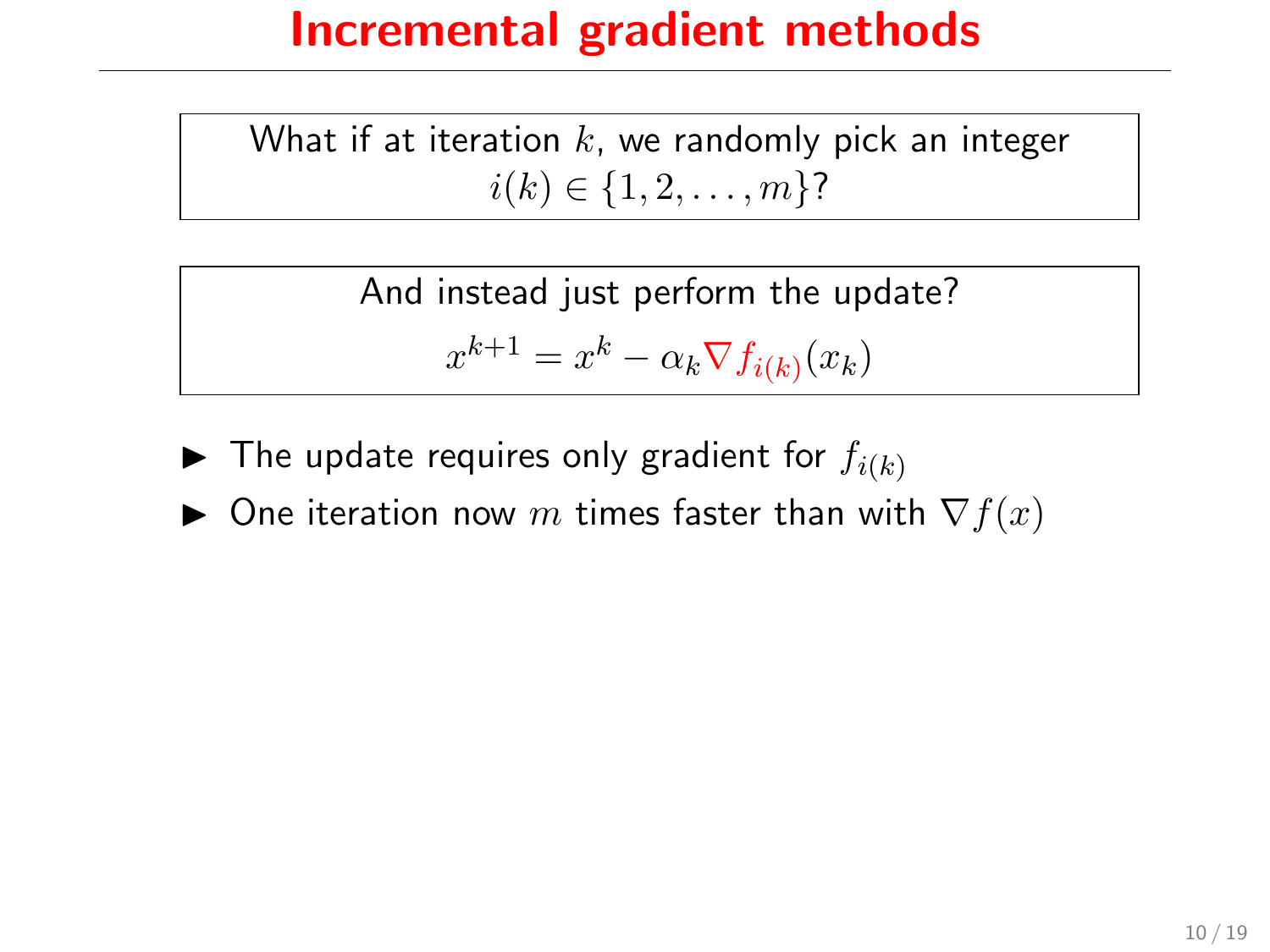What if at iteration  $k$ , we randomly pick an integer  $i(k) \in \{1, 2, \ldots, m\}$ ?

> And instead just perform the update?  $x^{k+1} = x^k - \alpha_k \nabla f_{i(k)}(x_k)$

- $\blacktriangleright$  The update requires only gradient for  $f_{i(k)}$
- ► One iteration now  $m$  times faster than with  $\nabla f(x)$



But does this make sense?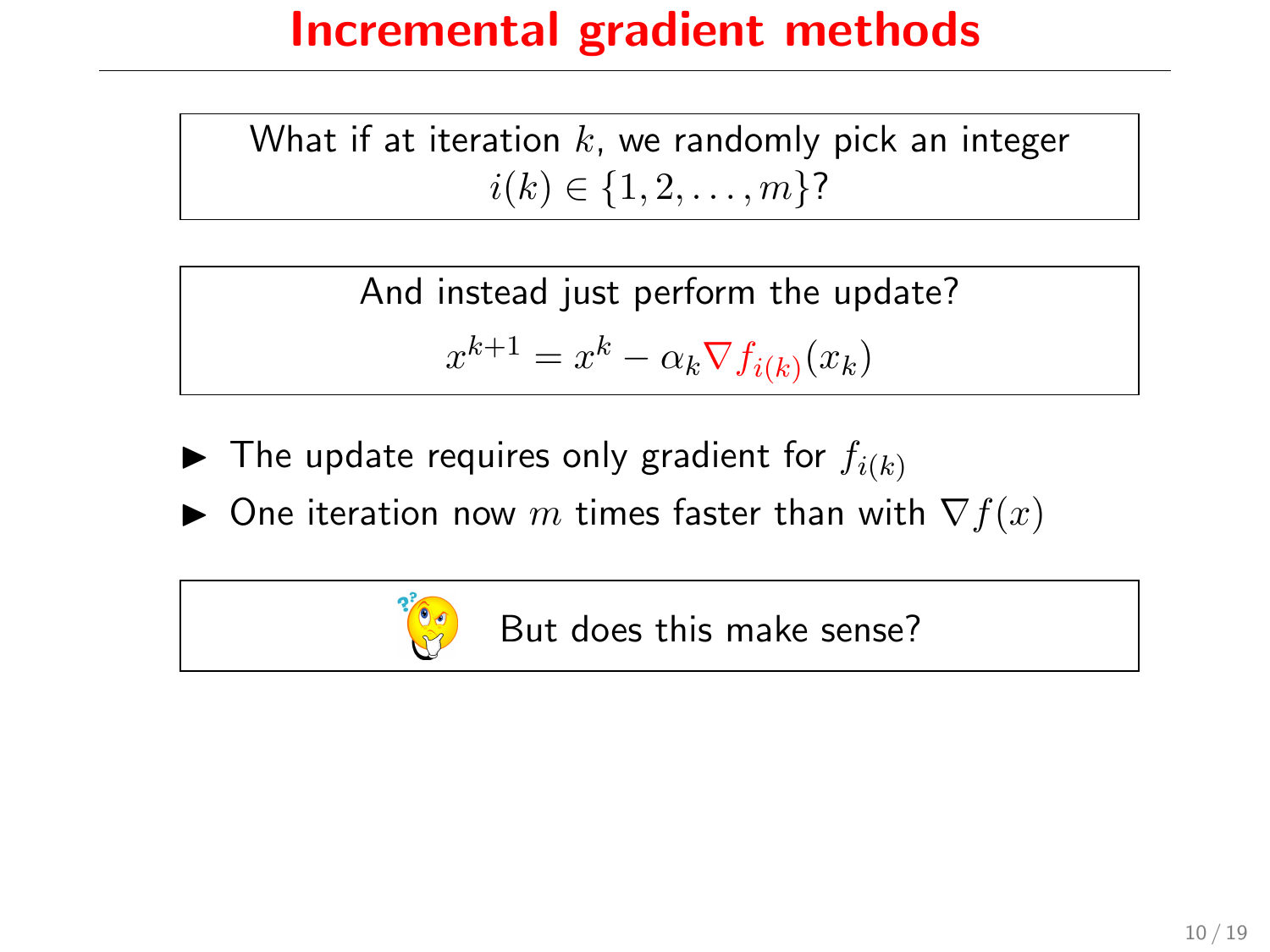$\heartsuit$  Old idea; has been used extensively as backpropagation in neural networks, Widrow-Hoff least mean squares, gradient methods with errors, stochastic gradient, etc.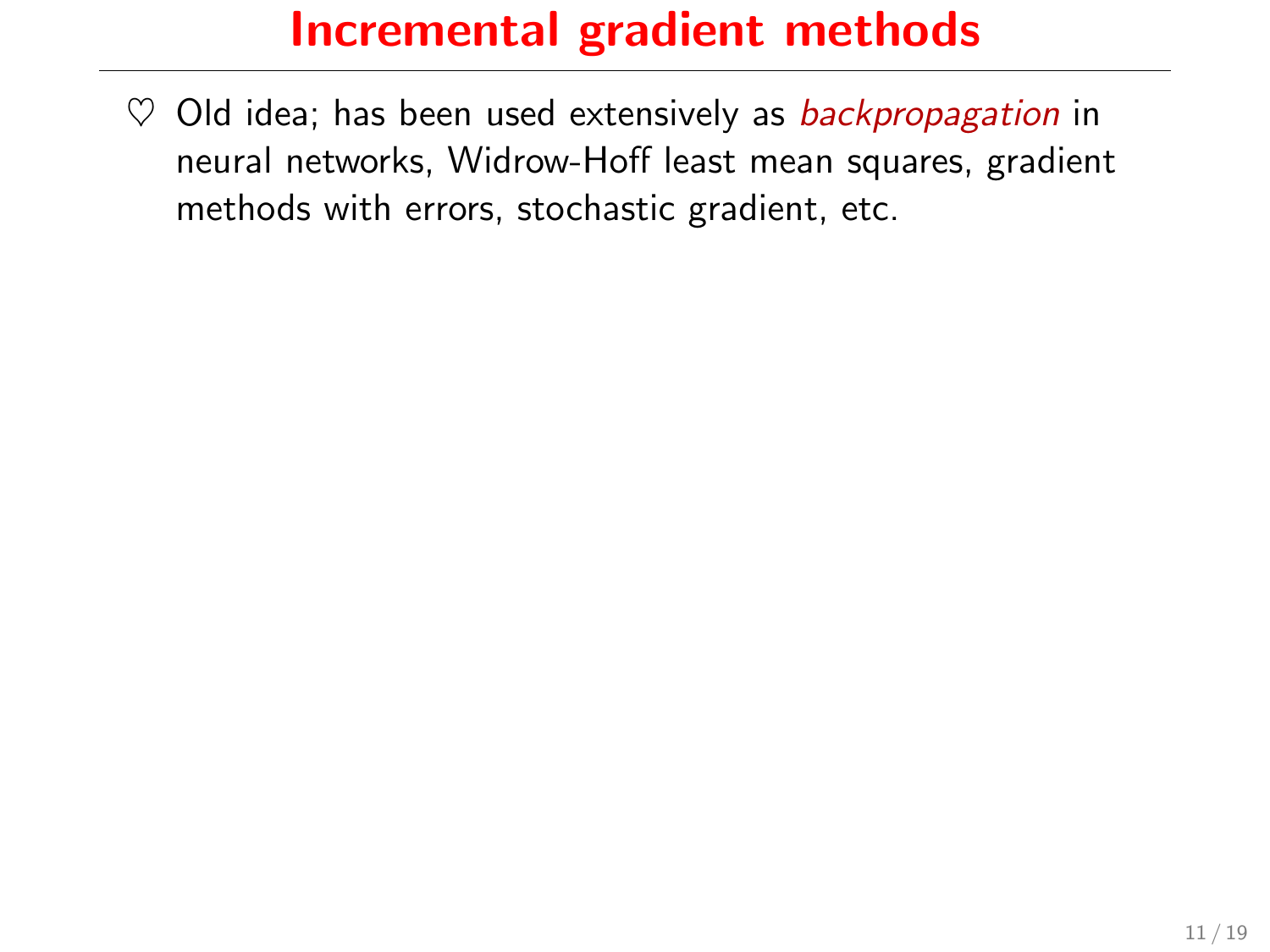- $\heartsuit$  Old idea; has been used extensively as backpropagation in neural networks, Widrow-Hoff least mean squares, gradient methods with errors, stochastic gradient, etc.
- $\heartsuit$  Can effectively use to "stream" through data go through components one by one, say *cyclically* instead of randomly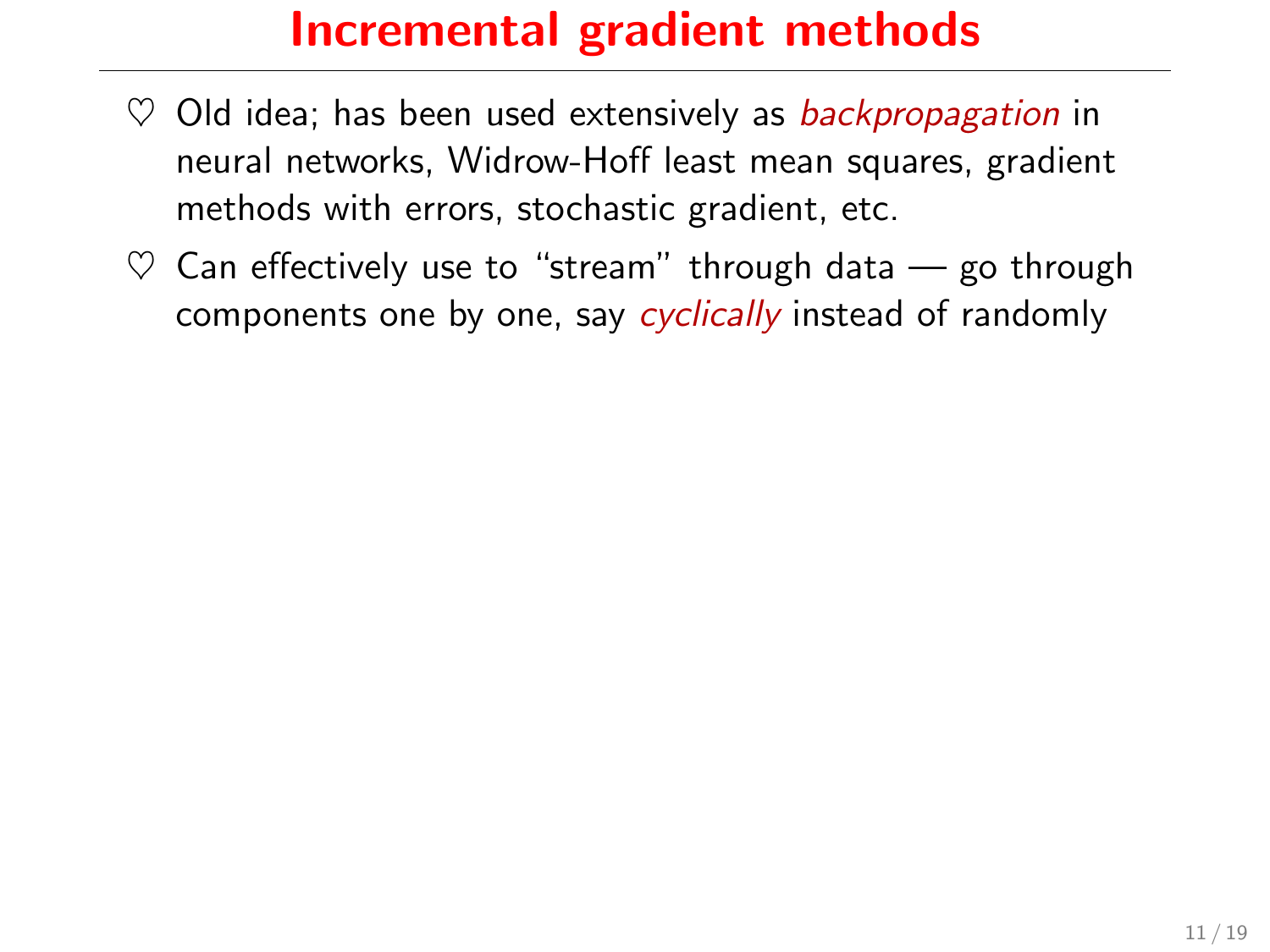- $\heartsuit$  Old idea; has been used extensively as backpropagation in neural networks, Widrow-Hoff least mean squares, gradient methods with errors, stochastic gradient, etc.
- $\heartsuit$  Can effectively use to "stream" through data go through components one by one, say cyclically instead of randomly
- $\heartsuit$  If m is very large, many of the  $f_i(x)$  may have similar minimizers;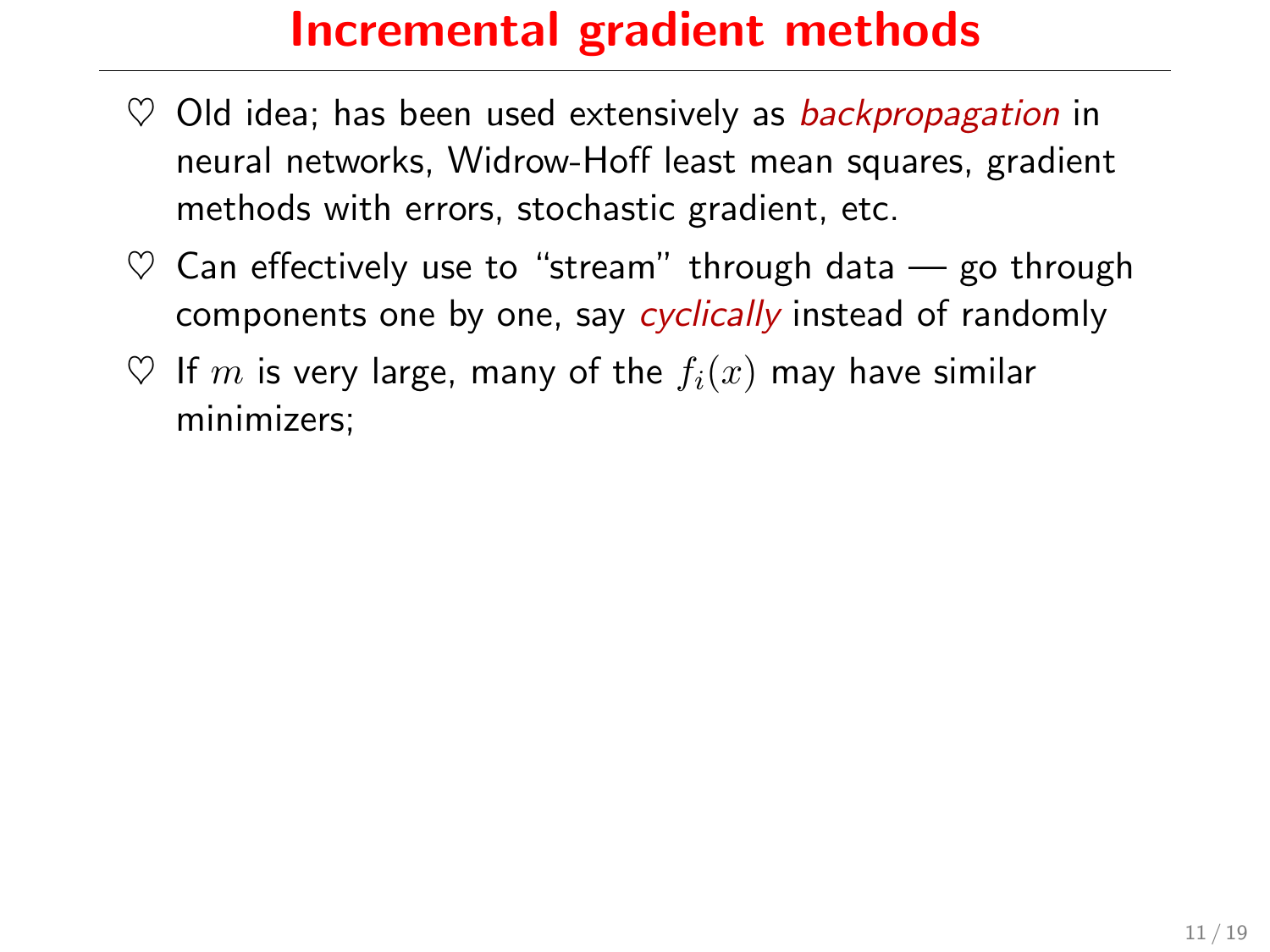- $\heartsuit$  Old idea; has been used extensively as backpropagation in neural networks, Widrow-Hoff least mean squares, gradient methods with errors, stochastic gradient, etc.
- $\heartsuit$  Can effectively use to "stream" through data go through components one by one, say cyclically instead of randomly
- $\heartsuit$  If m is very large, many of the  $f_i(x)$  may have similar minimizers; by using the  $f_i$  only individually we hope to take advantage of this fact, and greatly speed up.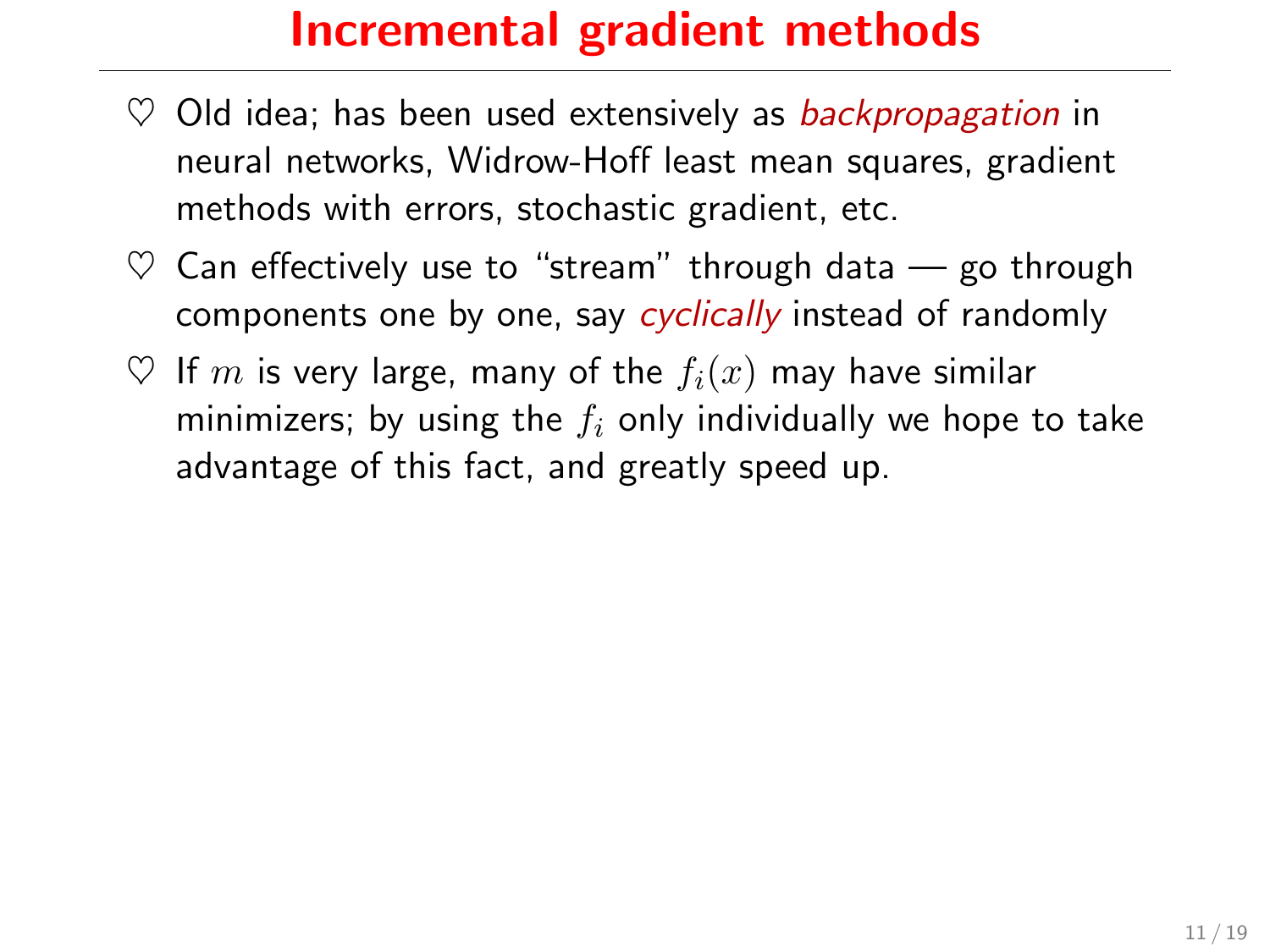- $\heartsuit$  Old idea; has been used extensively as backpropagation in neural networks, Widrow-Hoff least mean squares, gradient methods with errors, stochastic gradient, etc.
- $\heartsuit$  Can effectively use to "stream" through data go through components one by one, say cyclically instead of randomly
- $\heartsuit$  If m is very large, many of the  $f_i(x)$  may have similar minimizers; by using the  $f_i$  only individually we hope to take advantage of this fact, and greatly speed up.
- $\heartsuit$  Incremental methods usually effective far from the eventual limit (solution) — become very slow close to the solution.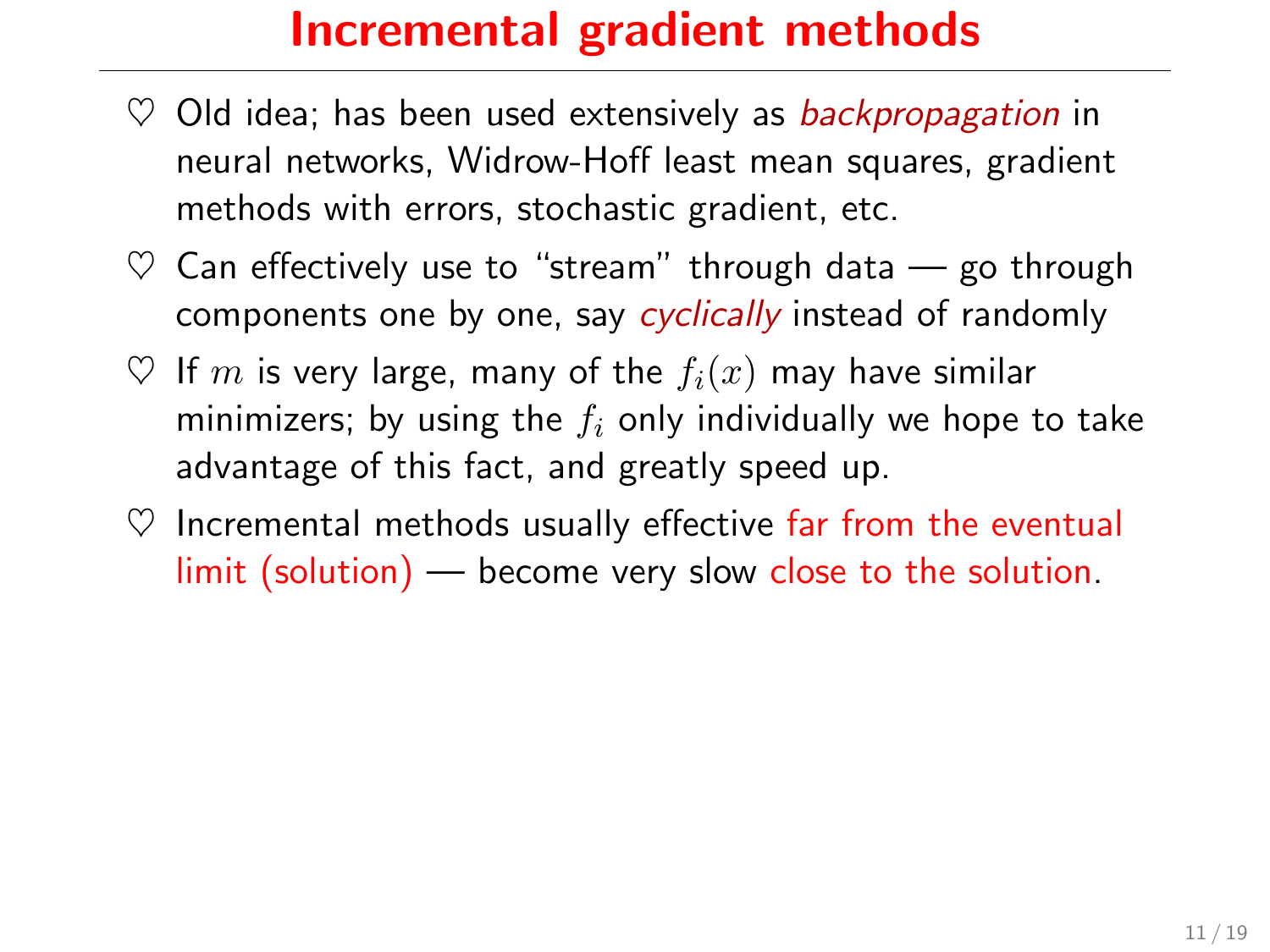- $\heartsuit$  Old idea; has been used extensively as *backpropagation* in neural networks, Widrow-Hoff least mean squares, gradient methods with errors, stochastic gradient, etc.
- $\heartsuit$  Can effectively use to "stream" through data go through components one by one, say cyclically instead of randomly
- $\heartsuit$  If m is very large, many of the  $f_i(x)$  may have similar minimizers; by using the  $f_i$  only individually we hope to take advantage of this fact, and greatly speed up.
- $\heartsuit$  Incremental methods usually effective far from the eventual limit (solution) — become very slow close to the solution.

### Example!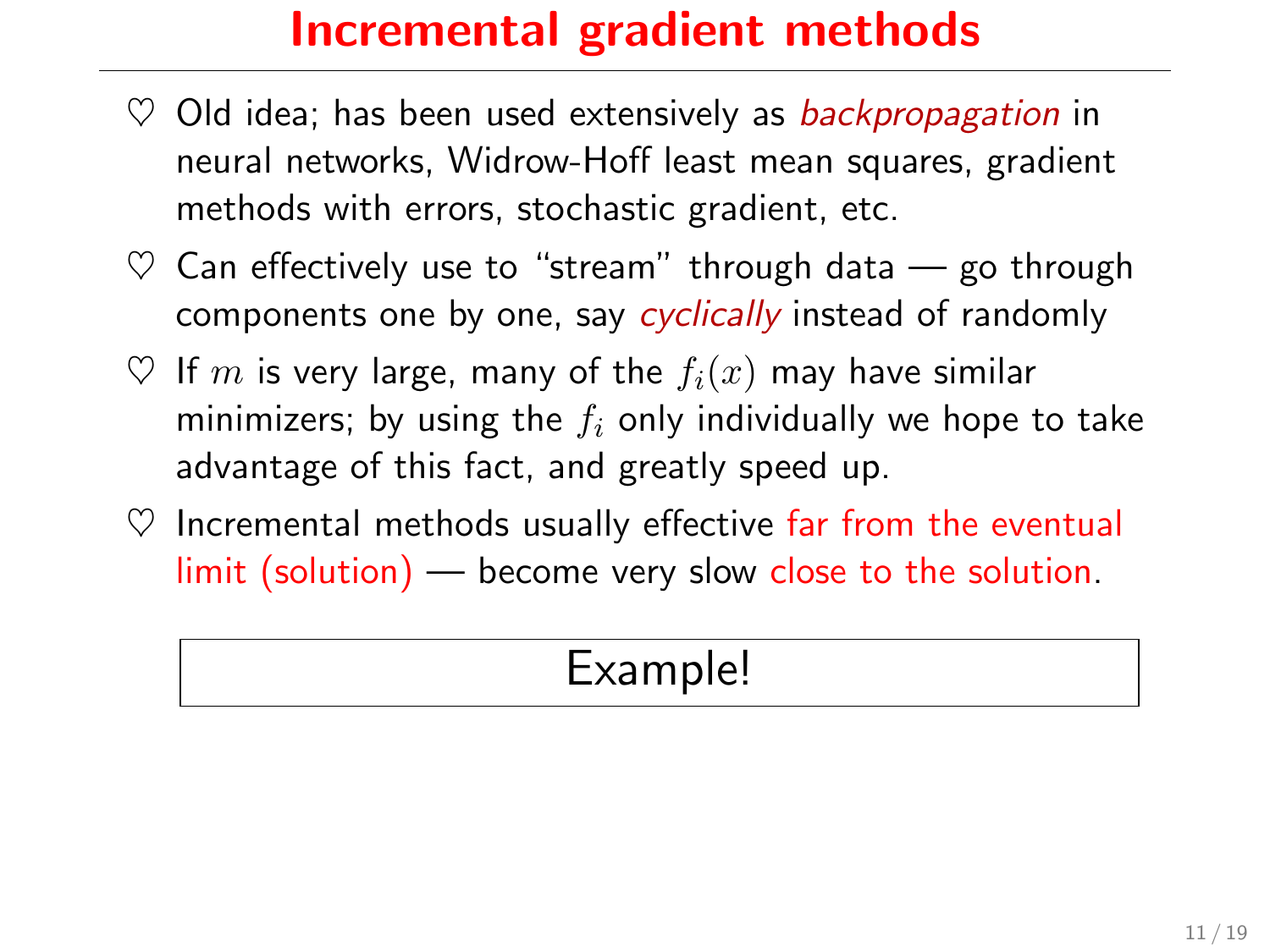min 
$$
f(x) = \frac{1}{2} \sum_{i=1}^{m} (a_i x - b_i)^2
$$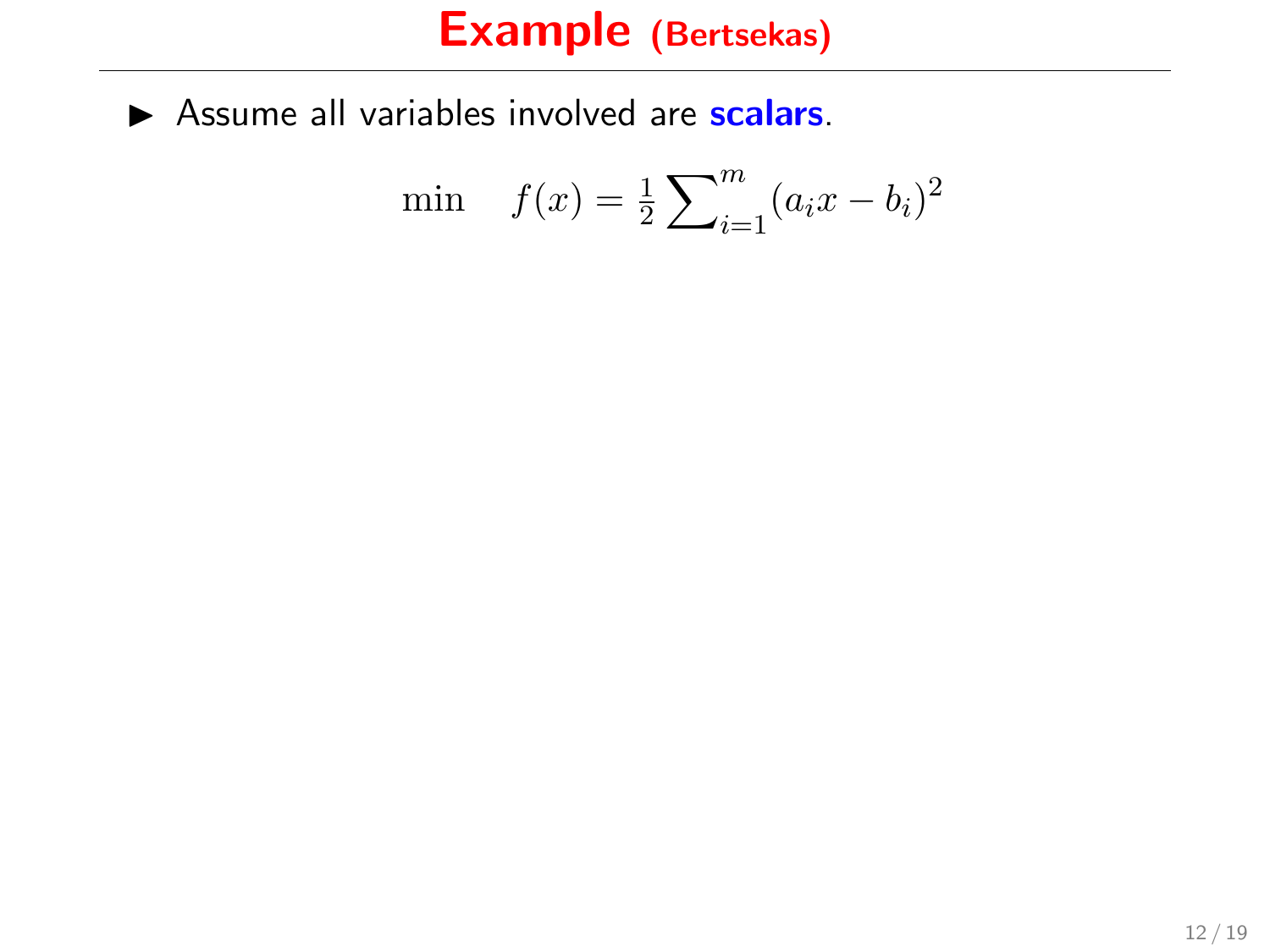$$
\min \quad f(x) = \frac{1}{2} \sum_{i=1}^{m} (a_i x - b_i)^2
$$

Solving  $f'(x) = 0$  we obtain

$$
x^* = \frac{\sum_i a_i b_i}{\sum_i a_i^2}
$$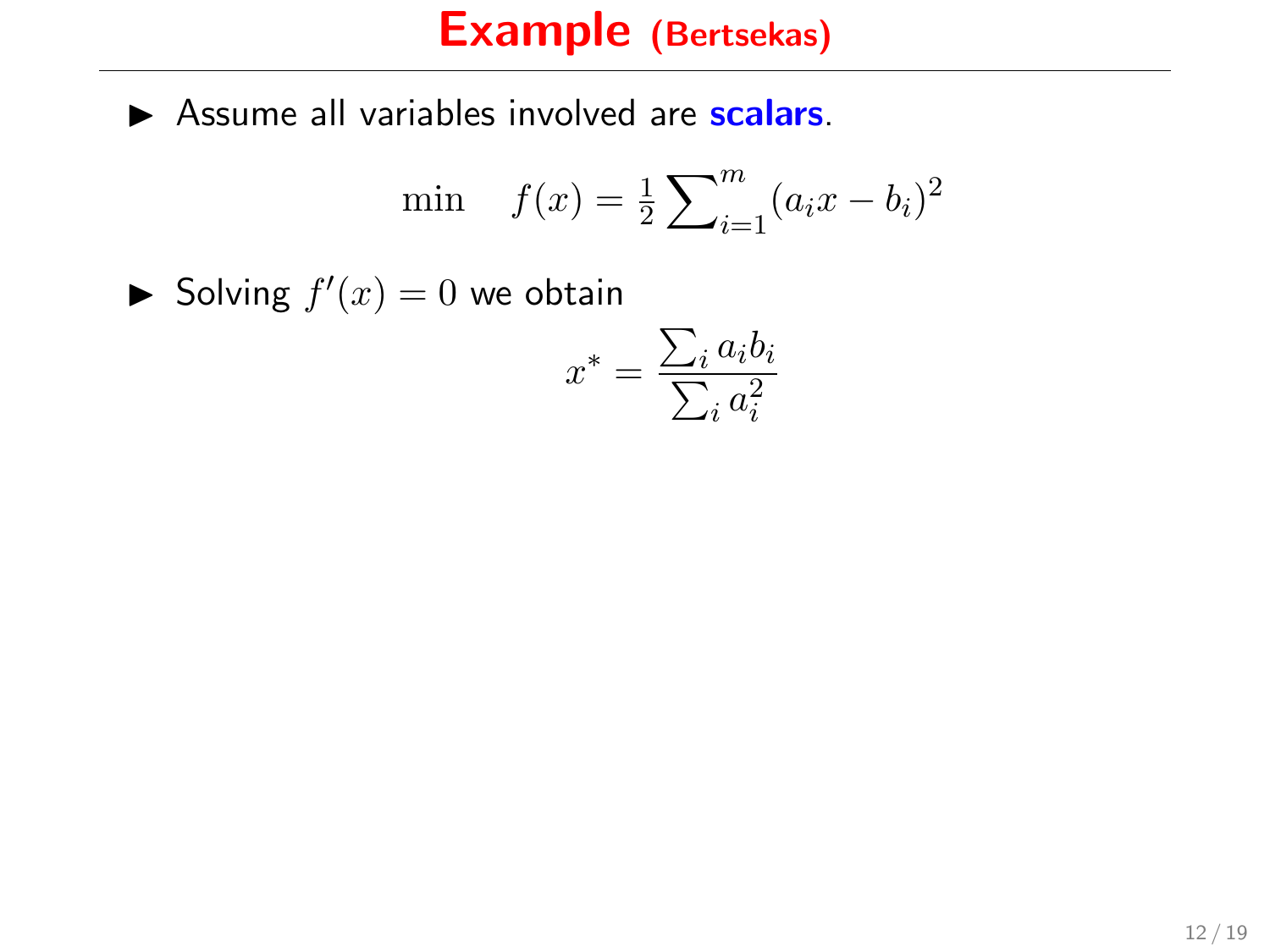$$
\min \quad f(x) = \frac{1}{2} \sum_{i=1}^{m} (a_i x - b_i)^2
$$

Solving  $f'(x) = 0$  we obtain

$$
x^* = \frac{\sum_i a_i b_i}{\sum_i a_i^2}
$$

$$
\blacktriangleright
$$
 Minimum of a single  $f_i(x) = \frac{1}{2}(a_i x - b_i)^2$  is  $x_i^* = b_i/a_i$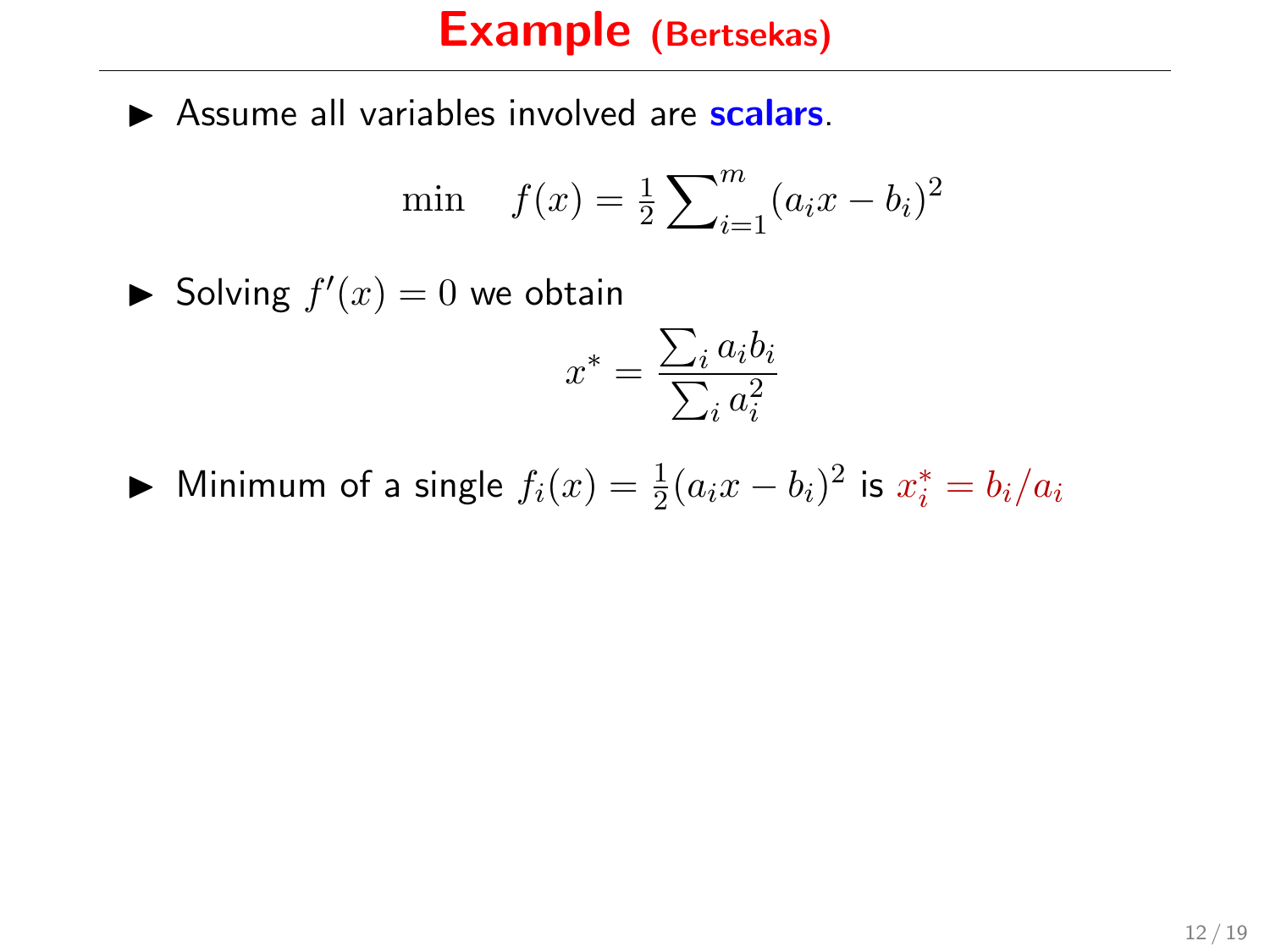$$
\min \quad f(x) = \frac{1}{2} \sum_{i=1}^{m} (a_i x - b_i)^2
$$

Solving  $f'(x) = 0$  we obtain

$$
x^* = \frac{\sum_i a_i b_i}{\sum_i a_i^2}
$$

- ► Minimum of a single  $f_i(x) = \frac{1}{2}(a_i x b_i)^2$  is  $x_i^* = b_i/a_i$
- $\blacktriangleright$  Notice now that

$$
x^* \in [\min_i x_i^*, \max_i x_i^*] =: R
$$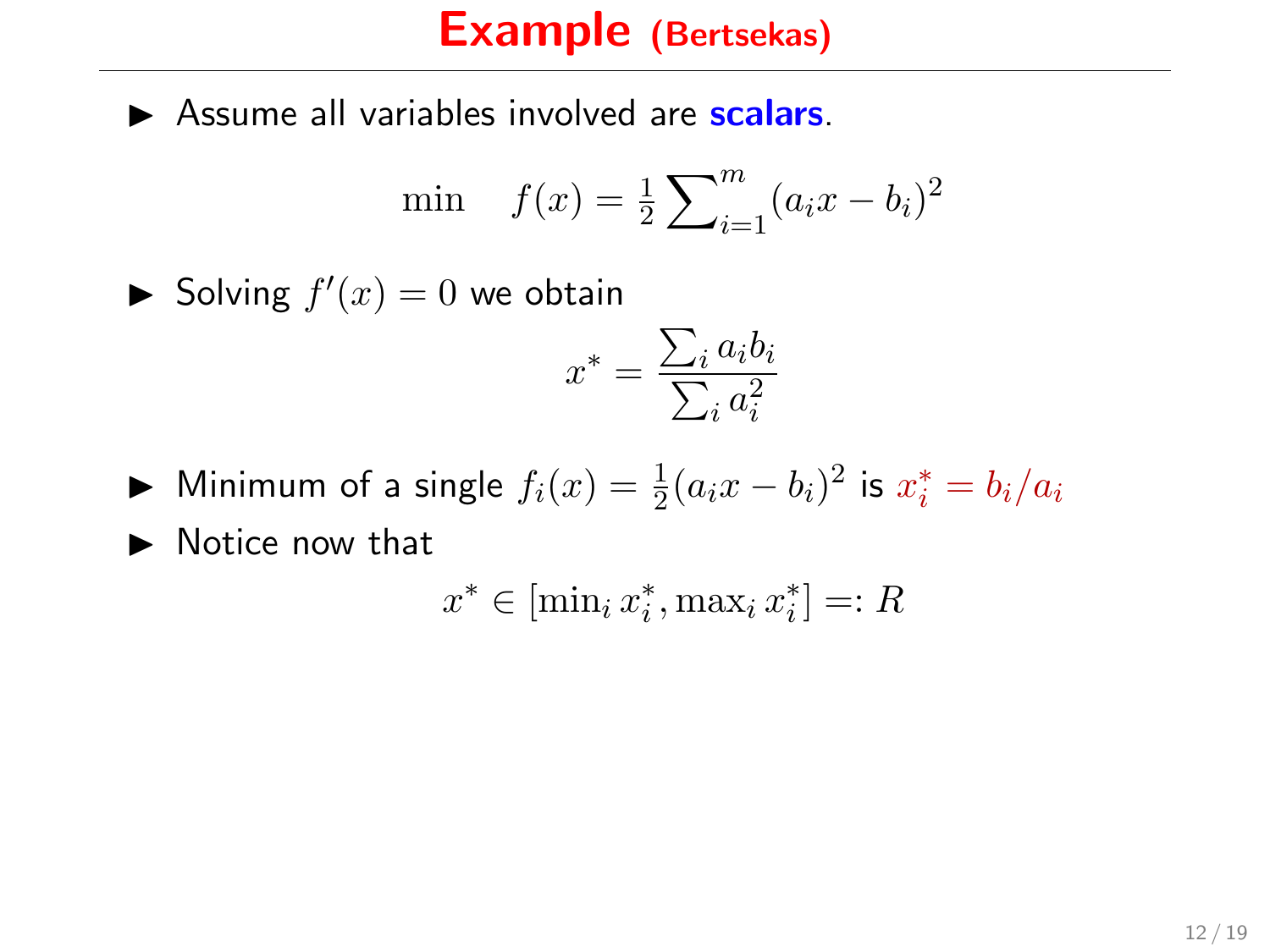$$
\min \quad f(x) = \frac{1}{2} \sum_{i=1}^{m} (a_i x - b_i)^2
$$

► Notice:  $x^* \in [\min_i x_i^*, \max_i x_i^*] =: R$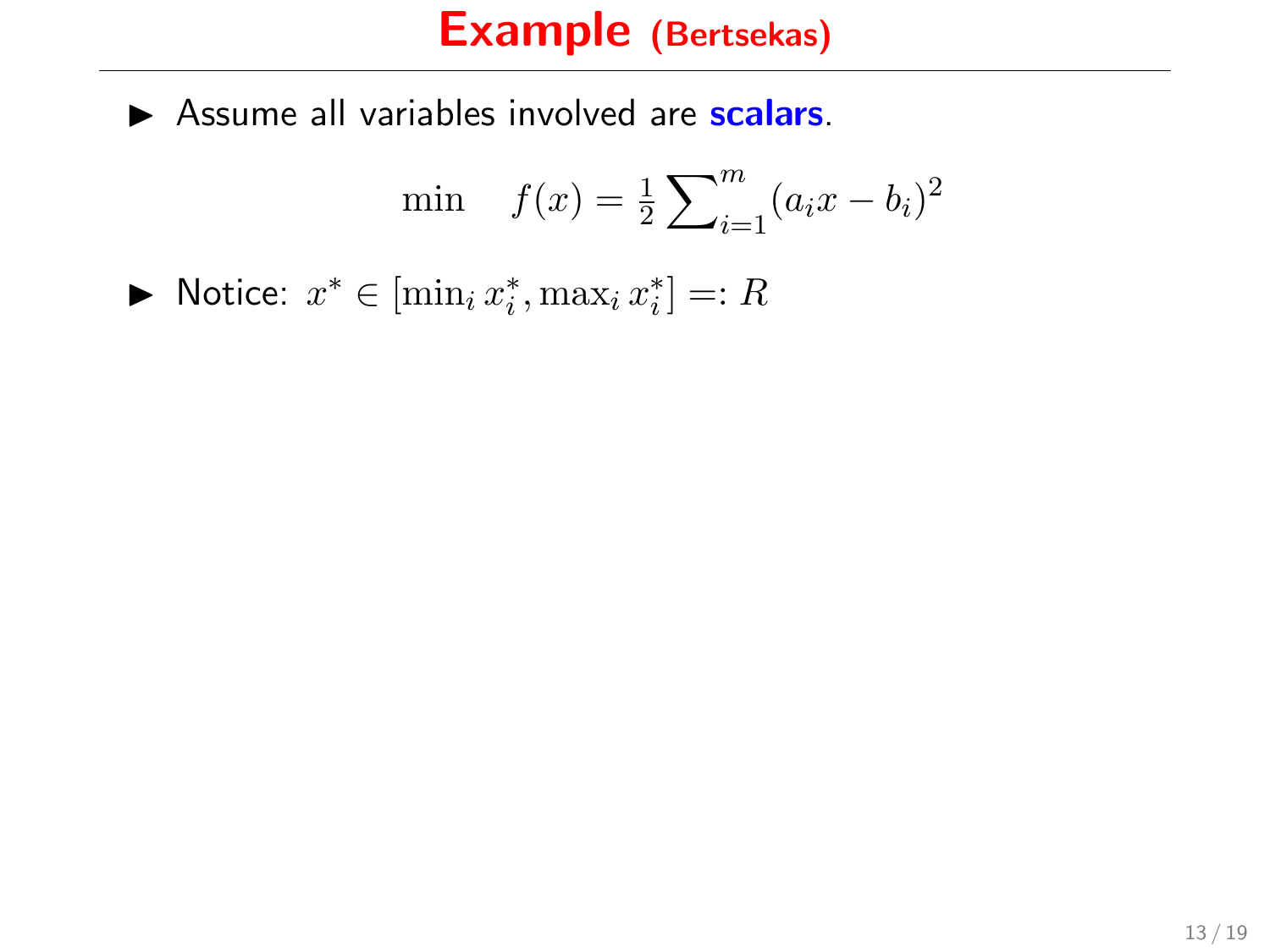$$
\min \quad f(x) = \frac{1}{2} \sum_{i=1}^{m} (a_i x - b_i)^2
$$

- ► Notice:  $x^* \in [\min_i x_i^*, \max_i x_i^*] =: R$
- If we have a scalar x that lies outside  $R$ ?
- $\blacktriangleright$  We see that

$$
\nabla f_i(x) = a_i(a_i x - b_i)
$$

$$
\nabla f(x) = \sum_i a_i(a_i x - b_i)
$$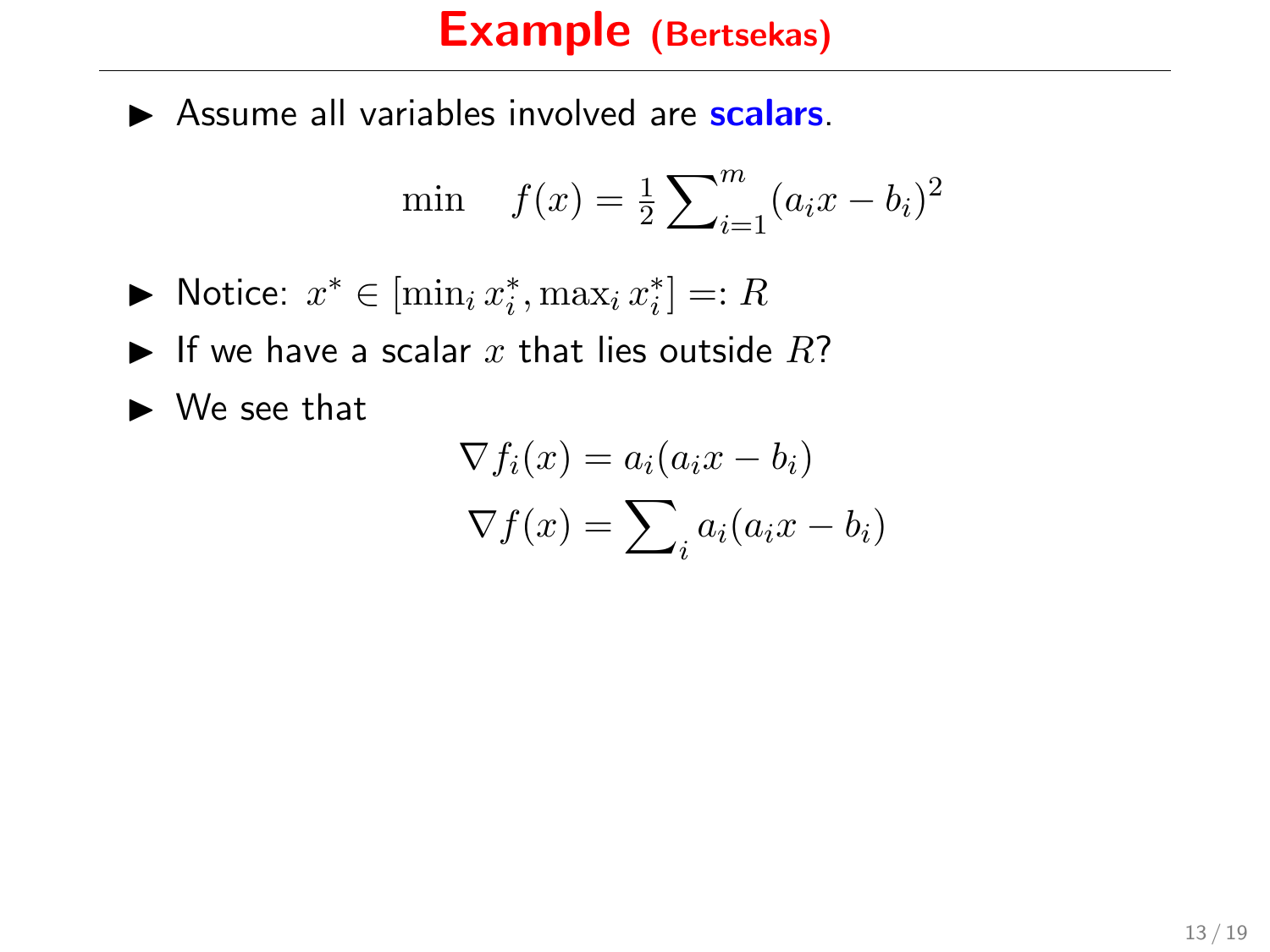$$
\min \quad f(x) = \frac{1}{2} \sum_{i=1}^{m} (a_i x - b_i)^2
$$

- ► Notice:  $x^* \in [\min_i x_i^*, \max_i x_i^*] =: R$
- If we have a scalar x that lies outside  $R$ ?
- $\blacktriangleright$  We see that

$$
\nabla f_i(x) = a_i(a_i x - b_i)
$$

$$
\nabla f(x) = \sum_i a_i(a_i x - b_i)
$$

 $\blacktriangleright \nabla f_i(x)$  has same sign as  $\nabla f_i(x)$  So using  $\nabla f_i(x)$  instead of  $\nabla f(x)$  also ensures progress.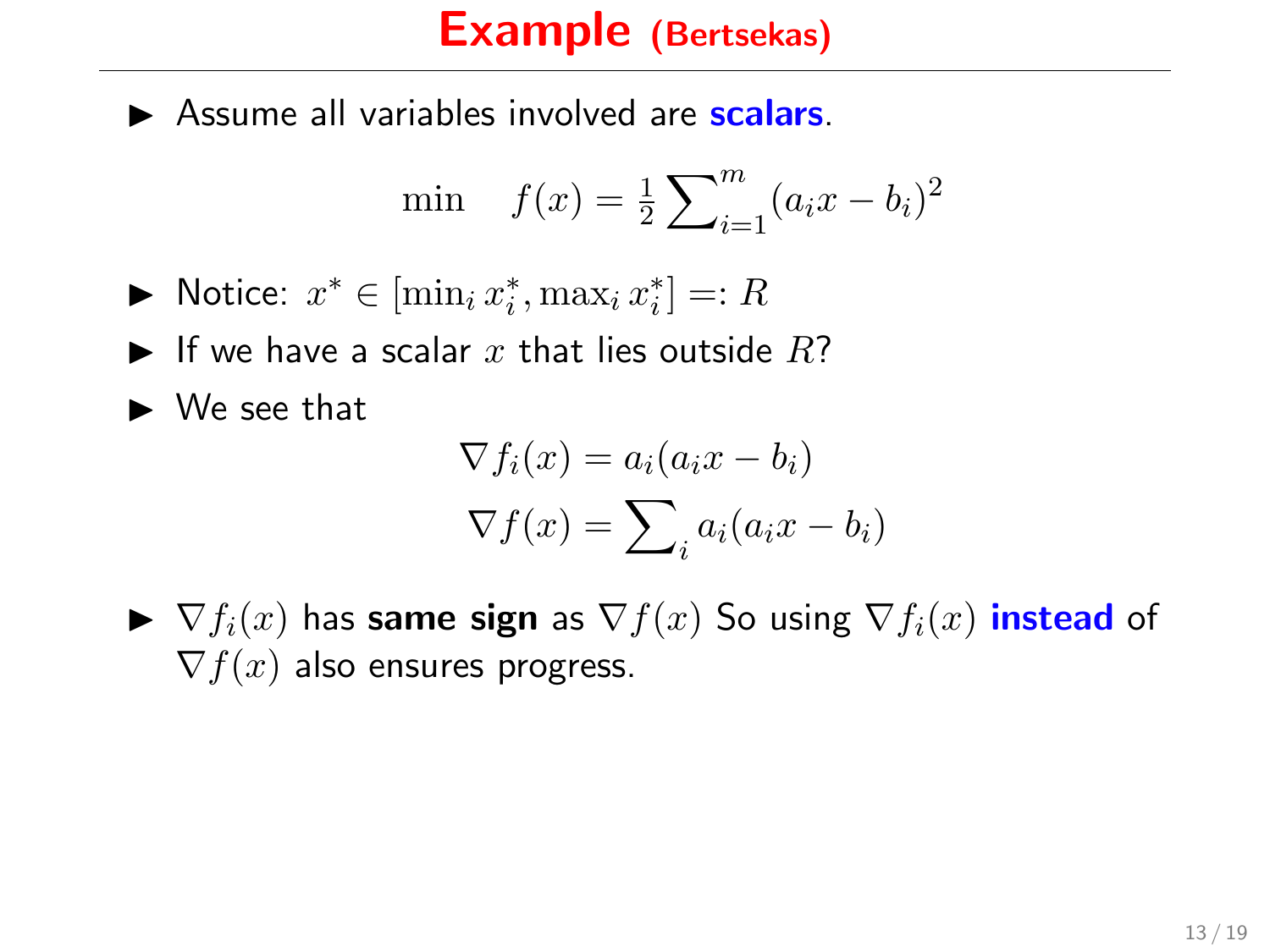$$
\min \quad f(x) = \frac{1}{2} \sum_{i=1}^{m} (a_i x - b_i)^2
$$

- ► Notice:  $x^* \in [\min_i x_i^*, \max_i x_i^*] =: R$
- If we have a scalar x that lies outside  $R$ ?
- $\blacktriangleright$  We see that

$$
\nabla f_i(x) = a_i(a_i x - b_i)
$$

$$
\nabla f(x) = \sum_i a_i(a_i x - b_i)
$$

- $\blacktriangleright \nabla f_i(x)$  has same sign as  $\nabla f(x)$  So using  $\nabla f_i(x)$  instead of  $\nabla f(x)$  also ensures progress.
- $\triangleright$  But once inside region R, **no guarantee** that incremental method will make progress towards optimum.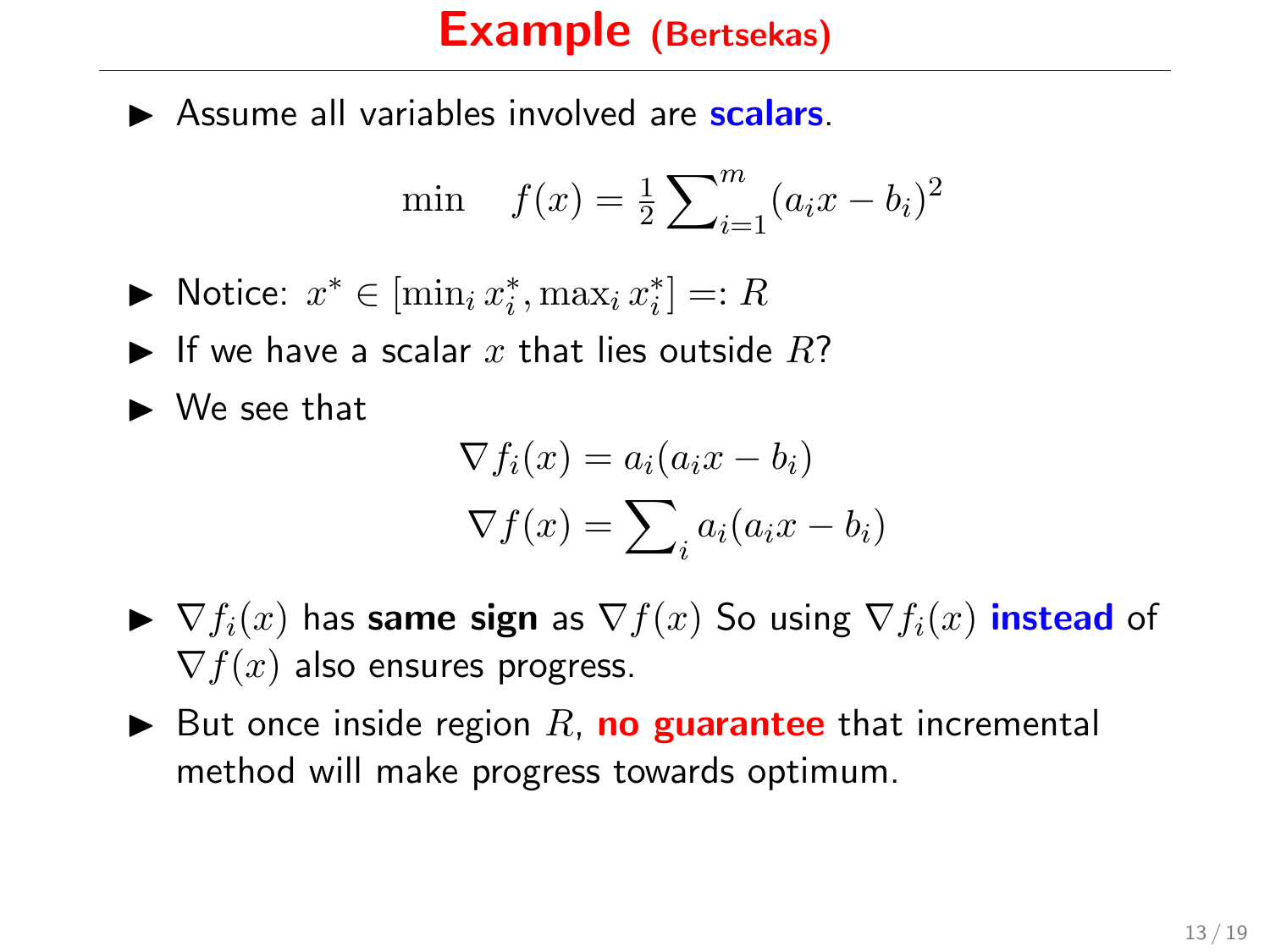## Incremental proximal method

$$
\min \quad f(x) = \sum_i f_i(x)
$$

What if the  $f_i$  are nonsmooth?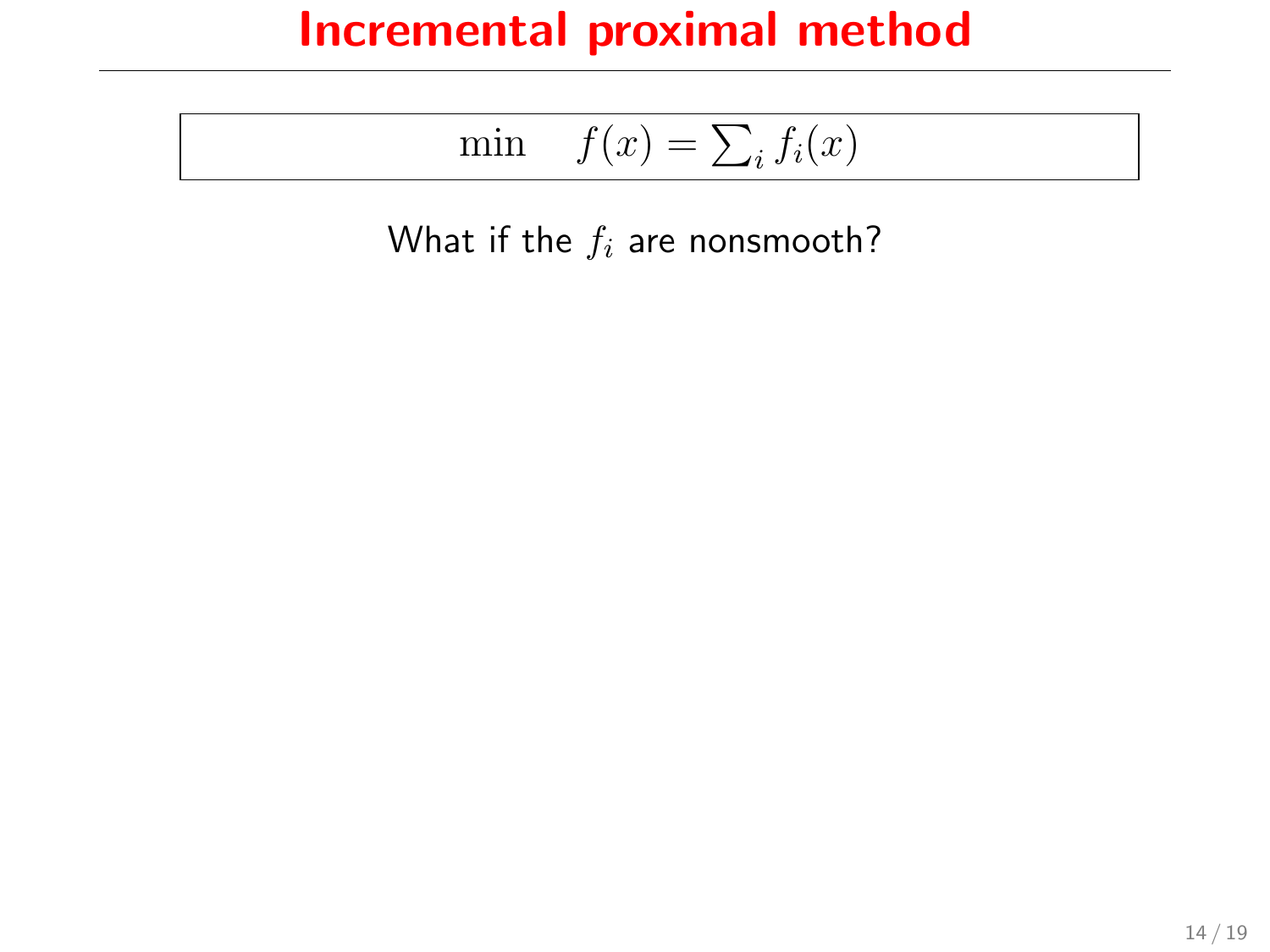### Incremental proximal method

$$
\min \quad f(x) = \sum_i f_i(x)
$$

What if the  $f_i$  are nonsmooth?

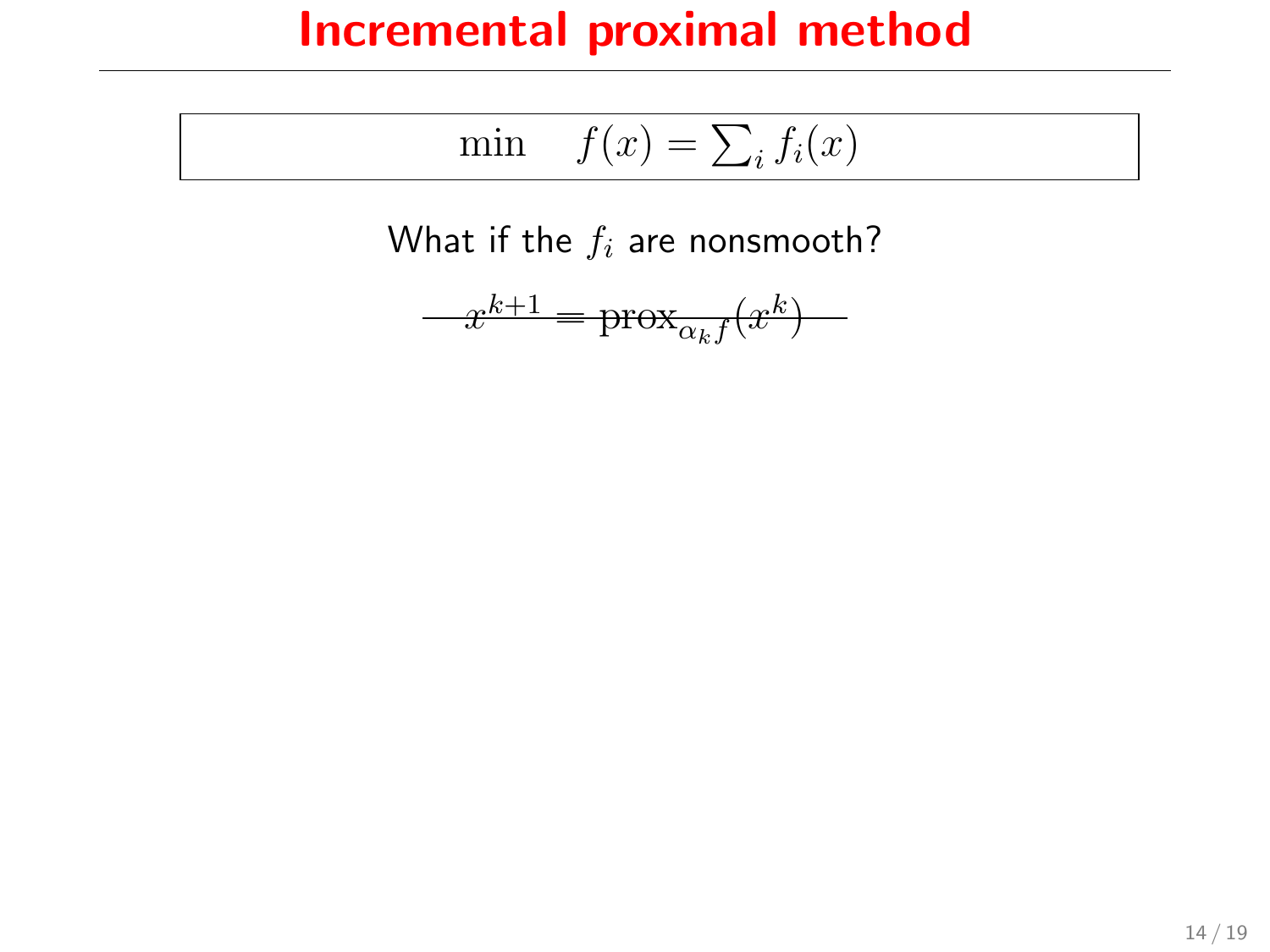### Incremental proximal method

$$
\min \quad f(x) = \sum_i f_i(x)
$$

What if the  $f_i$  are nonsmooth?

$$
x^{k+1} = \text{prox}_{\alpha_k f}(x^k)
$$

$$
x^{k+1} = \text{prox}_{\alpha_k f_{i(k)}}(x^k)
$$

$$
x^{k+1} = \text{argmin}(\frac{1}{2}||x - x_k||_2^2 + f_{i(k)}(x))
$$

 $i(k) \in \{1, 2, \ldots, m\}$  picked uniformly at random.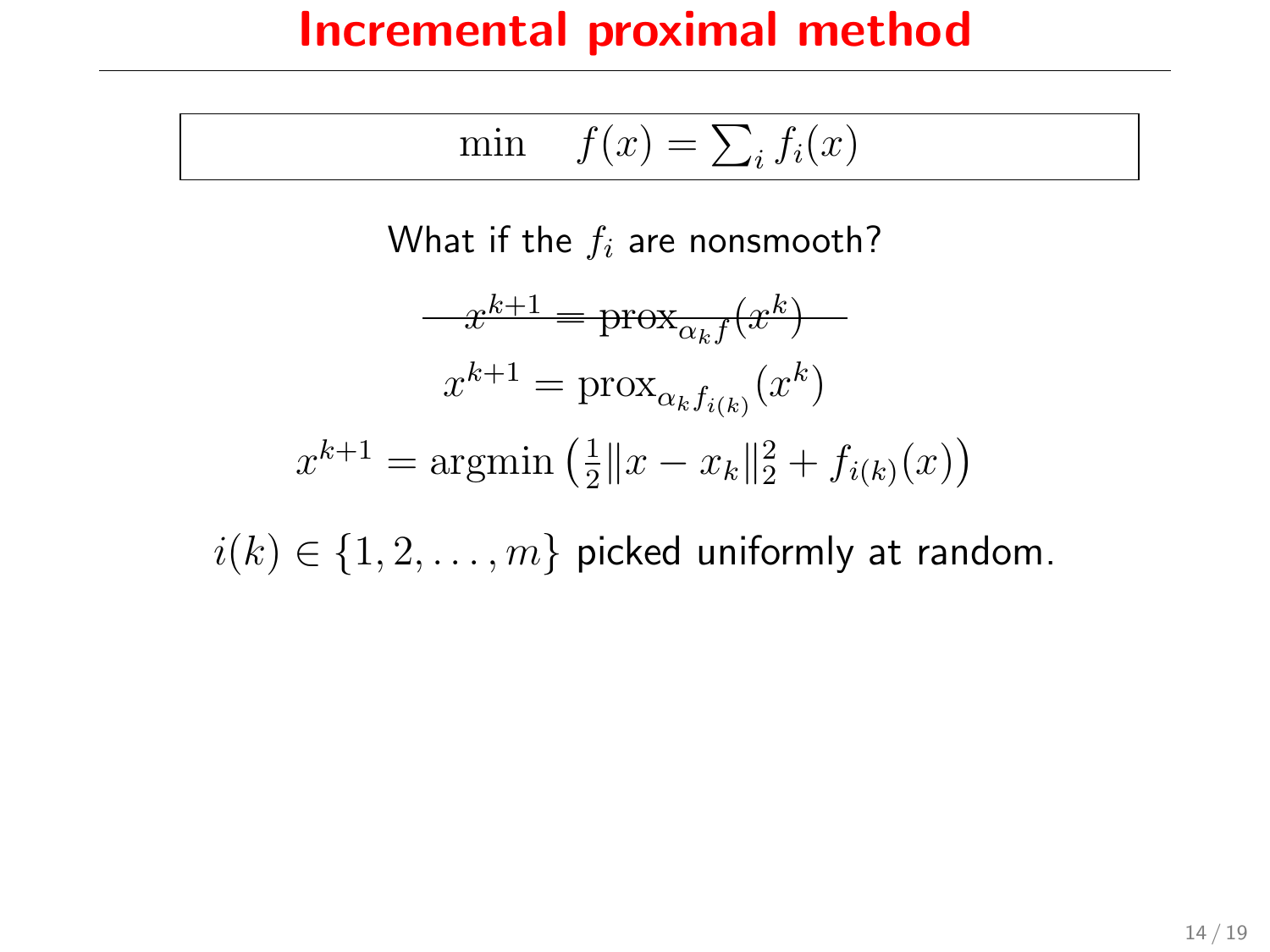$$
\min \quad \sum_i f_i(x) + r(x).
$$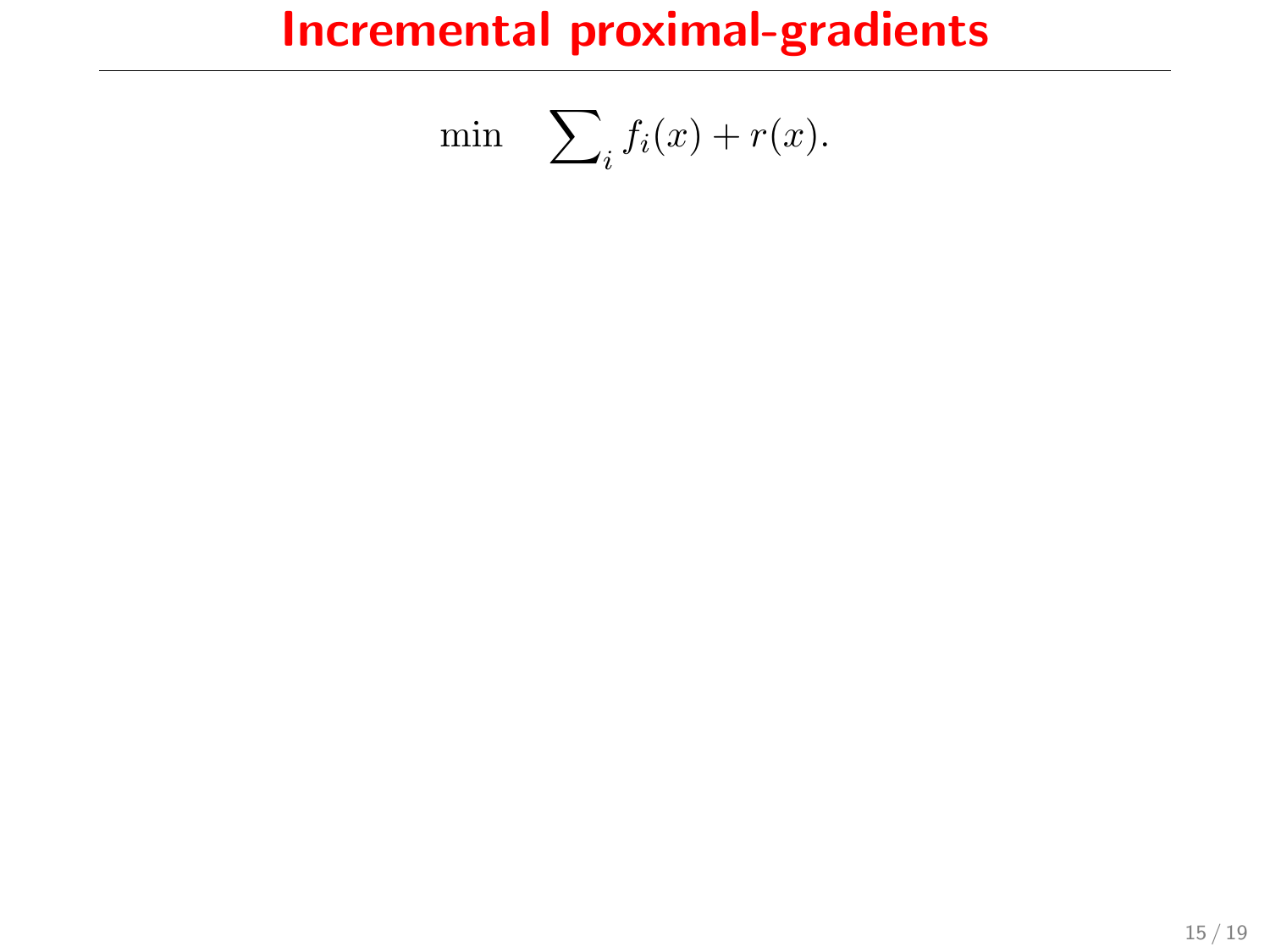$$
\min \sum_{i} f_i(x) + r(x).
$$
  

$$
x^{k+1} = \text{prox}_{\eta_k r}(x^k - \eta_k \sum_{i=1}^m \nabla f_i(z^i)), \quad k = 0, 1, ...,
$$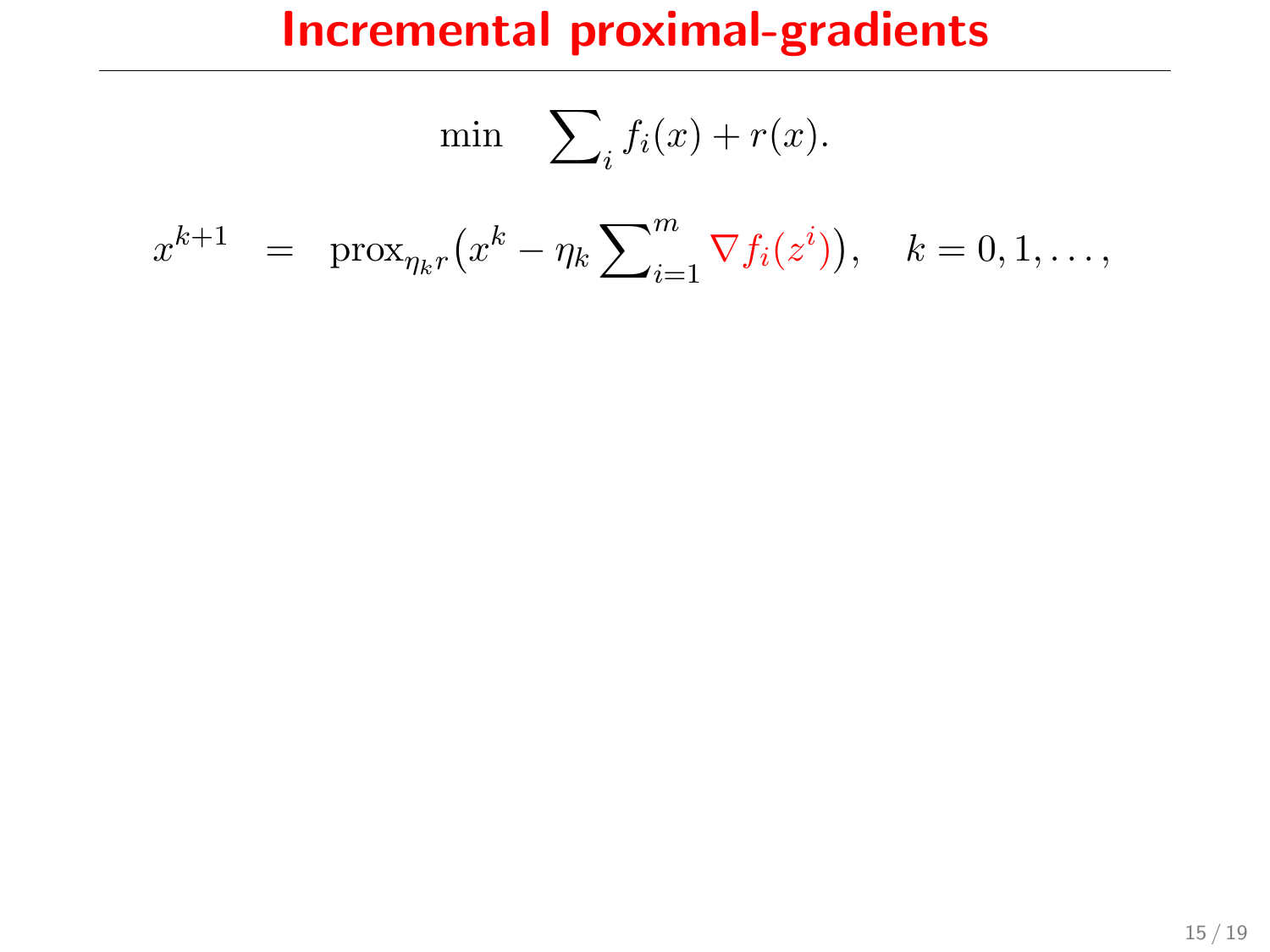$$
\min \sum_{i} f_i(x) + r(x).
$$
  

$$
x^{k+1} = \text{prox}_{\eta_k r} (x^k - \eta_k \sum_{i=1}^m \nabla f_i(z^i)), \quad k = 0, 1, ...,
$$
  

$$
z^1 = x^k
$$
  

$$
z^{i+1} = z^i - \eta_k \nabla f_i(z^i), \quad i = 1, ..., m - 1.
$$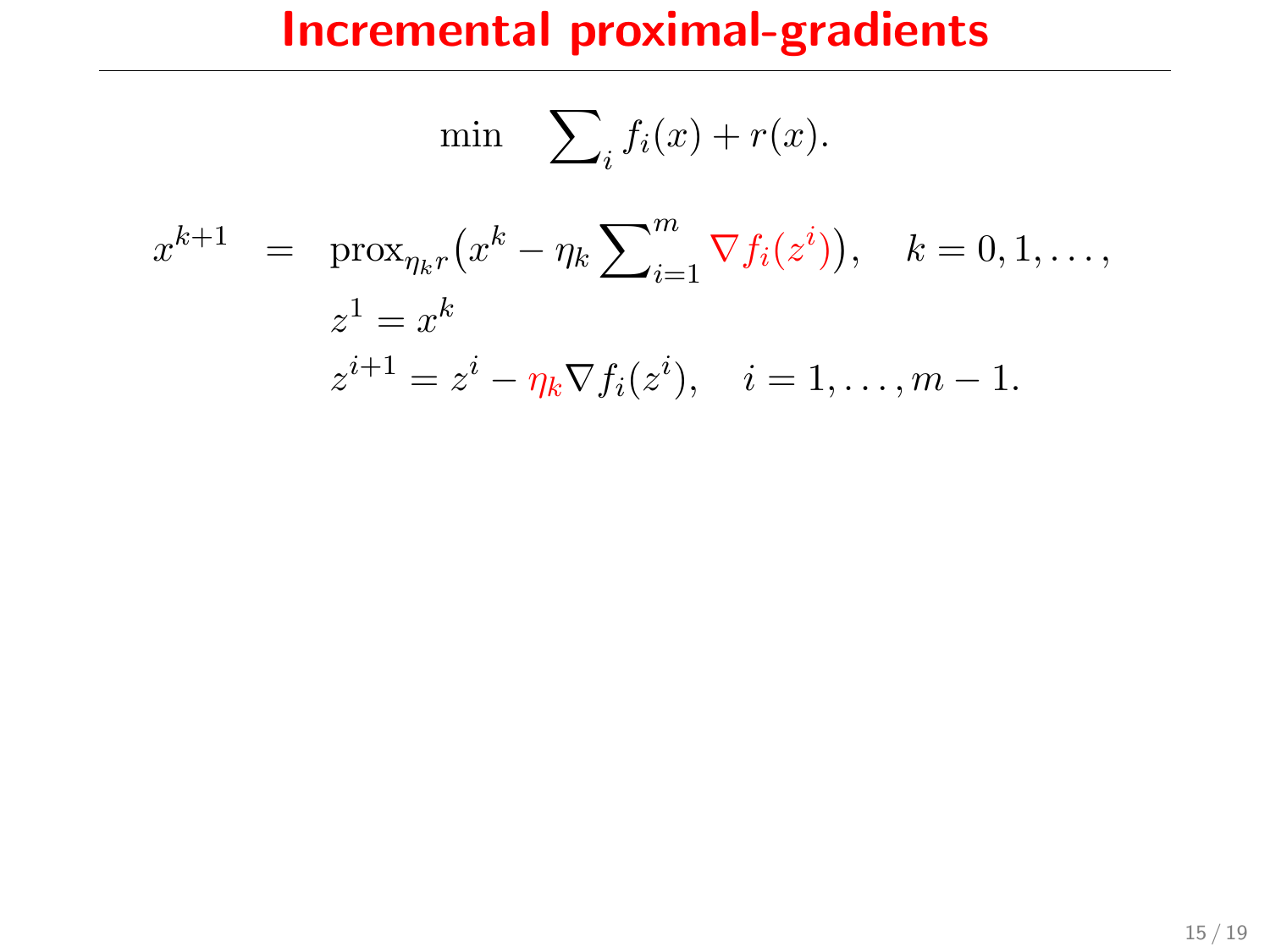$$
\min \sum_{i} f_i(x) + r(x).
$$
  

$$
x^{k+1} = \text{prox}_{\eta_k r} (x^k - \eta_k \sum_{i=1}^m \nabla f_i(z^i)), \quad k = 0, 1, ...,
$$
  

$$
z^1 = x^k
$$
  

$$
z^{i+1} = z^i - \eta_k \nabla f_i(z^i), \quad i = 1, ..., m - 1.
$$

We can choose  $\eta_k = 1/L$ , where L is Lipschitz constant of  $\nabla f(x)$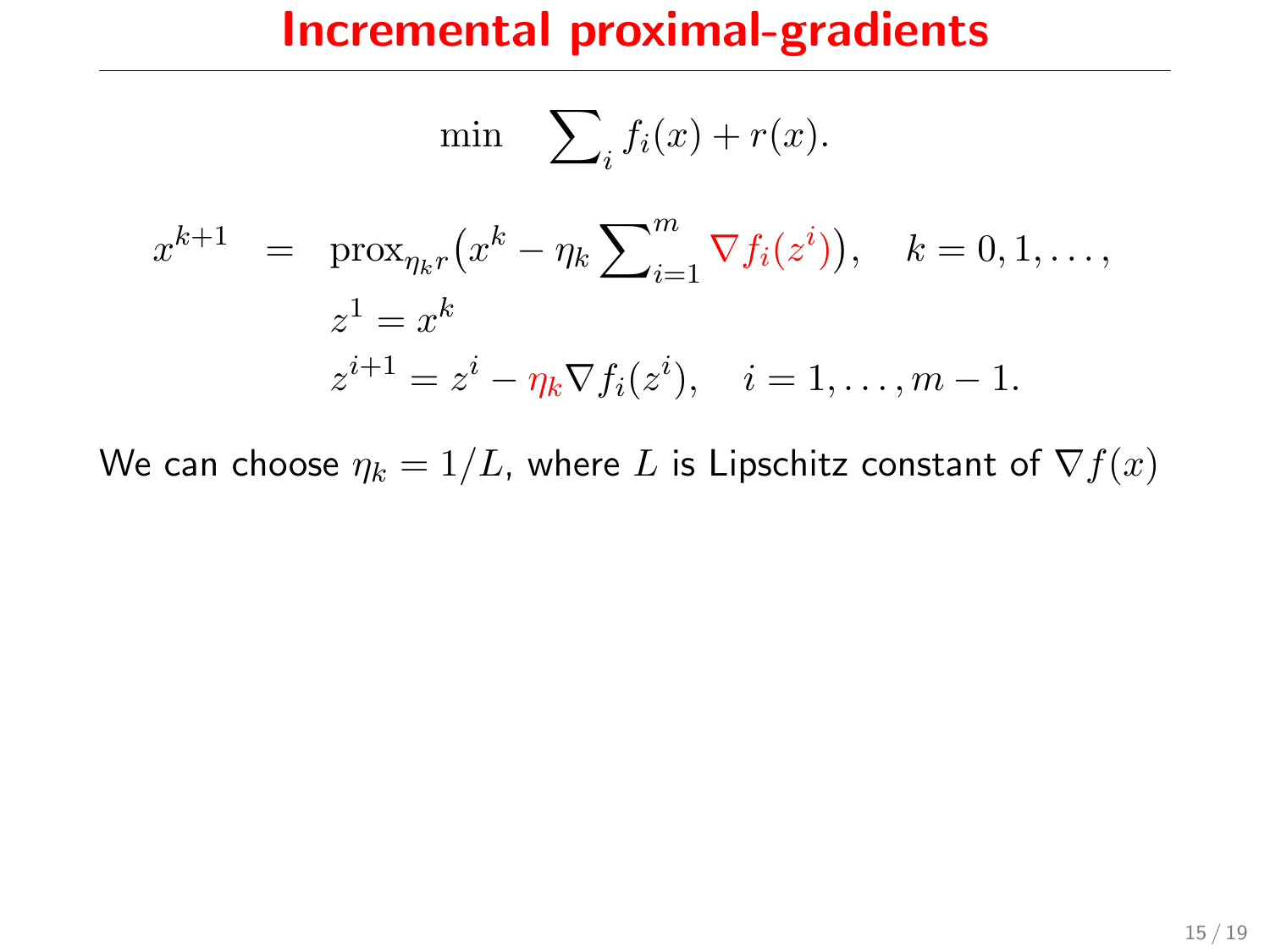$$
\min \sum_{i} f_i(x) + r(x).
$$
  

$$
x^{k+1} = \text{prox}_{\eta_k r} (x^k - \eta_k \sum_{i=1}^m \nabla f_i(z^i)), \quad k = 0, 1, ...,
$$
  

$$
z^1 = x^k
$$
  

$$
z^{i+1} = z^i - \eta_k \nabla f_i(z^i), \quad i = 1, ..., m - 1.
$$

We can choose  $\eta_k = 1/L$ , where L is Lipschitz constant of  $\nabla f(x)$ 

#### Does this work?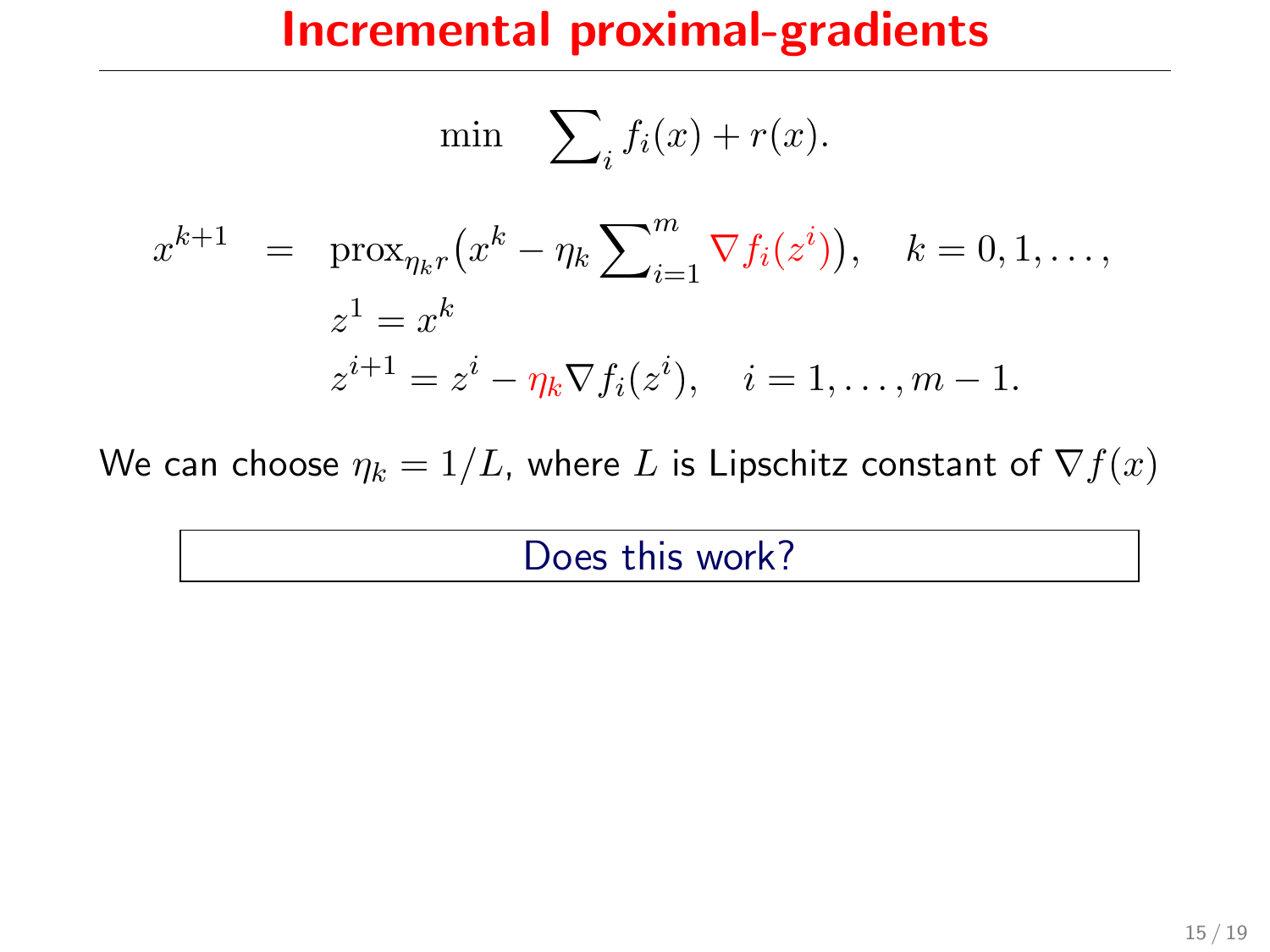## Incremental methods: key realization

$$
\min \quad (f(x) = \sum_i f_i(x)) + r(x)
$$

#### Gradient with error

$$
\nabla f_{i(k)}(x) = \nabla f(x) + e(x)
$$

$$
x^{k+1} = \text{prox}_{\alpha r}[x^k - \alpha_k(\nabla f(x^k) + e(x^k))]
$$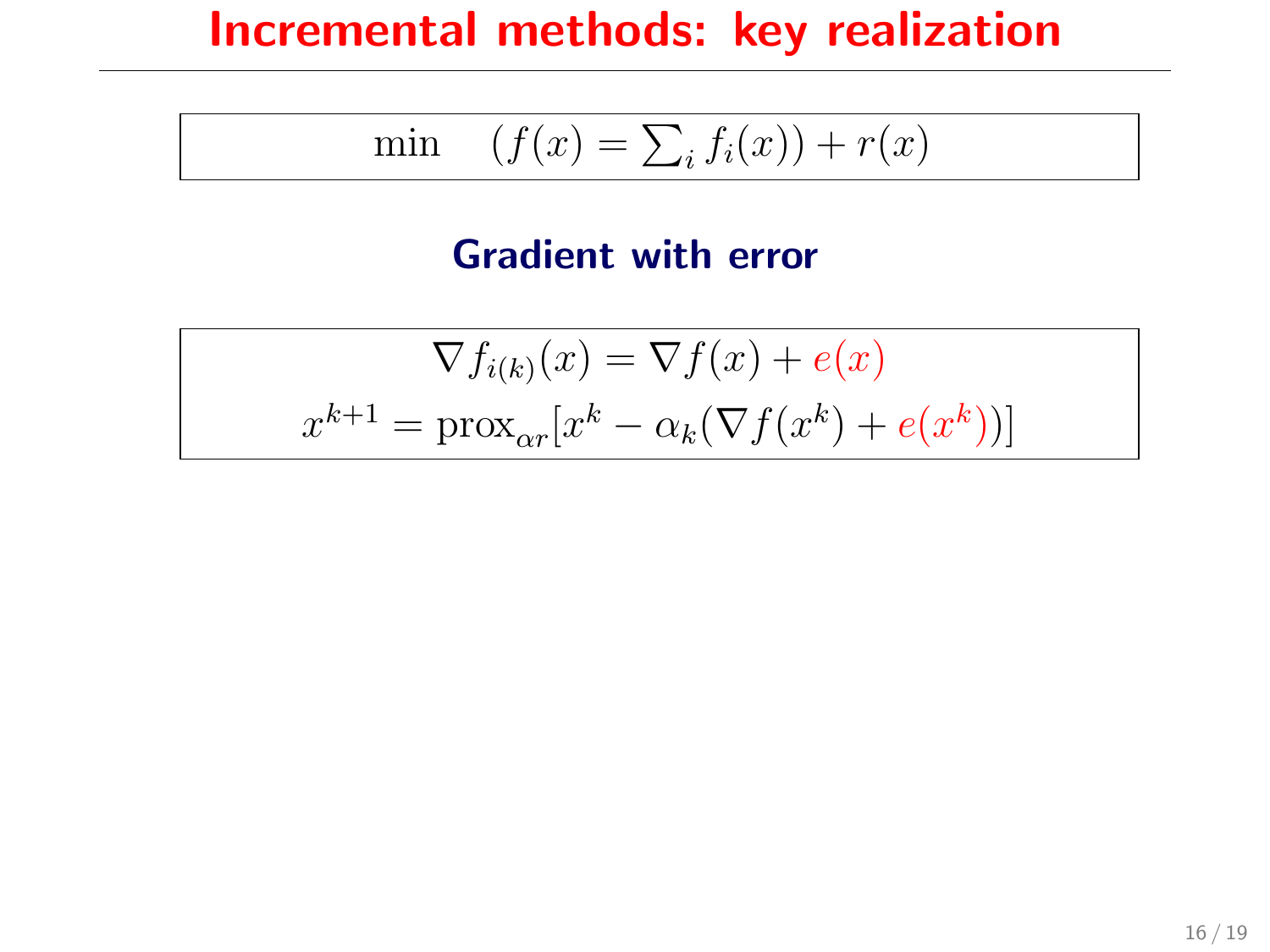### Incremental methods: key realization

$$
\min \quad (f(x) = \sum_i f_i(x)) + r(x)
$$

#### Gradient with error

$$
\nabla f_{i(k)}(x) = \nabla f(x) + e(x)
$$

$$
x^{k+1} = \text{prox}_{\alpha r}[x^k - \alpha_k(\nabla f(x^k) + e(x^k))]
$$

So if in the limit error  $\alpha_k e(x^k)$  disappears, we should be ok!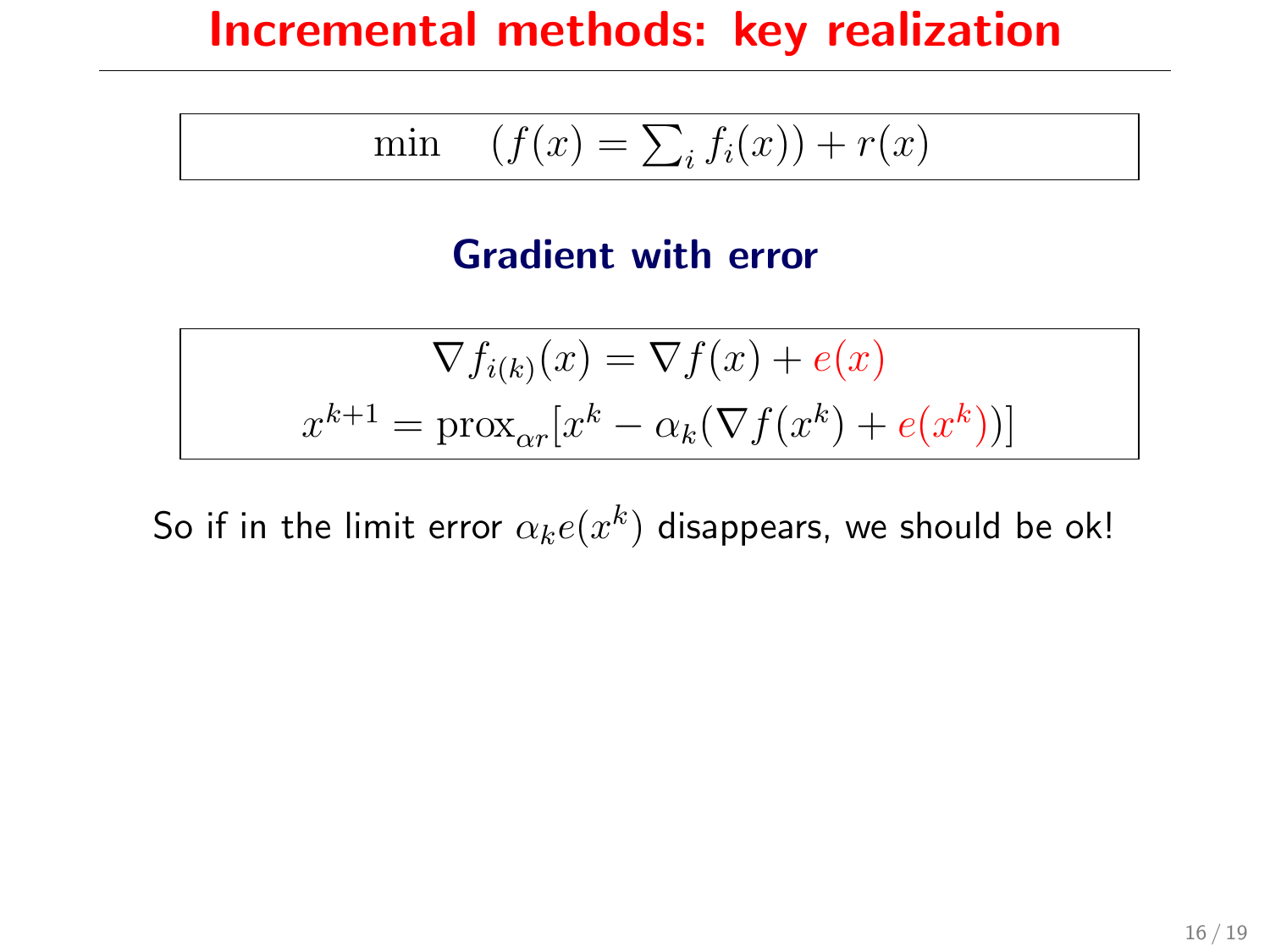Incremental gradient methods may be viewed as

Gradient methods with error in gradient computation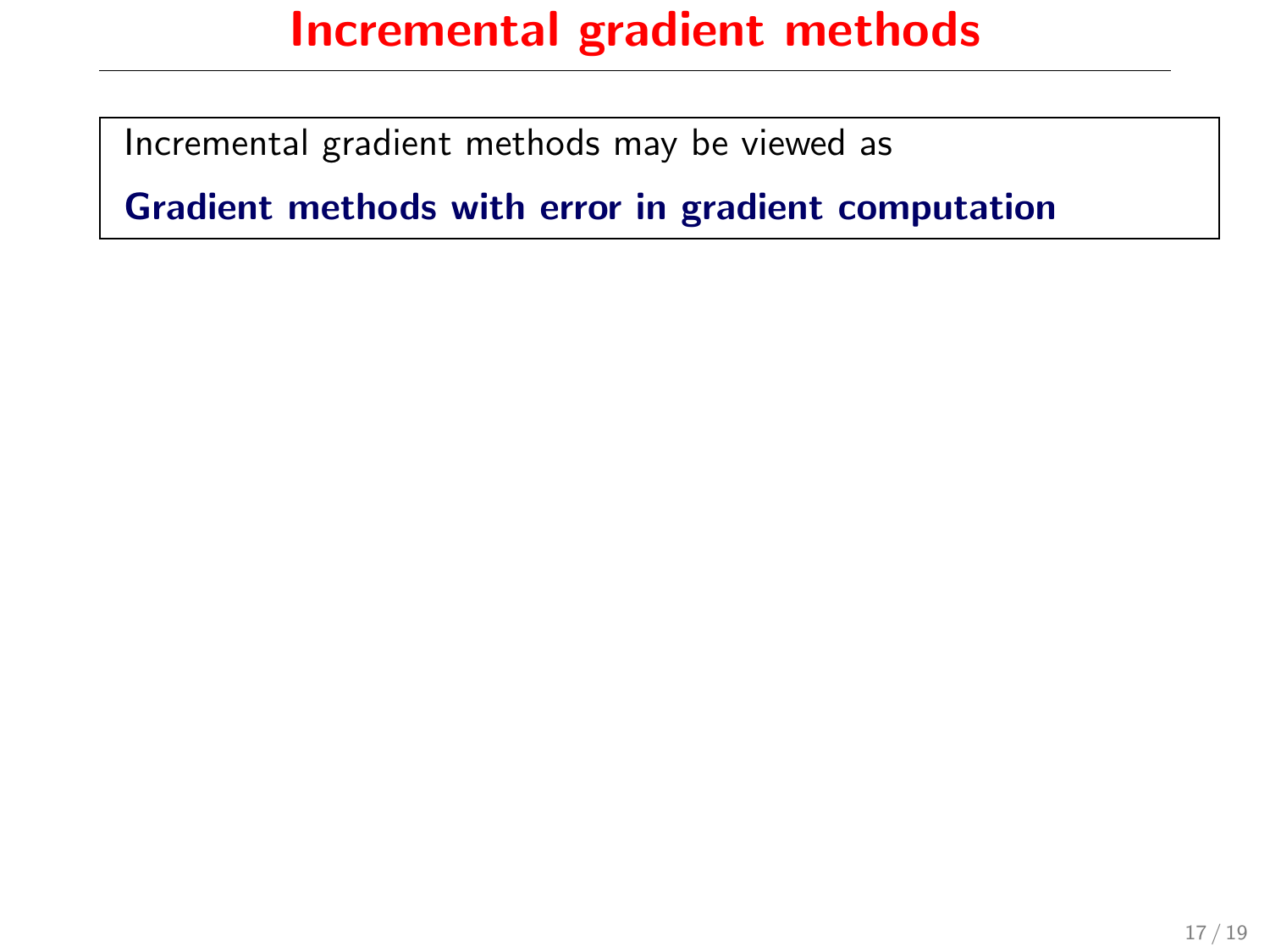Incremental gradient methods may be viewed as

Gradient methods with error in gradient computation

 $\blacktriangleright$  If we can control this error, we can control convergence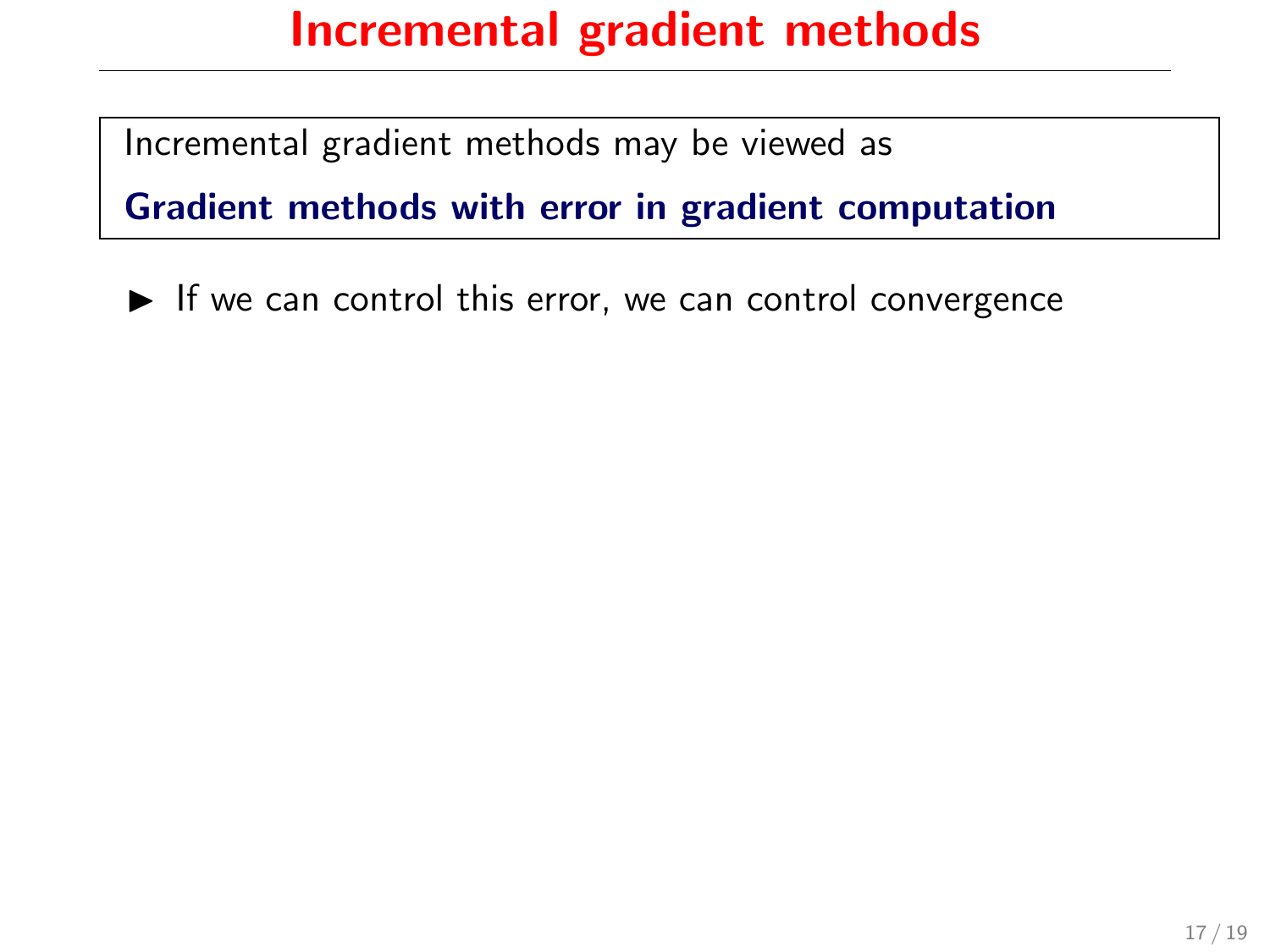Incremental gradient methods may be viewed as

Gradient methods with error in gradient computation

- $\blacktriangleright$  If we can control this error, we can control convergence
- $\blacktriangleright$  Error makes even smooth case more like nonsmooth case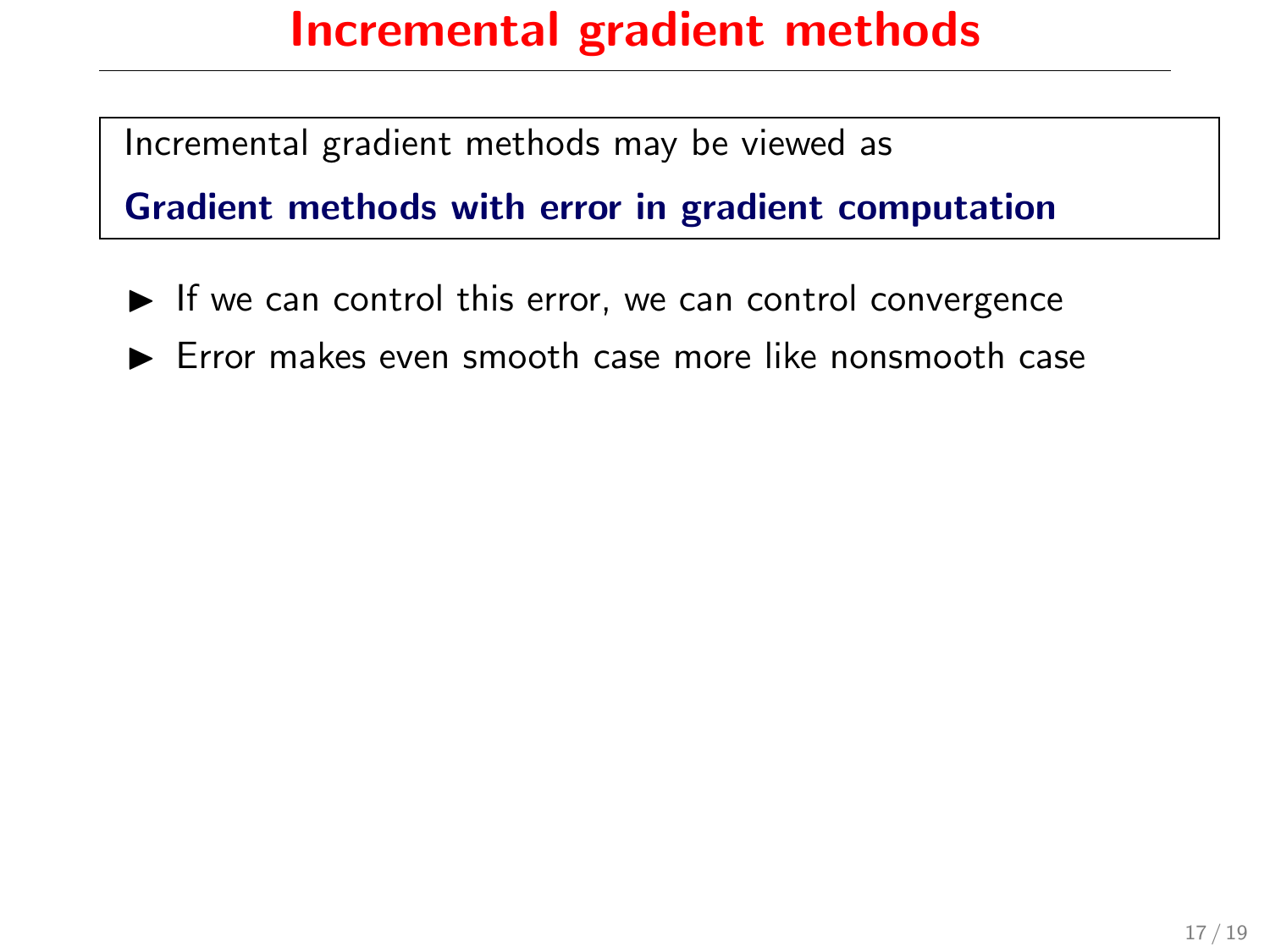Incremental gradient methods may be viewed as

Gradient methods with error in gradient computation

- $\blacktriangleright$  If we can control this error, we can control convergence
- $\blacktriangleright$  Error makes even smooth case more like nonsmooth case
- $\triangleright$  So, convergence crucially depends on stepsize  $\alpha_k$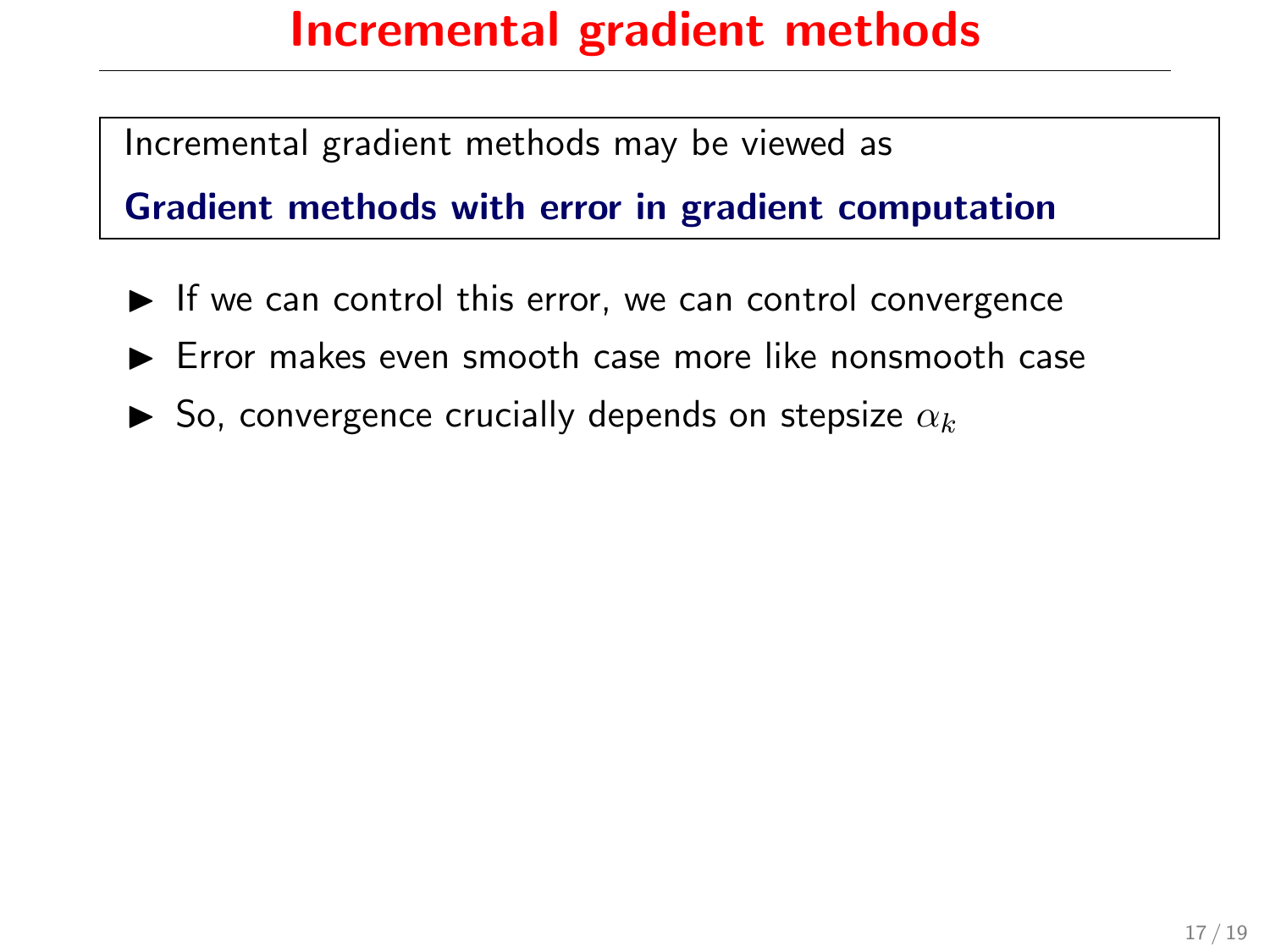Incremental gradient methods may be viewed as

Gradient methods with error in gradient computation

- $\blacktriangleright$  If we can control this error, we can control convergence
- $\blacktriangleright$  Error makes even smooth case more like nonsmooth case
- $\blacktriangleright$  So, convergence crucially depends on stepsize  $\alpha_k$

#### Some stepsize choices

- $\bullet$   $\alpha_k = c$ , a small enough constant
- $\spadesuit \ \alpha_k \to 0, \ \sum_k \alpha_k = \infty$  (diminishing scalar)
- ♠ Constant for some iterations, diminish, again constant, repeat
- $\spadesuit$   $\alpha_k = \min(c, a/(b+k))$ , where  $a, b, c > 0$  (user chosen).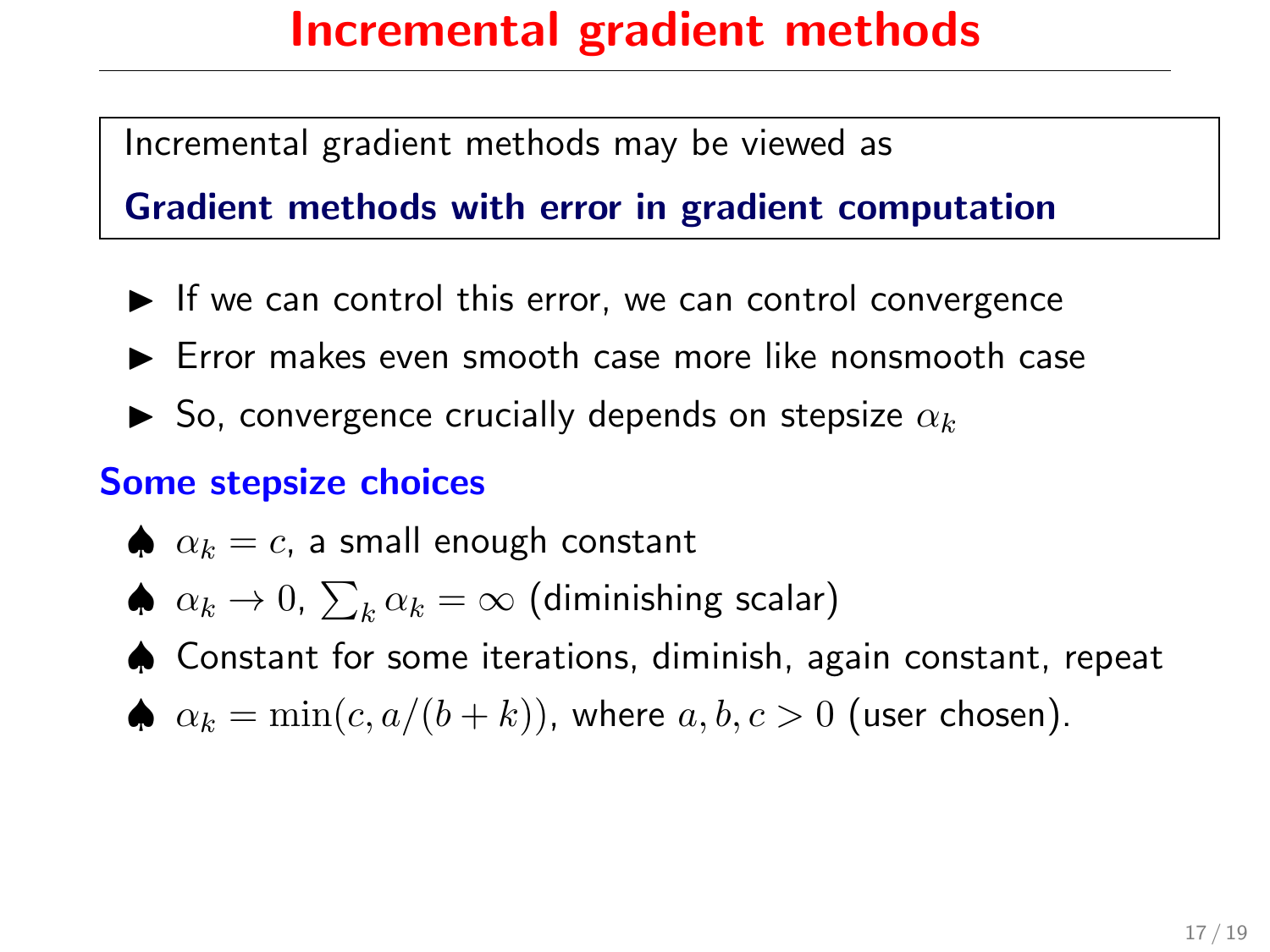$\spadesuit$  Usually much faster (large m) when far from convergence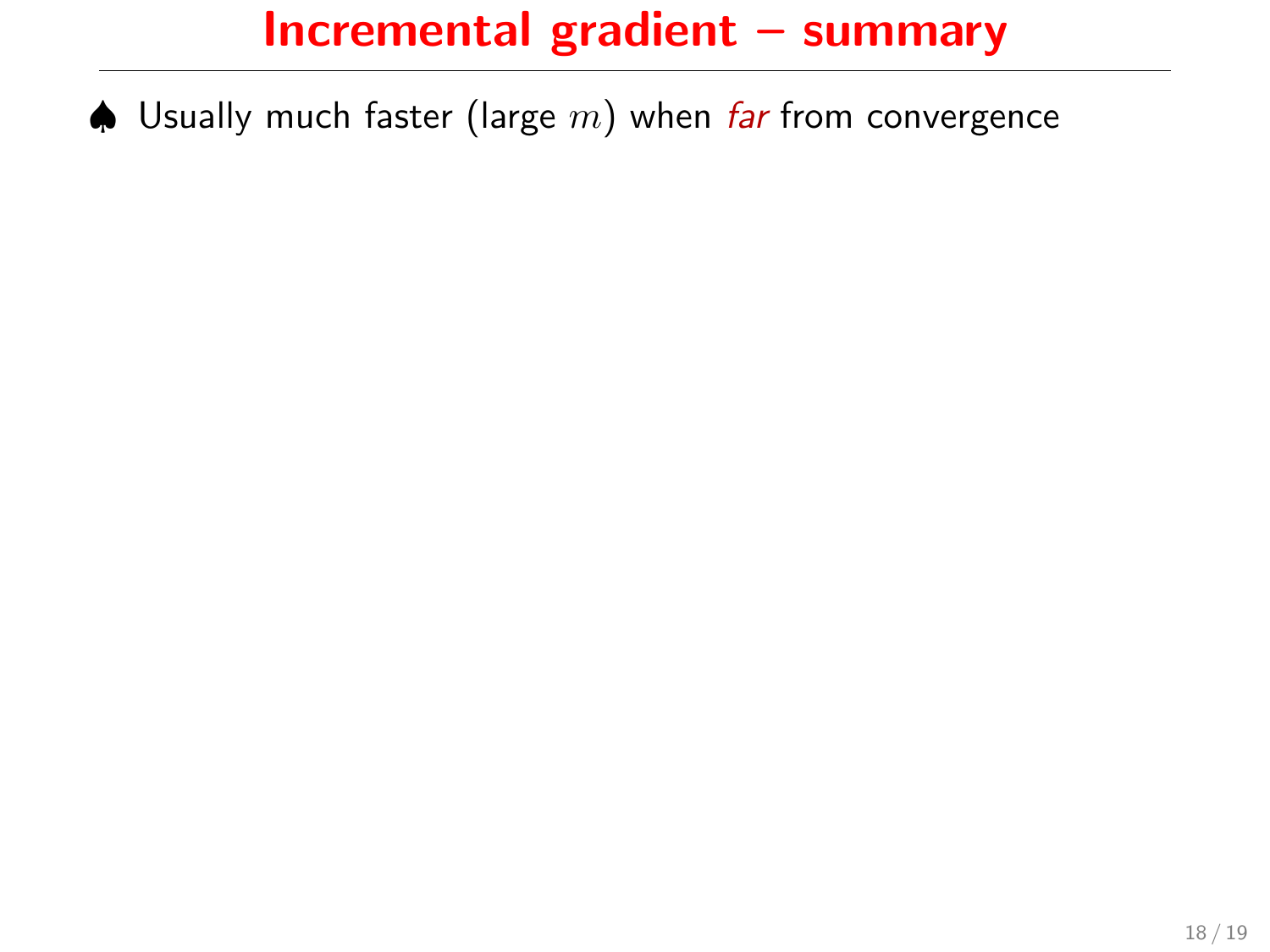- $\spadesuit$  Usually much faster (large m) when far from convergence
- $\spadesuit$  Slow progress near optimum (because  $\alpha_k$  often too small)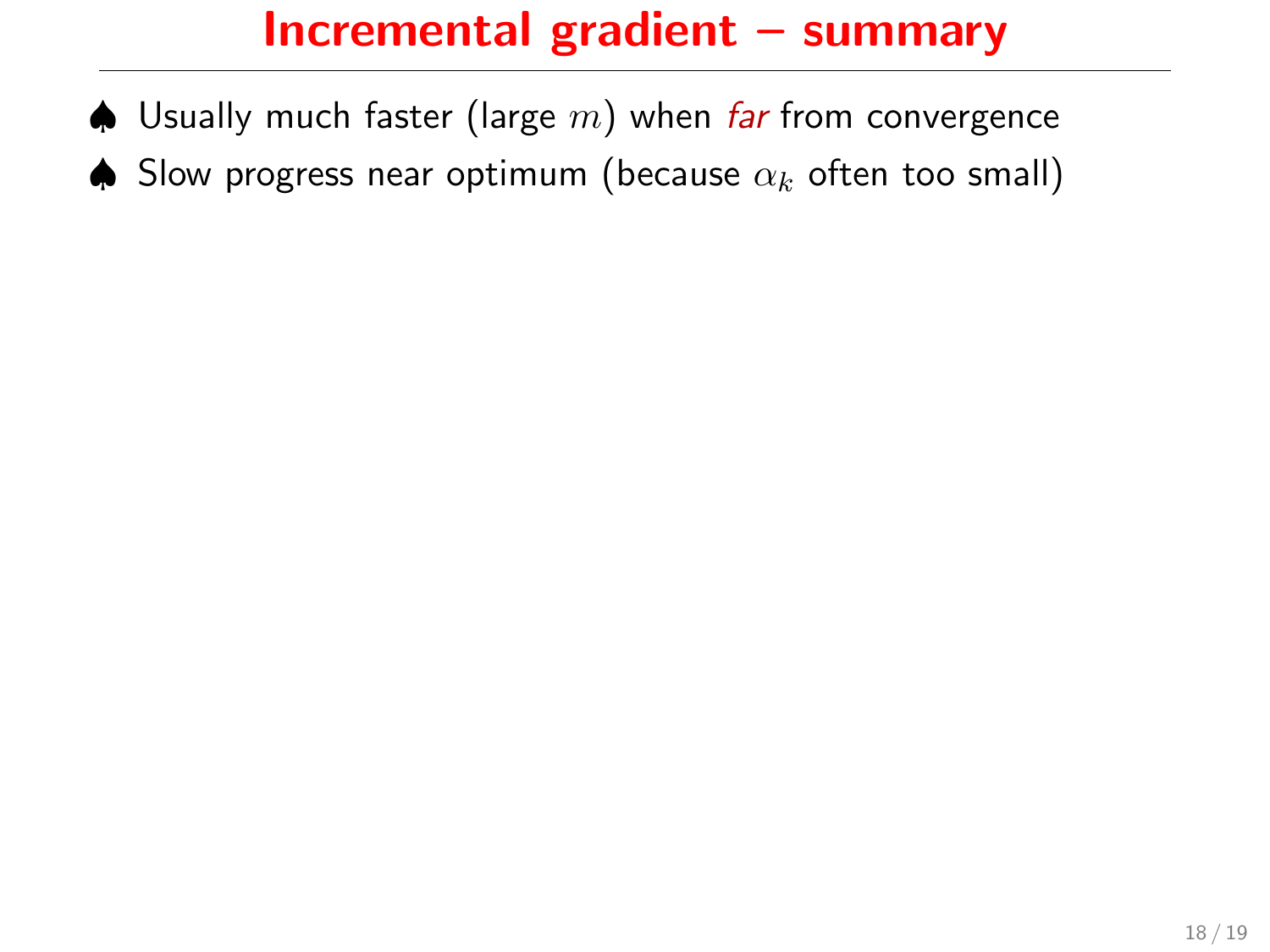- $\spadesuit$  Usually much faster (large m) when far from convergence
- $\spadesuit$  Slow progress near optimum (because  $\alpha_k$  often too small)
- ♦ Constant step  $\alpha_k = \alpha$ , doesn't always yield convergence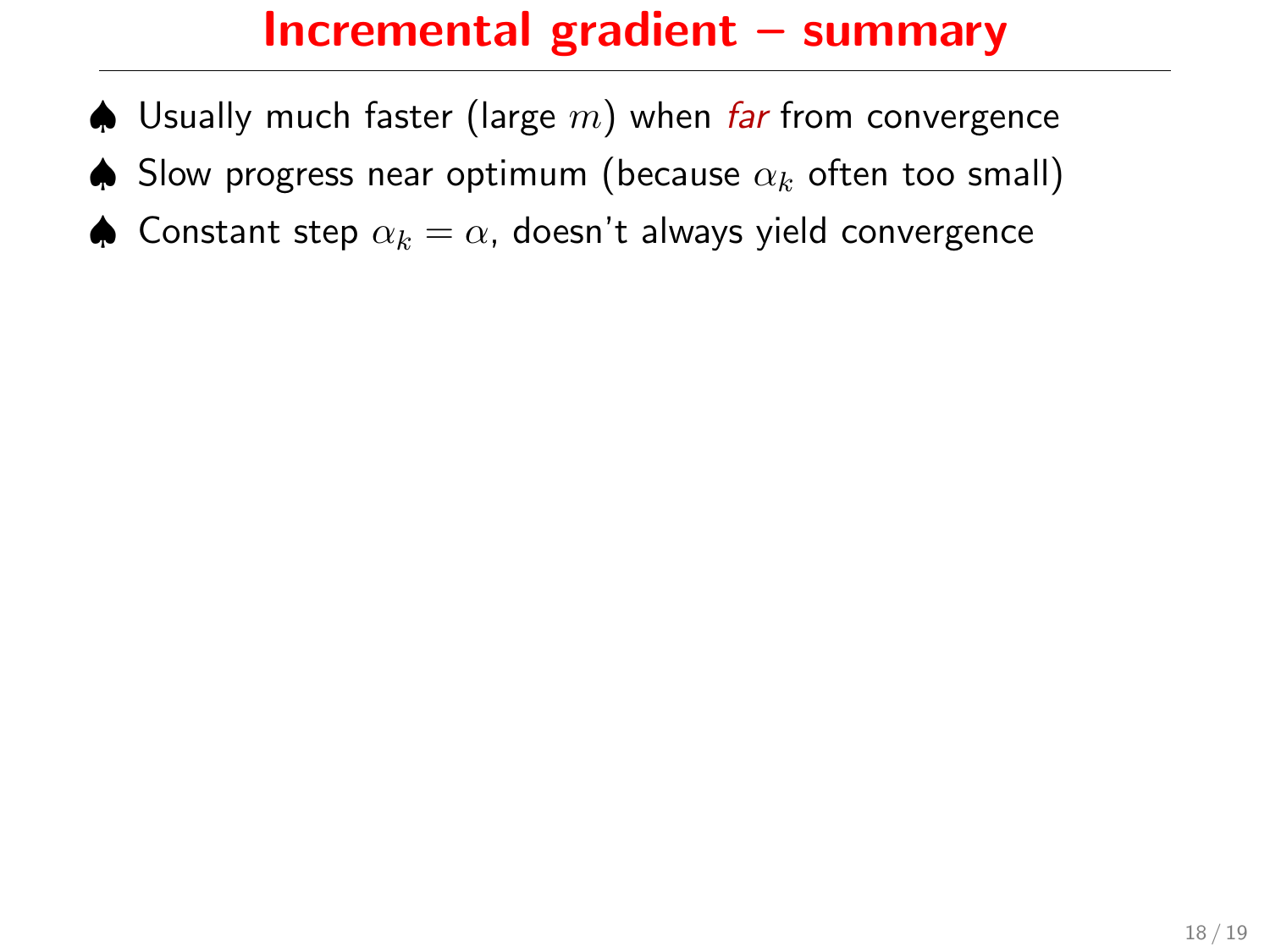- $\spadesuit$  Usually much faster (large m) when far from convergence
- $\spadesuit$  Slow progress near optimum (because  $\alpha_k$  often too small)
- ♦ Constant step  $\alpha_k = \alpha$ , doesn't always yield convergence
- $\spadesuit$  Diminishing step  $\alpha_k = O(1/k)$  leads to convergence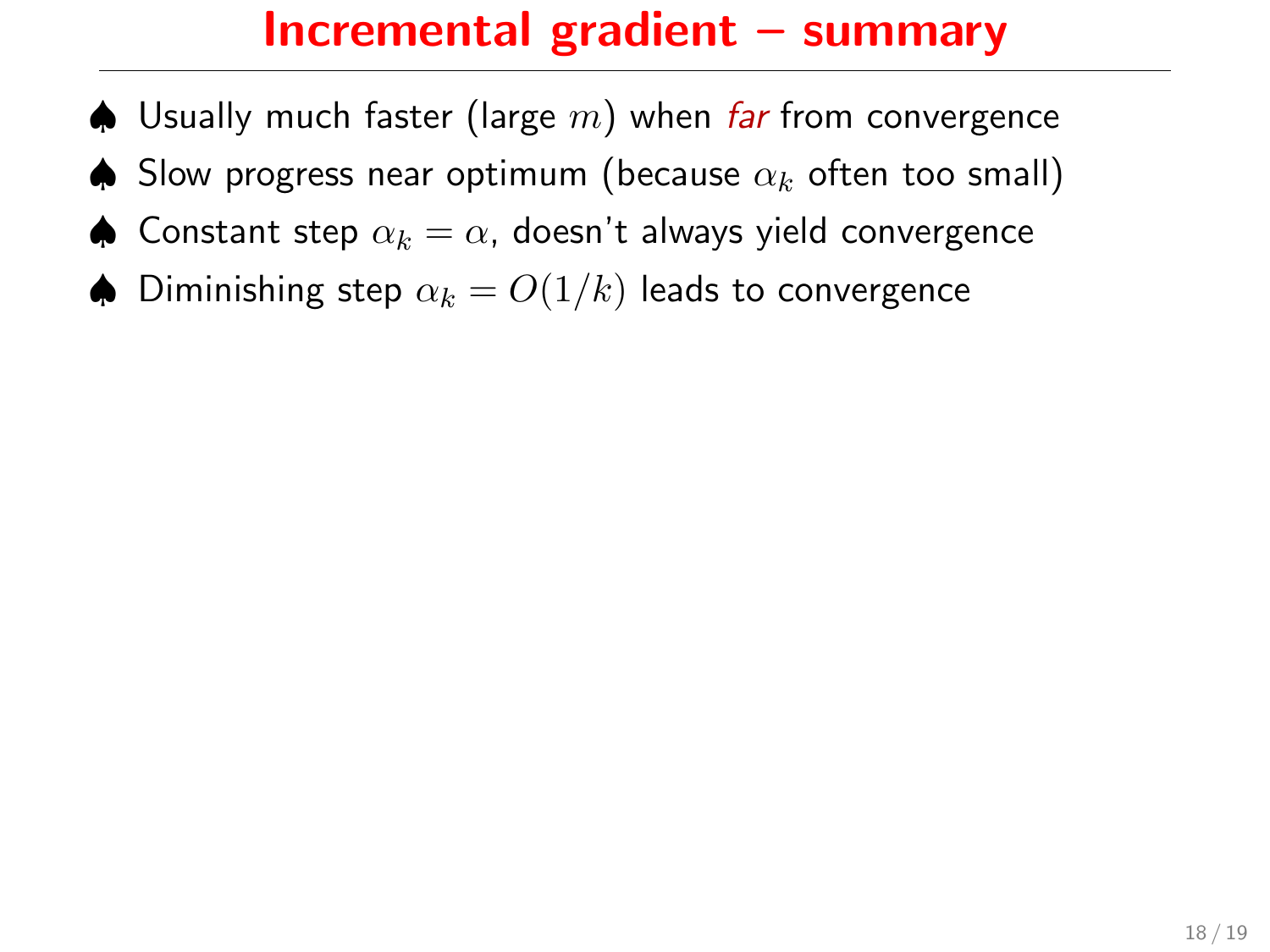- $\triangle$  Usually much faster (large m) when far from convergence
- $\spadesuit$  Slow progress near optimum (because  $\alpha_k$  often too small)
- ♦ Constant step  $\alpha_k = \alpha$ , doesn't always yield convergence
- ♦ Diminishing step  $\alpha_k = O(1/k)$  leads to convergence
- ♠ Slow, sublinear rate of convergence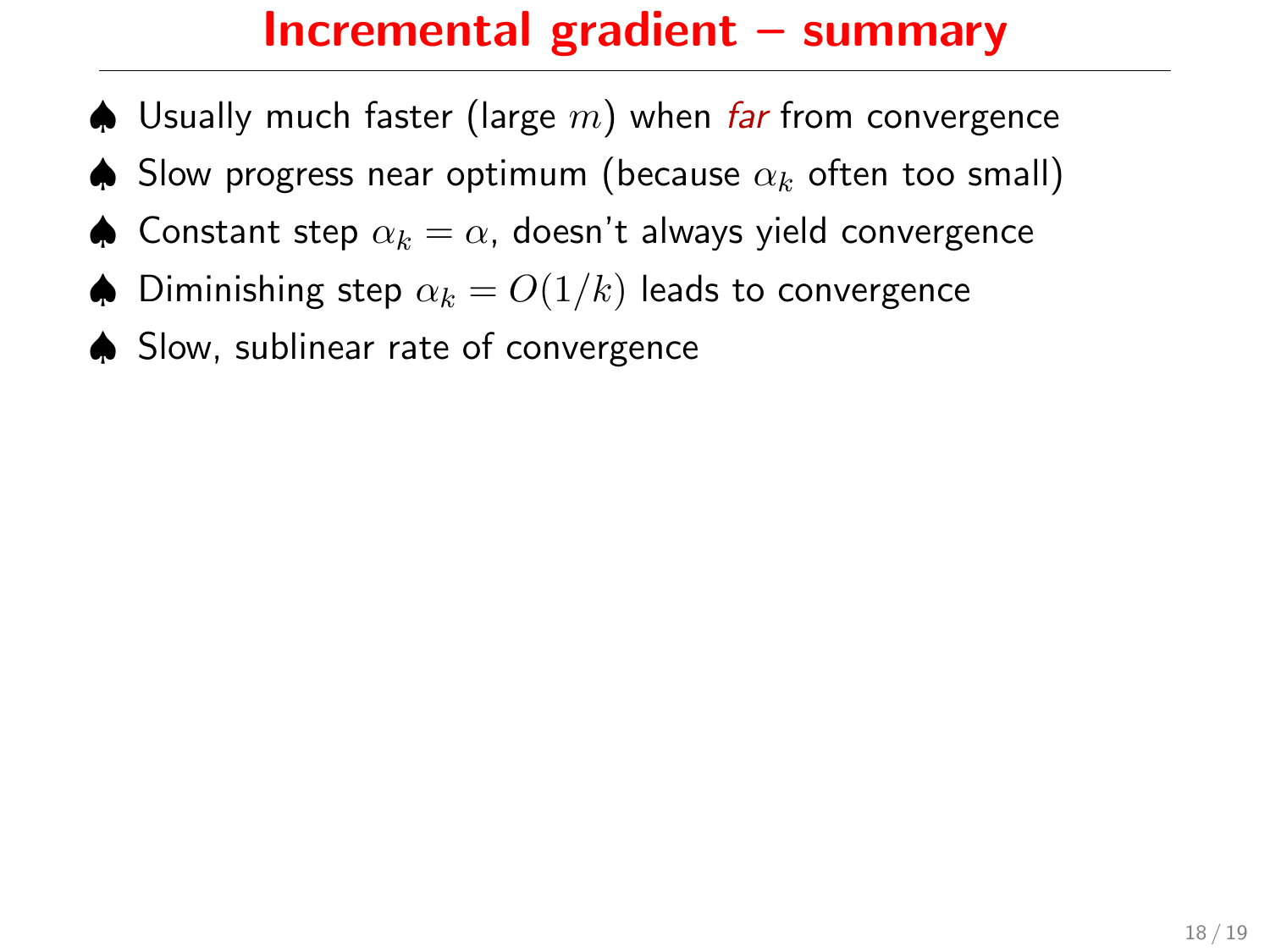- $\triangle$  Usually much faster (large m) when far from convergence
- $\spadesuit$  Slow progress near optimum (because  $\alpha_k$  often too small)
- ♦ Constant step  $\alpha_k = \alpha$ , doesn't always yield convergence
- ♦ Diminishing step  $\alpha_k = O(1/k)$  leads to convergence
- ♠ Slow, sublinear rate of convergence
- ♠ Optimal, incremental method seems not to be known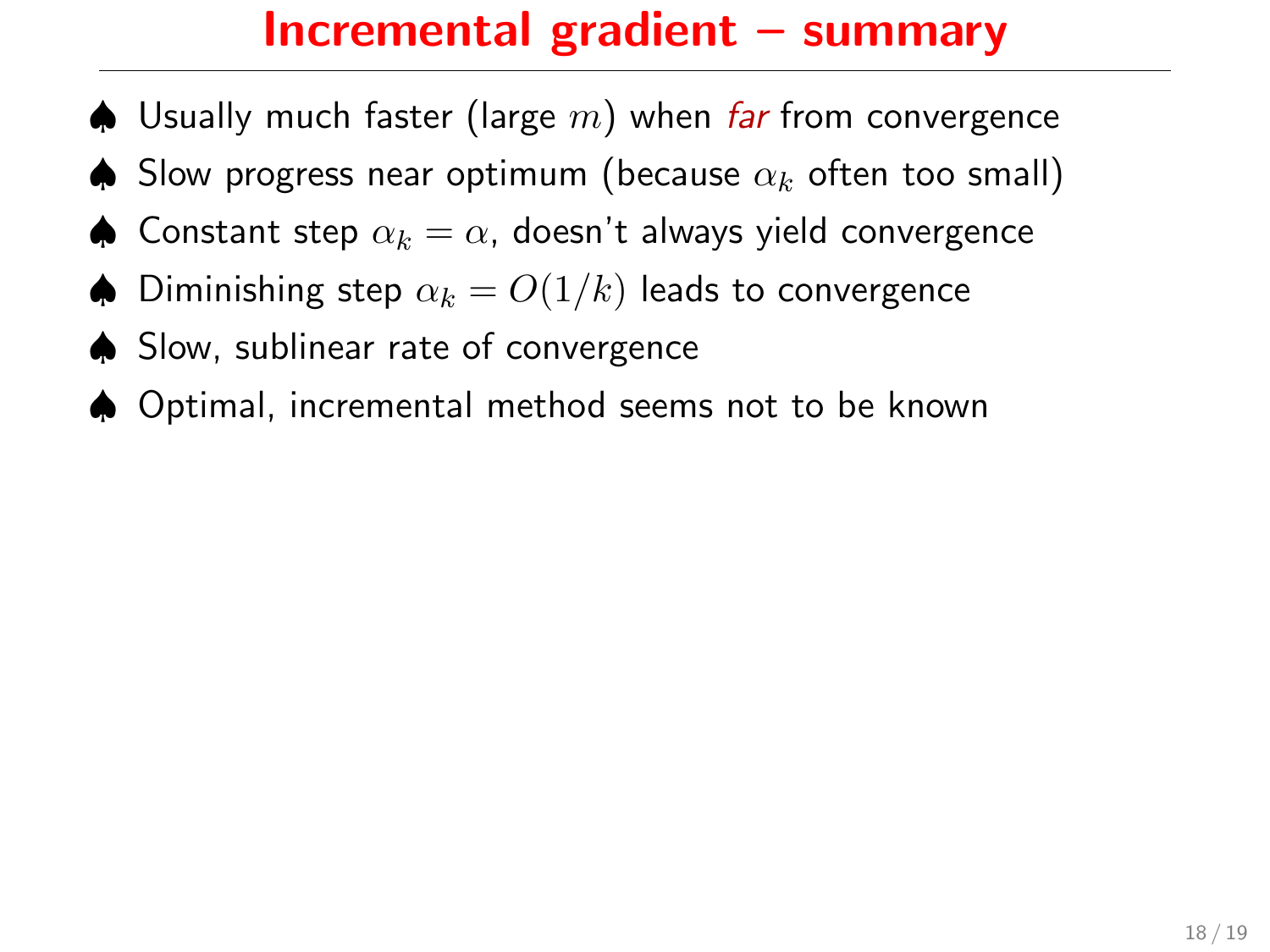- $\triangle$  Usually much faster (large m) when far from convergence
- $\spadesuit$  Slow progress near optimum (because  $\alpha_k$  often too small)
- ♦ Constant step  $\alpha_k = \alpha$ , doesn't always yield convergence
- ♦ Diminishing step  $\alpha_k = O(1/k)$  leads to convergence
- ♠ Slow, sublinear rate of convergence
- ♠ Optimal, incremental method seems not to be known
- ♠ Idea extends to subgradient, and proximal setups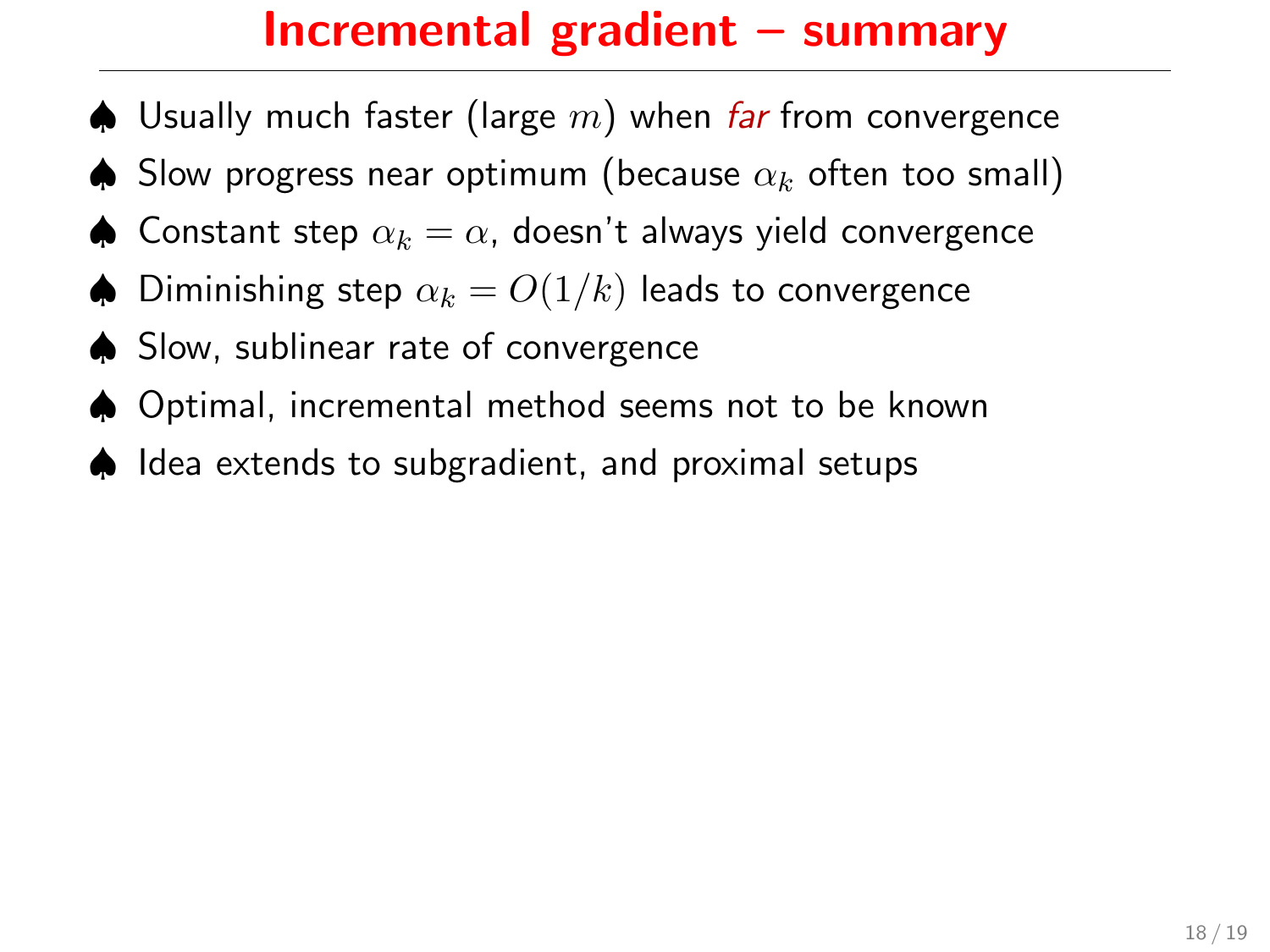- $\triangle$  Usually much faster (large m) when far from convergence
- $\spadesuit$  Slow progress near optimum (because  $\alpha_k$  often too small)
- ♦ Constant step  $\alpha_k = \alpha$ , doesn't always yield convergence
- ♦ Diminishing step  $\alpha_k = O(1/k)$  leads to convergence
- ♠ Slow, sublinear rate of convergence
- ♠ Optimal, incremental method seems not to be known
- ♠ Idea extends to subgradient, and proximal setups
- ♠ Some extensions also apply to nonconvex problems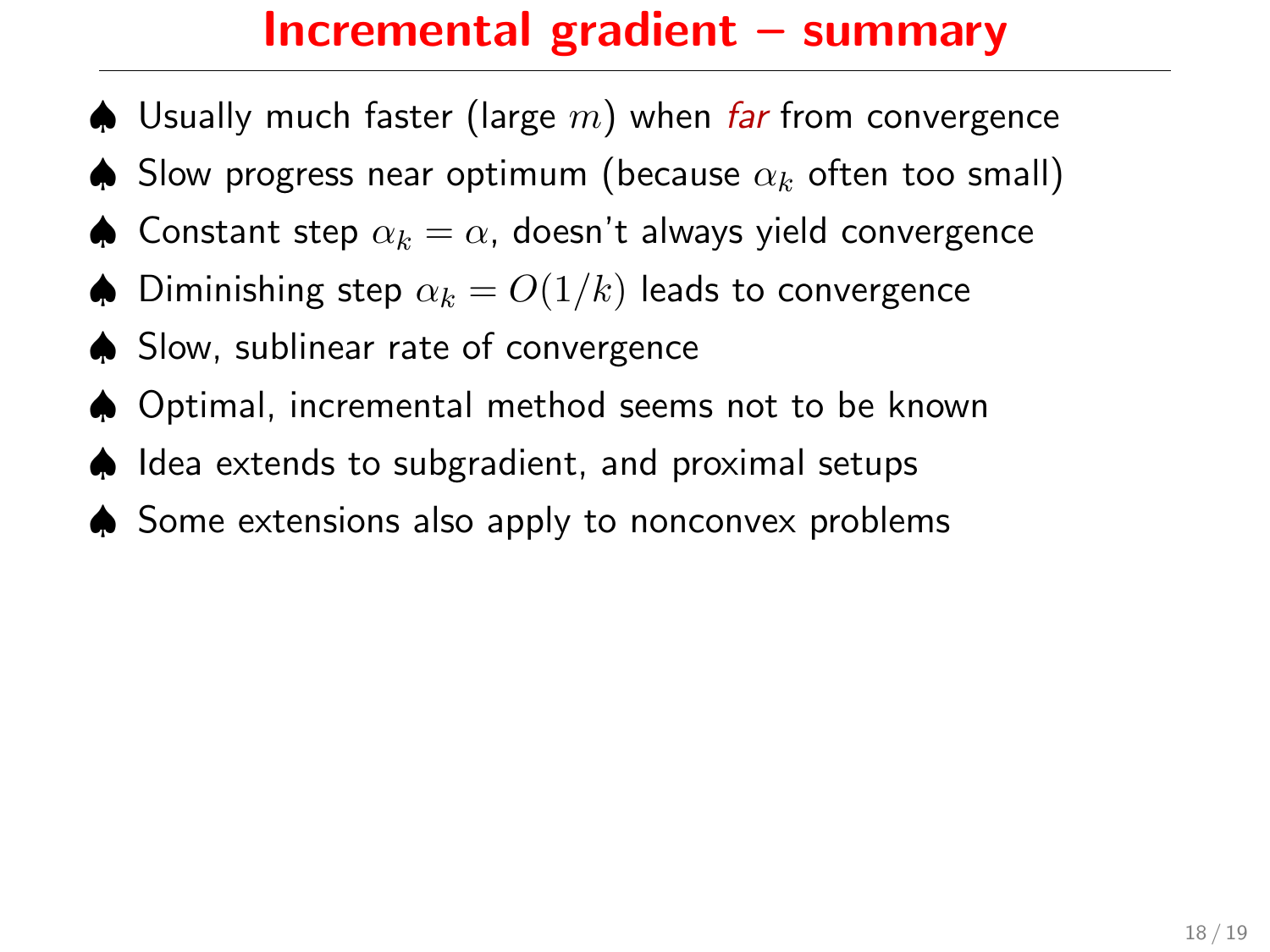## Incremental gradient – summary

- $\triangle$  Usually much faster (large m) when *far* from convergence
- $\spadesuit$  Slow progress near optimum (because  $\alpha_k$  often too small)
- ♦ Constant step  $\alpha_k = \alpha$ , doesn't always yield convergence
- ♦ Diminishing step  $\alpha_k = O(1/k)$  leads to convergence
- ♠ Slow, sublinear rate of convergence
- ♠ Optimal, incremental method seems not to be known
- ♠ Idea extends to subgradient, and proximal setups
- ♠ Some extensions also apply to nonconvex problems
- ♠ Some extend to parallel and distributed computation

Read (omit proofs): "Incremental methods survey" by D. P. Bertsekas (2010) – see bSpace.